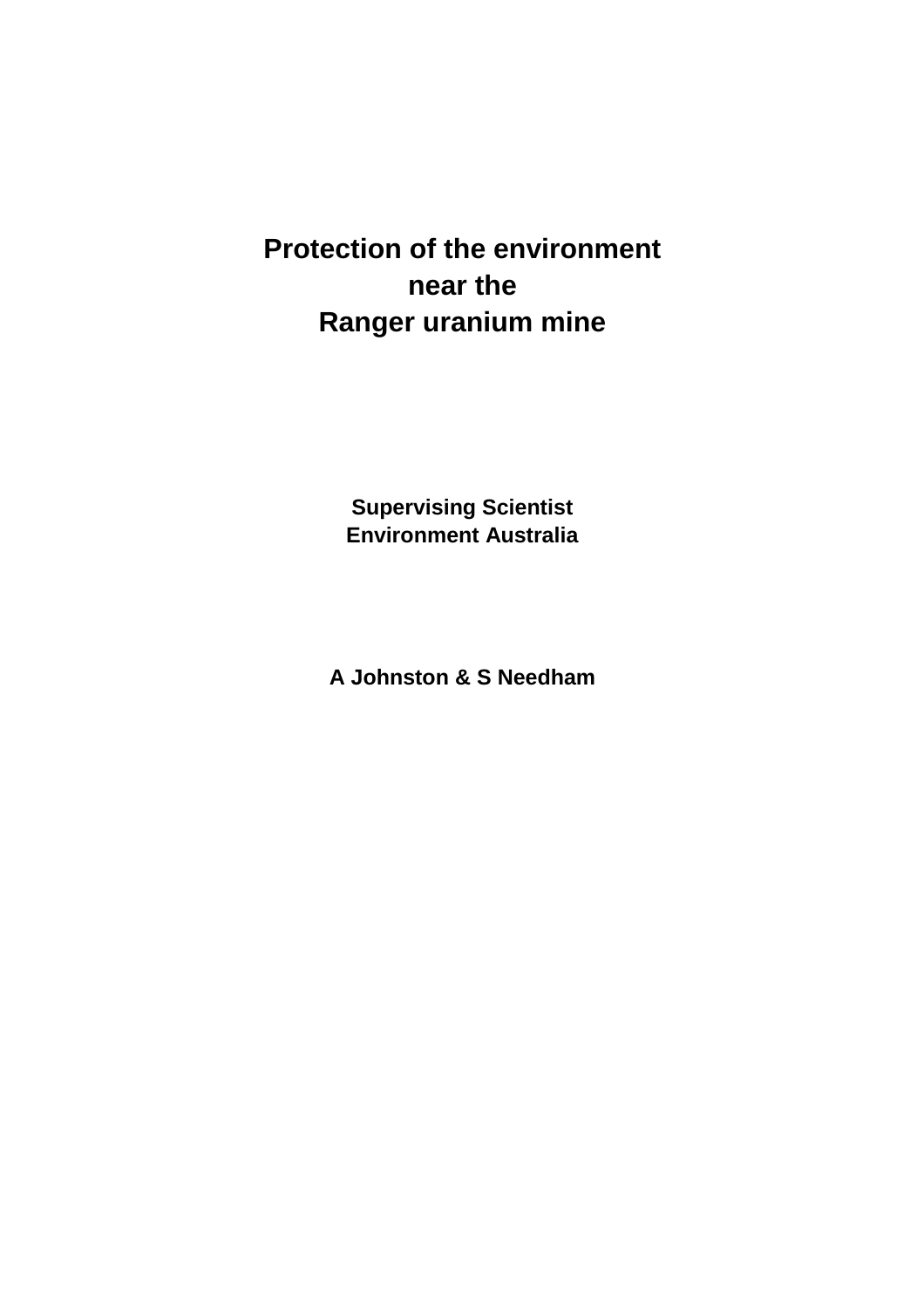# **Contents**

| <b>Preface</b>                                                               | iii |
|------------------------------------------------------------------------------|-----|
| Introduction<br>1                                                            | 1   |
| Statutory arrangements for environmental protection<br>$\mathbf{2}^{\prime}$ | 3   |
| 2.1 The Ranger Uranium Environmental Inquiry                                 | 3   |
| 2.2 Management of Kakadu National Park                                       | 3   |
| 2.3 Commonwealth supervision of uranium mining                               | 4   |
| 2.4 Regulation of uranium mining in the ARR                                  | 5   |
| 3 Environmental protection measures at Ranger                                | 6   |
| 3.1 General measures for protection of the environment                       | 6   |
| 3.2 Ranger water management system                                           | 6   |
| 3.3 Control regime for water release at Ranger                               | 8   |
| 4 Protection of aquatic ecosystems                                           | 11  |
| 4.1 Performance compared to expectation                                      | 11  |
| 4.2 Environmental protection based on chemical assessment                    | 11  |
| 4.3 Environmental protection based upon biological assessment                | 15  |
| 5 Protection of people                                                       | 20  |
| 5.1 The aquatic pathway                                                      | 20  |
| 5.2 The atmospheric pathway                                                  | 22  |
| Specific incidents at the Ranger Mine<br>6                                   | 23  |
| Long term environmental protection issues<br>7                               | 26  |
| Summary and conclusion<br>8                                                  | 28  |
| Appendix 1 Table of incidents at the Ranger Mine                             | 30  |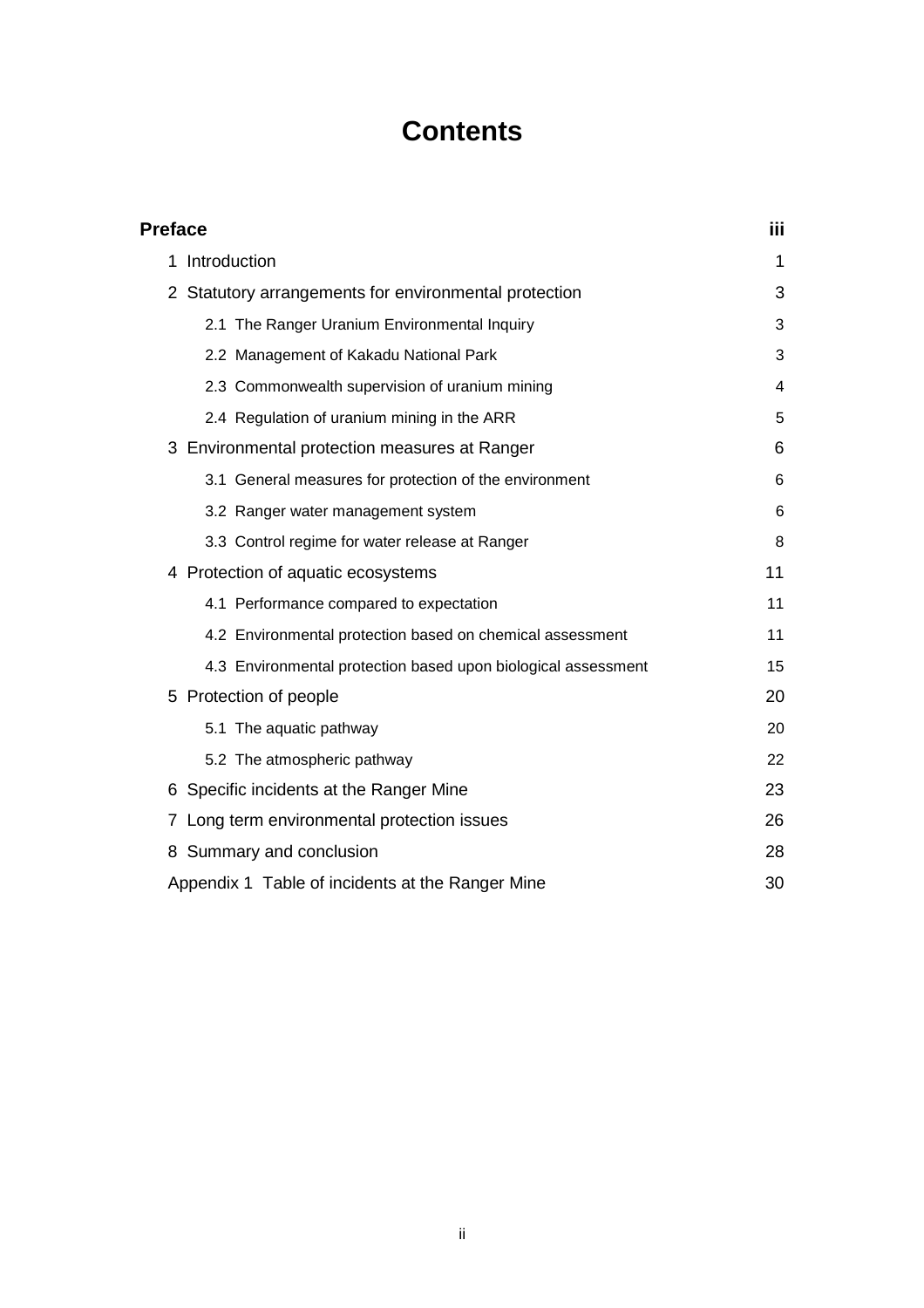# **Preface**

For almost twenty years, uranium has been mined and milled at the Ranger mine within an area that is surrounded by, but does not form part of, Kakadu National Park. The national and international importance of Kakadu has been recognised by its inclusion on the Register of the National Estate and its inscription on the World Heritage List. The flood plain areas within Kakadu are recognised as one of Australia's Wetlands of International Importance listed under the Convention on Wetlands of International Importance. Much of the land in the region, including the land on which the Ranger deposits were found, has been recognised as part of the traditional estate of the Aboriginal people of the region. For these reasons, operation of the mine has been subject to a rigorous system of regulation and supervision, a system that is unequalled anywhere in Australia and probably anywhere else in the world.

Throughout the operational period of the Ranger mine, the operating company, Energy Resources of Australia, has conducted an environmental monitoring program specified by the Northern Territory Government in consultation with the Supervising Scientist. In addition, the Supervising Scientist has carried out scientific research to enable this monitoring program to be continuously improved. The research program has, for example, enabled the introduction of biological monitoring methods and has enabled a clear distinction to be drawn between natural and mining induced contributions to radon and radon progeny radiation exposure. The research program has also provided data that can be used directly for monitoring purposes.

This report has been prepared to provide a summary of all of the monitoring data obtained in these programs and, on the basis of these data, to provide an assessment of the extent to which the environment of the region, particularly Kakadu National Park, has been protected during the operation of the Ranger mine. We thank Energy Resources of Australia for the provision of its monitoring data and the staff of the Supervising Scientist for providing the results of their research programs. It is our hope that the assessment provided in this report will provide a degree of reassurance to those in the Australian community who are concerned that the conduct of uranium mining at Ranger may cause harm the people or the wetlands of Kakadu National Park.

Arthur Johnston and Stewart Needham Supervising Scientist Group October 1998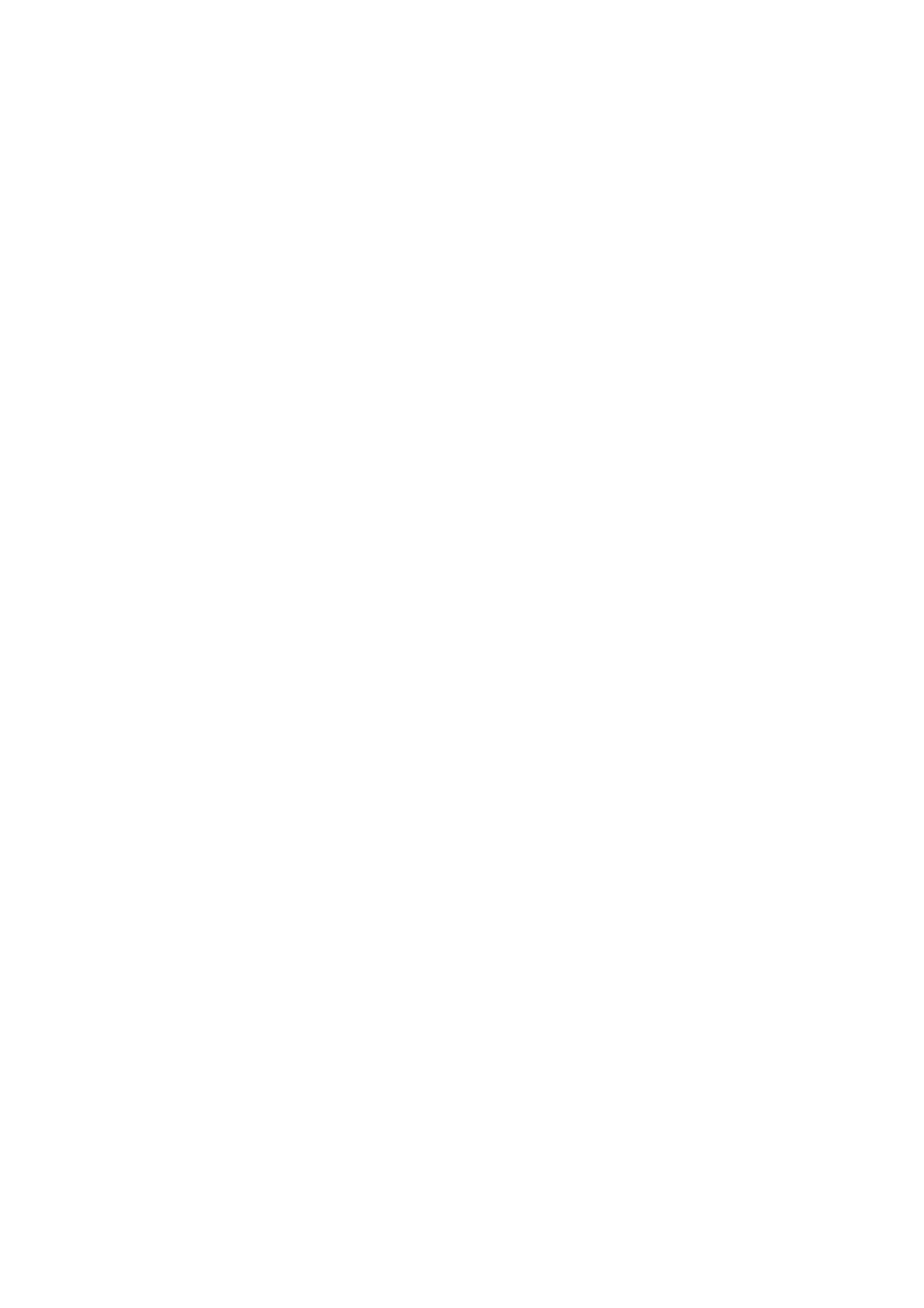### **1 Introduction**

The Alligator Rivers Region, comprising an area of approximately 28 000 km2, is broadly defined by the catchments of the East, South and West Alligator Rivers (fig 1). It is of outstanding heritage value for its unusual combination of largely uninhabited areas with attractive wild scenery, is highly biodiverse, and has a very large concentration of Aboriginal rock art of world significance. Its national and international importance is recognised by the inclusion of Kakadu National Park on the Register of the National Estate and its inscription on the World Heritage List. The flood plain areas within Kakadu are recognised as one of Australia's Wetlands of International Importance listed under the Convention on Wetlands of International Importance. The Region is rich in natural resources, having a variety of terrestrial and aquatic ecosystems including sandstone heathlands, open woodland, monsoon rainforest, flood plains, large rivers, seasonal water courses and permanent billabongs, as well as large mineral reserves including uranium, gold and platinum group metals. Given the cultural significance and long-practised management regimes of the region, it has all the features associated with being a cultural landscape.

The Region is within an ancient geological basin called the Pine Creek Geosyncline which has a long history of mineral production. Uranium exploration in the Geosyncline was stimulated by the discovery in 1949 of secondary uranium mineralisation near Rum Jungle, south of Darwin. This was followed by a decade of intense exploration activity resulting in the discoveries of economic uranium ore bodies at Rum Jungle and in the upper reaches of the South Alligator River valley.

All the known major uranium deposits of the East Alligator River uranium field have been discovered since 1969. Energy Resources of Australia Ltd (ERA) operates the Ranger Mine, eight kilometres east of the township of Jabiru. The mine lies within the 78 square kilometre Ranger Project Area (RPA) and is near the Magela Creek, a tributary of the East Alligator River. Following successive declaration in stages, the RPA is now surrounded by, but does not presently form part of, Kakadu National Park. Mining and commercial production of uranium concentrate have been underway since 1981. Mining of Orebody No 1 was completed in 1994 while mining of Orebody No 3 commenced in May 1997. (The smaller No 2 orebody is close to Mount Brockman, an Aboriginal sacred site, and will not be mined.)

Other orebodies discovered in the East Alligator uranium field were located at Nabarlek, about 30 kms east of Oenpelli in Arnhem Land, Jabiluka about 20 kms north of Ranger and Koongarra about 25 kms south-west of Ranger. The ore at Nabarlek was mined and stockpiled in 1979 and milling took place between 1980 and 1988. The site has been rehabilitated. The ERA proposal to mine Jabiluka has recently been the subject of environmental assessment under the *Environmental Assessment (Impact of Proposals) Act 1974* and preliminary construction work has begun. There are no immediate plans for mining of the Koongarra orebody.

A key concern for the Australian community throughout the period of mining of uranium at Ranger has been the adequacy of environmental protection measures. This report provides an assessment of the level of protection that has been achieved for the natural environment of the region. The social impact of mining and other developments in the region has been the subject of reports arising from the recently conducted Kakadu Region Social Impact Study.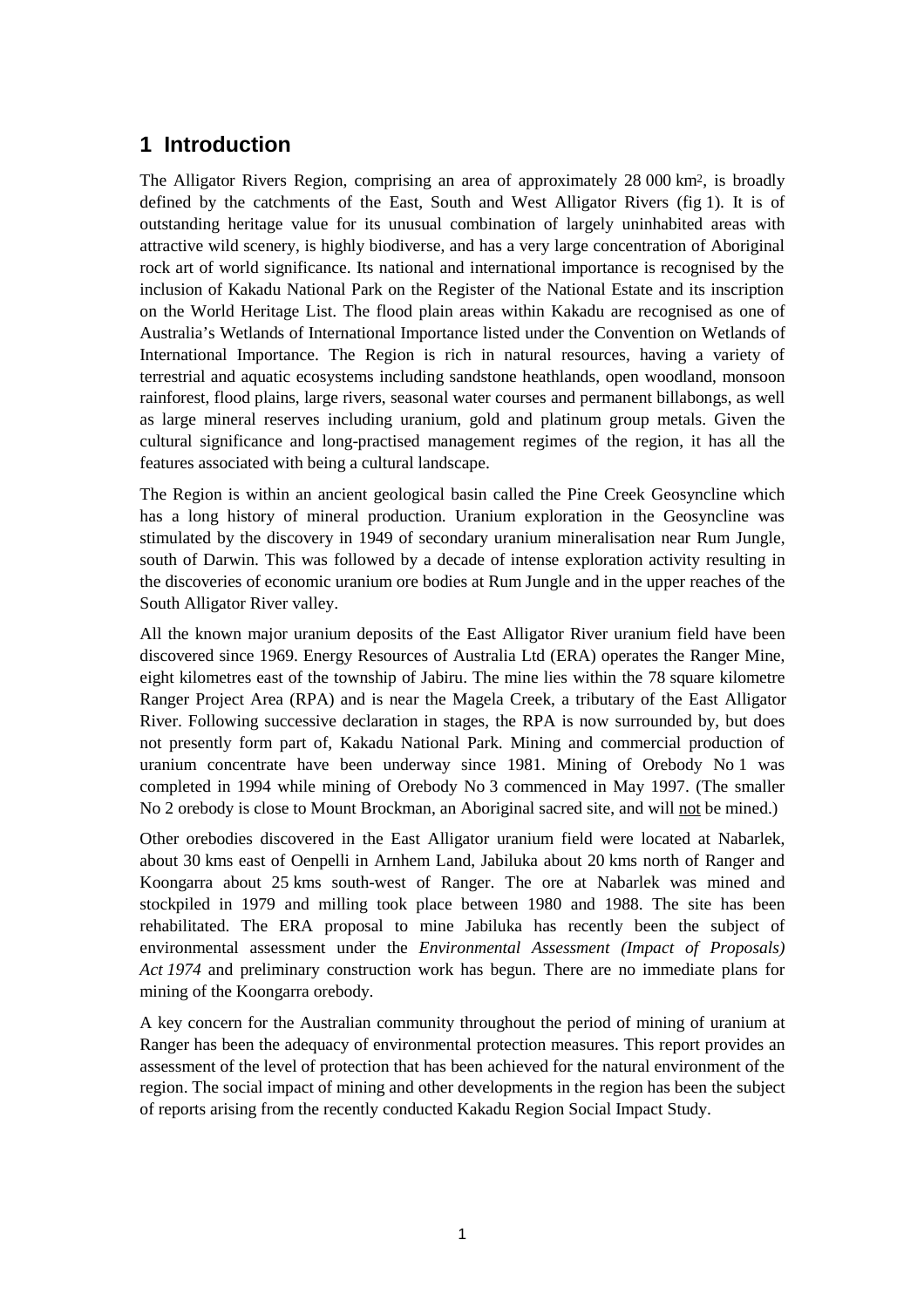

**Figure 1** The Alligator Rivers Region in Australia's Northern Territory. The boundary of Kakadu National Park, within the Region, is indicated.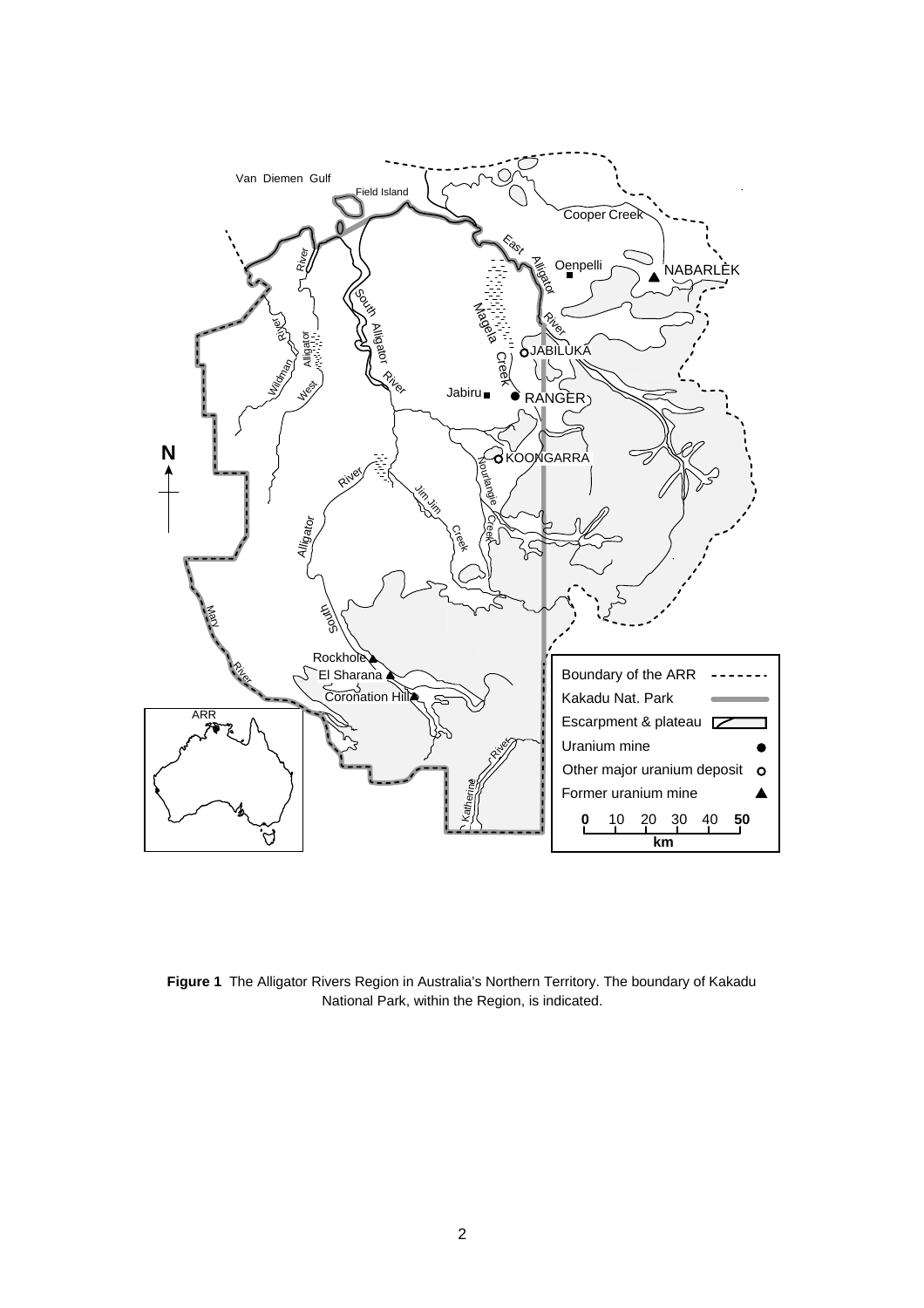# **2 Statutory arrangements for environmental protection**

### **2.1 The Ranger Uranium Environmental Inquiry**

The first proposal for mining of uranium in the Alligator Rivers Region came jointly from the then Australian Atomic Energy Commission and Ranger Uranium Mines Pty Ltd for the development of the Ranger deposits. An Inquiry into this proposal, the Ranger Uranium Environmental Inquiry (RUEI), was set up by the Commonwealth Government in April 1975 under the *Environment Protection (Impact of Proposals) Act 1974.*

The wide ranging terms of reference given to the Inquiry allowed generic issues of the nuclear fuel cycle, including waste disposal and possible dangers of nuclear weapons proliferation to be considered as well as the site specific environmental aspects of the proposed Ranger development. The First Report of the Inquiry was presented in October 1976 and dealt with generic issues. An essential finding of the first report was that, if properly regulated and controlled, the hazards of mining and milling uranium were not such as to justify a decision not to develop Australian uranium mines.

In May 1977, the Second Report of the RUEI was presented. It contained many detailed recommendations for the conduct of the Ranger Project and proposals for the regulation and supervision of the environmental aspects of uranium mining anywhere in the Alligator Rivers Region. In August 1977, the Government announced its decision to authorise the mining and export of uranium, under the very strict requirements for environmental control recommended by the RUEI.

Essential elements of the plan adopted by the Commonwealth Government to protect the environment and to insulate, to some extent, the Aboriginal people of the Region from the social disruptions inevitably associated with such a major development, were:

- the granting of land to the traditional owners under the *Aboriginal Land Rights (Northern Territory) Act 1976*,
- the establishment of Kakadu National Park, part of which comprised Aboriginal land leased back to the Commonwealth Government for the purposes of the Park, and
- the establishment of a Supervising Scientist to assist in the development of measures for the protection of the environment and oversee their implementation.

### **2.2 Management of Kakadu National Park**

Kakadu National Park is managed by the Director of National Parks and Wildlife through Parks Australia, an agency of the Commonwealth Government, in cooperation with the Aboriginal traditional owners, under the *National Parks and Wildlife Conservation Act 1975* (NPWC Act).

A Board of Management has been established under the NPWC Act and comprises ten Aboriginal people nominated by the traditional owners of the Park, the Director of ANPWS, the Assistant Secretary of Parks Australia North, a person prominent in nature conservation, and a person employed in the tourism industry in the Northern Territory. The Board carries out the following functions under the NPWC Act:

- preparation, in collaboration with the Director, of a Plan of Management for the Park
- decision making on management of the Park in a manner that is consistent with the Plan of Management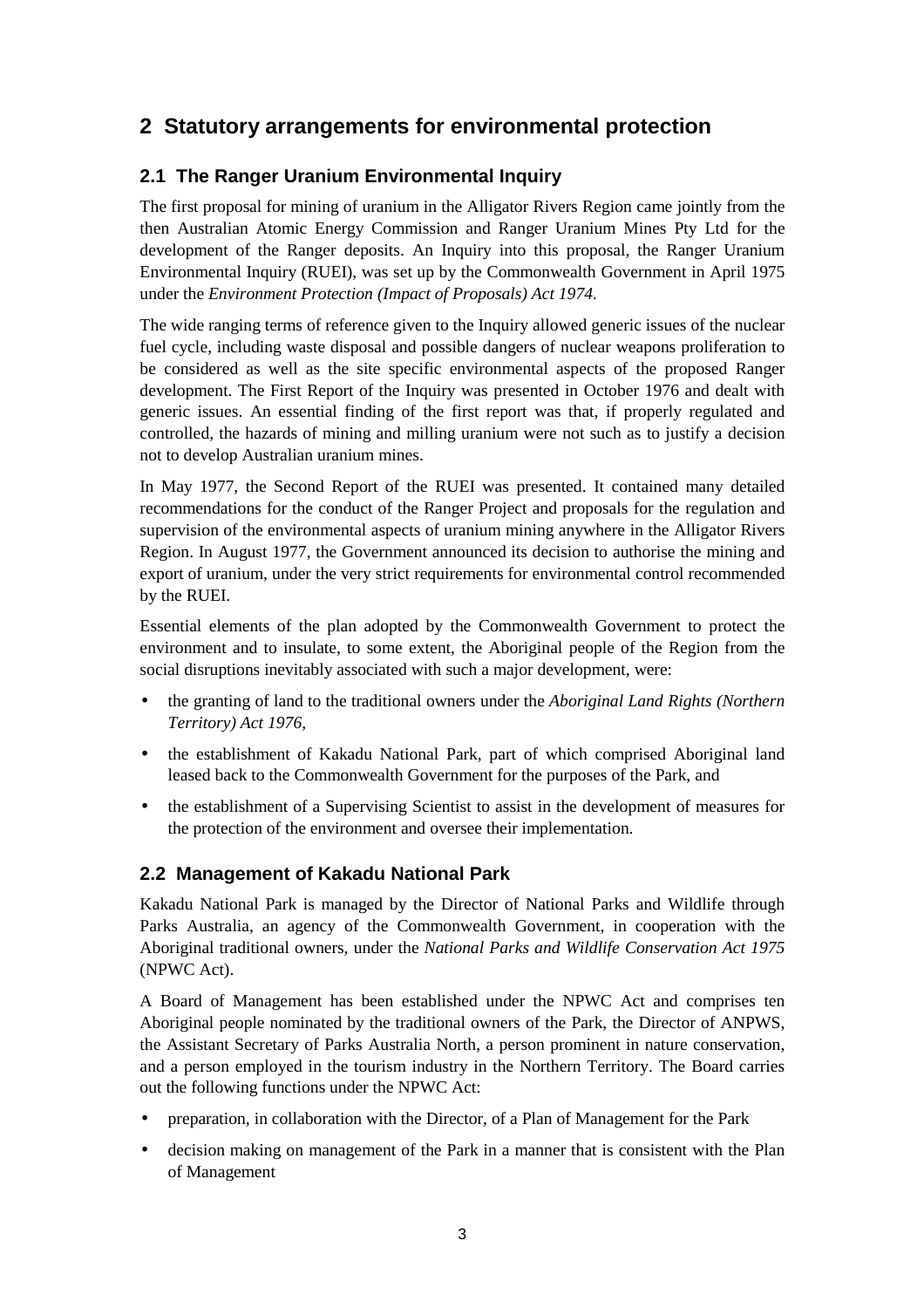- with the Director, monitoring the management of the Park, and
- providing advice, along with the Director, to the Commonwealth Minister for the Environment on the future development of the Park.

Day to day management of the Park in a manner that is consistent with decisions of the Board is the responsibility the staff of Parks Australia working under the Director.

The Director of National Parks and Wildlife does not have any direct responsibility for the environmental supervision of uranium mining at Ranger. Staff of Parks Australia, however, represent the Director in the consultative fora on uranium mining and their views are required, by legislation, to be taken into account.

### **2.3 Commonwealth supervision of uranium mining**

The statutory office of the Supervising Scientist for the Alligator Rivers Region, was established by the *Environment Protection (Alligator Rivers Region) Act 1978* after Government consideration of the recommendations of the Ranger Uranium Environmental Inquiry. The Supervising Scientist is part of Environment Australia, the Commonwealth Department of the Environment. The principal functions of the Supervising Scientist are of a research and supervisory nature; the office does not have a regulatory role. The functions include:

- The conduct of research on the impact of uranium mining on the environment in the Region
- The development of standards, practices and procedures for the protection of the environment in the Region from the effects of uranium mining, and
- The development of measures for the protection and restoration of the environment in the Region from the effects of uranium mining.

The Supervising Scientist carries out both research and audit/supervisory functions.

The audit/supervisory role of the Supervising Scientist involves:

- Review of, and provision of advice on, all applications to the Northern Territory Government for the introduction of new procedures or changes in mining operations
- Review of all environmental data and reports related to environmental protection aspects of uranium mining
- The conduct of Environmental Performance Reviews of mining operations which focus on environmental outcomes and continual improvement
- Participation in technical committees which consider in detail practices and procedures for the protection of the environment, and
- Ensuring a high level of information exchange between stakeholder groups through management of the Alligator Rivers Region Advisory Committee.

The uranium related research of the Supervising Scientist contains programs on:

- The impact of mining on people
- The impact of mining on ecosystems, and
- The development of enhanced mechanisms for environmental protection.

The research program is reviewed by the Alligator Rivers Region Technical Committee.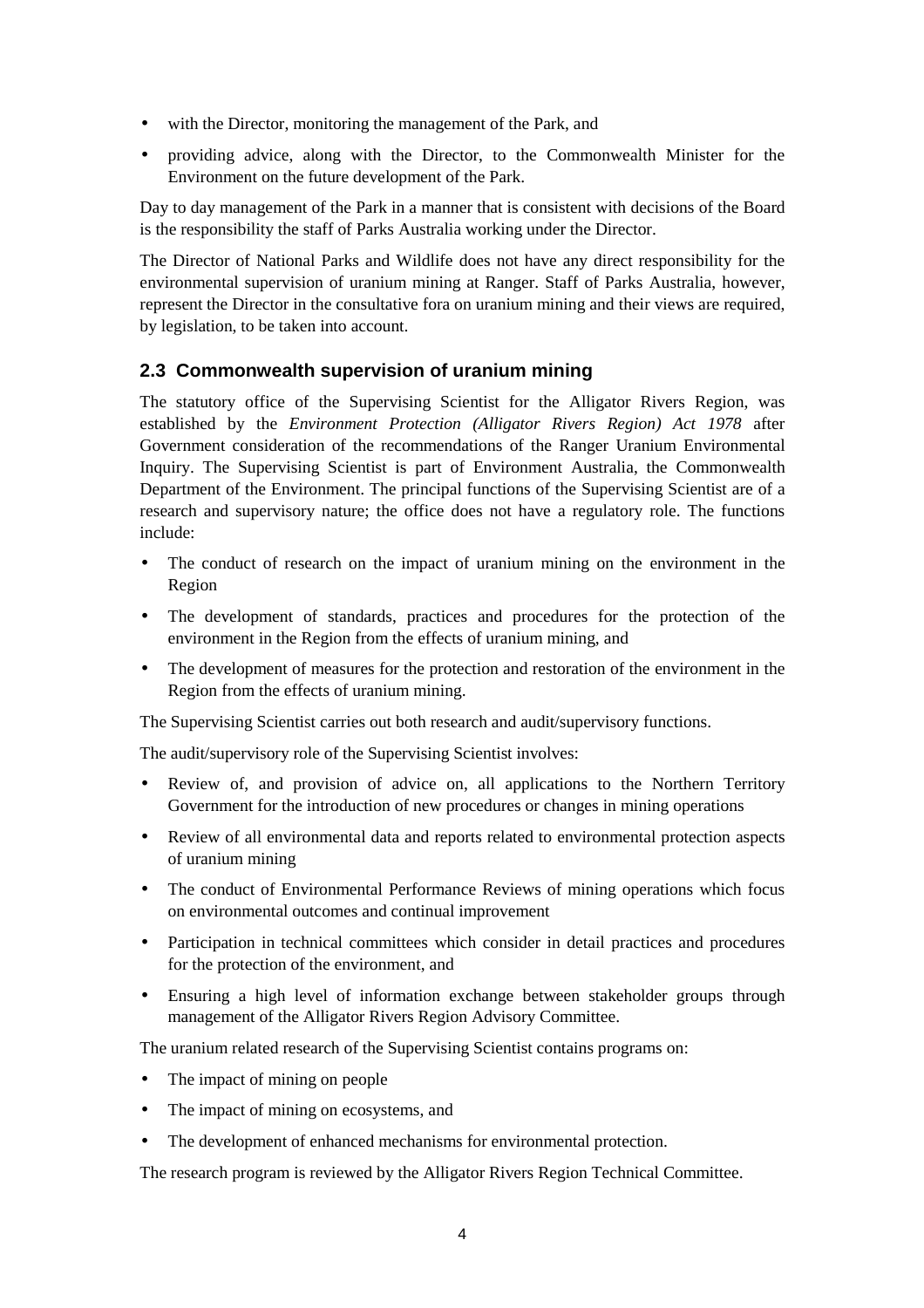### **2.4 Regulation of uranium mining in the ARR**

Under an agreement between the Commonwealth and Northern Territory governments, regulation of uranium mining in the Alligator Rivers Region is carried out by the Northern Territory Government. The applicable law under which environmental regulation is achieved is the *Uranium Mining (Environmental Control) Act 1979* and the responsible Minister is the Minister for Resource Development. The Minister exercises his functions under this Act through the NT Department of Mines and Energy (DME).

Commonwealth interests in environmental protection aspects of uranium mining are protected under these arrangements by two principal mechanisms; the specification of the Commonwealth's Environmental Requirements and an agreement on the Working Arrangements.

The Ranger Environmental Requirements are attached to the Authority to mine issued by the Commonwealth under section 41 of the *Atomic Energy Act 1953* and they form part of the Agreement entered into by the Commonwealth and the Northern Land Council (NLC) under section 44 of the *Aboriginal Land Rights (Northern Territory) Act 1976*. Under the UMEC Act, the responsible Minister must give primary regard to the Environmental Requirements when exercising his functions under the Act. The Supervising Scientist has a responsibility to advise the Commonwealth Parliament on the extent to which the licensing and regulatory regime being implemented by the NT supervising authorities gives effect to the Commonwealth's Environmental Requirements.

The Working Arrangements have been agreed by the Commonwealth and the Northern Territory to clarify the monitoring, regulatory and supervisory responsibilities of the two parties and to avoid duplication and overlap. The Working Arrangements ensure that:

- each party can carry out its responsibilities with maximum efficiency and minimum duplication;
- technical aspects of proposed research and monitoring programs are examined and discussed;
- where practical and appropriate, DME and the Supervising Scientist consult before granting approvals or taking any other action in connection with the environmental aspects of uranium mining;
- wherever possible, authorisations are approved in time to avoid delays in mining; and
- the main interested parties, including the NLC, are kept informed via effective consultative and reporting procedures.

The Working Arrangements have been designed to reflect the Supervising Scientist's emphasis on environmental outcomes rather than day-to-day management of minesite environmental controls. The Working Arrangements are currently being reviewed, particularly with respect to clarification of the role of the NLC.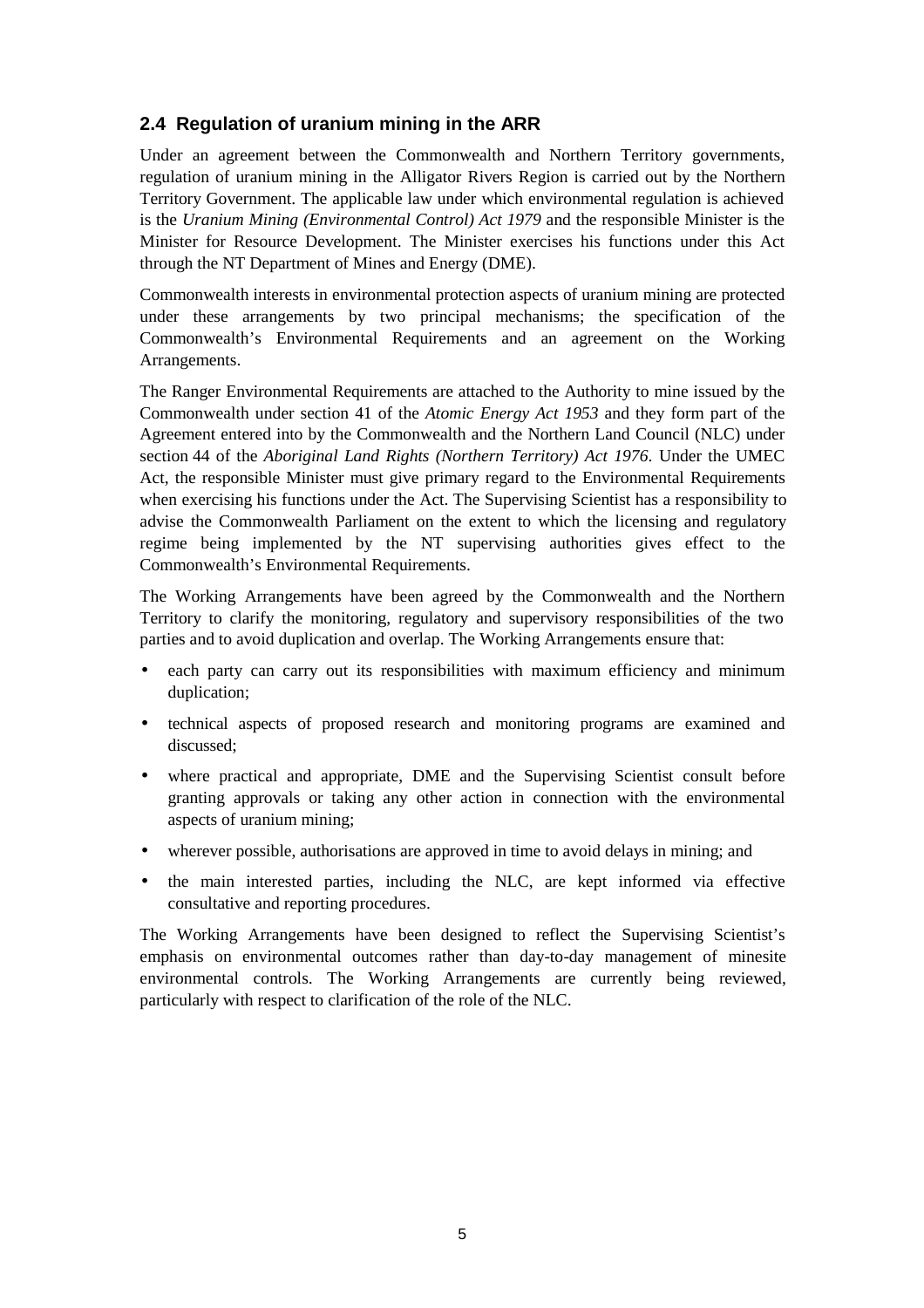## **3 Environmental protection measures at Ranger**

### **3.1 General measures for protection of the environment**

The primary measures for protection of the environment from the effects of uranium mining at Ranger are the Ranger Environmental Requirements. The ERs specify a range of measures relevant to:

- Control of water
- Atmospheric pollution control
- Technology
- Blasting
- Sulphur stockpiles
- Waste rock dump
- Vegetation protection
- Monitoring, and
- Research.

In particular, the mine operator is required to conduct all its operations in a manner that is consistent with Best Practicable Technology (BPT). BPT is defined to be that technology from time to time relevant to the Ranger Project which produces the minimum environmental pollution and degradation that can reasonably be achieved having regard to a number of factors. These include the level of environmental control achieved in the uranium industry anywhere in the world, cost, evidence of environmental detriment (or the lack of it), the location of the project surrounded by Kakadu, the age and effectiveness of equipment at any time, and local social factors.

The primary regulatory instrument is the General Authorisation, issued under the UMEC Act by the NT Government. The Authorisation specifies in great detail the regulations with which the mining company must comply. Throughout the period during which mining has been conducted at Ranger, particular attention has been focused on the protection of the aquatic environment. For this reason, the control regime adopted at Ranger to ensure protection of downstream ecosystems is outlined in the following sections.

### **3.2 Ranger water management system**

Water at the Ranger Mine is managed within a number of catchments that fall within two principal categories (see fig 2):

• Restricted Release Zone (RRZ) catchments

The RRZ contains water that may have come in contact with material that has a uranium concentration of greater than 0.02%. This includes water from the mine pit, runoff from the ore stockpiles, runoff from the mill site, process water and tailings water.

RRZ water is further subdivided into two circuits:

- Process circuit; contains water used in the mill circuit and tailings water, and
- Retention Pond 2 (RP2) circuit; contains water from the mine pit, runoff from the ore stockpiles and runoff from the mill site.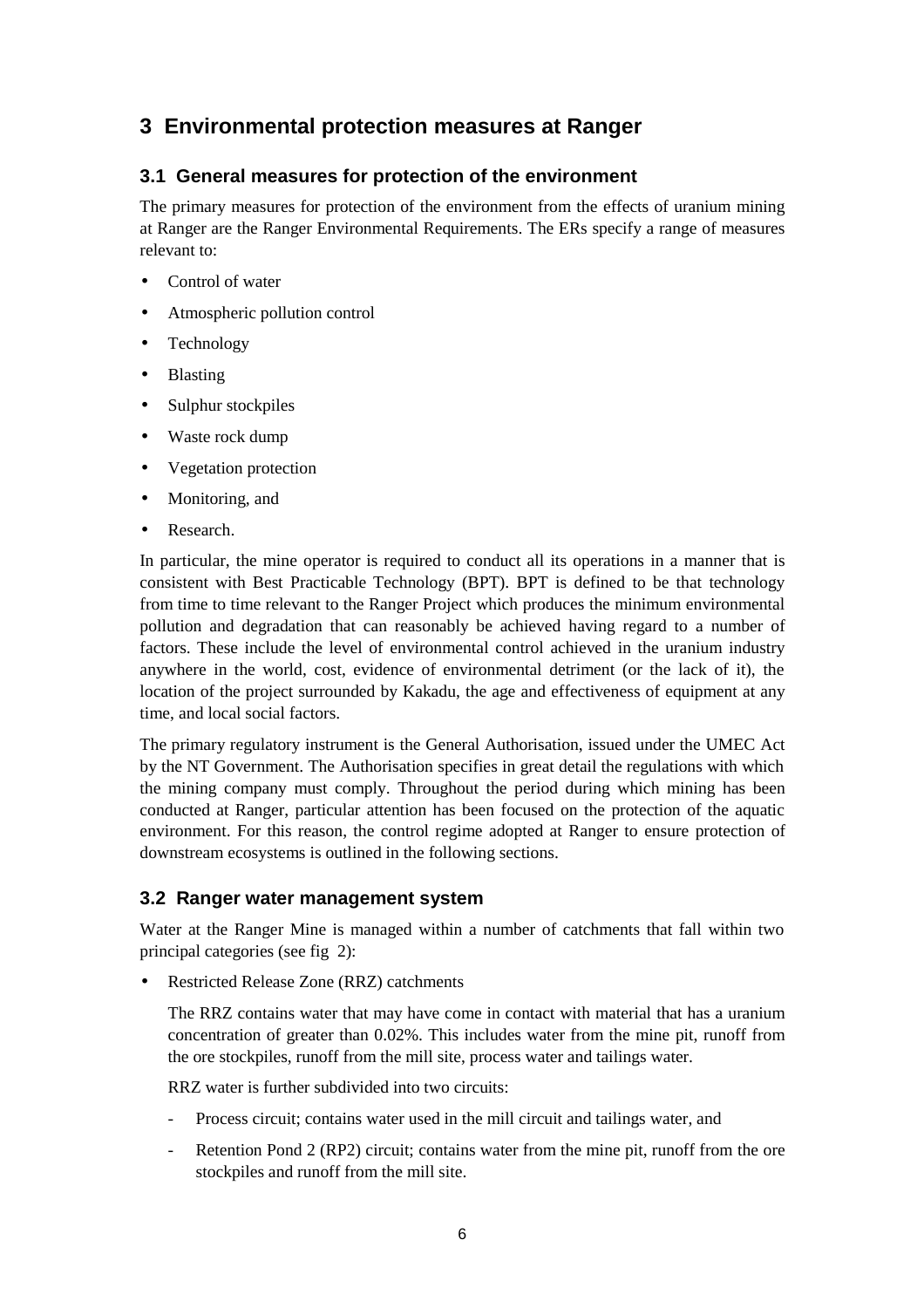• Waste rock catchments

Waste rock contains uranium at concentrations less than 0.02%. Runoff from this material collects in the sediment settling ponds RP1 and RP4.

Except in Wet seasons of unusually low rainfall, water is discharged from Retention Ponds 1 and 4 to the environment beyond the mine site. Discharge from RP1 occurs by overflow of a spillway through Coonjimba Billabong to Magela Creek. Discharge from RP4 has been both by spillway overflow through Djalkmara Billabong to Magela Creek and also by direct pumping via a pipeline to Magela Creek. Since construction of the new access road around Pit No 3, water from RP4 that collects in Djalkmara Billabong has been pumped to Magela Creek.



**Figure 2** Schematic map of the Ranger mine illustrating the principal features of the water management system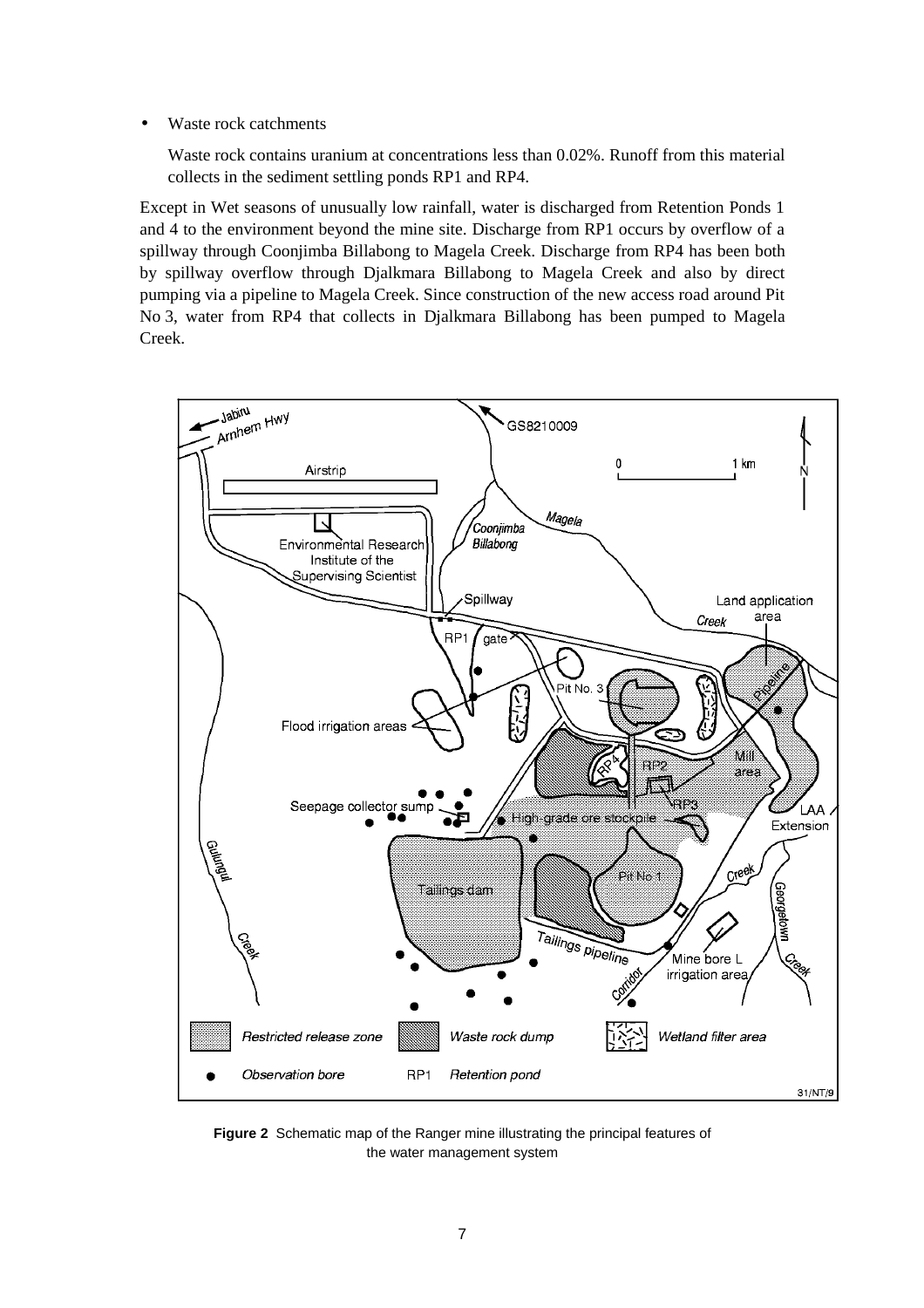Release of water from the Retention Pond 2 circuit of the RRZ has been assessed within the context of Best Practicable Technology (BPT) for the Water Management System at Ranger. It was concluded that, on the basis of technical considerations only, release of water from RP2 could take place every few years provided that the control regime recommended by the Supervising Scientist (described below) is adhered to. The Commonwealth Government considered the social aspects of BPT in 1987 and 1989 and concluded that releases of water from the RP2 circuit should only be permitted in years of unusually high rainfall; specifically, in those years in which the total rainfall exceeds that expected only once in ten years.

In practice, no releases of water from RP2 directly to the Magela Creek have taken place during the operational life of the Ranger Mine. Release of RRZ water was proposed and approved in 1995 but, following an adverse response by Aboriginal people, ERA decided not to proceed with the release. Instead of discharging water during the Wet season, water has been stored in RP2 and the mine pit and has been disposed by evaporation and by irrigation during the Dry season. ERA has agreed that an application to release water from the RRZ would, in future, only be made under exceptional climatic conditions.

Water in the process circuit at Ranger (ie mill water and tailings water) has never been considered for release to the environment beyond the mine site. These waters are recycled within the mill circuit and are lost by evaporation in the tailings dam and in Pit No 1.

#### **3.3 Control regime for water release at Ranger**

A control regime to ensure protection of the environment was proposed by the Supervising Scientist based upon the work of the Environmental Research Institute of the Supervising Scientist (**eriss**). The regime has three components:

- control measures before and during release to ensure protection of aquatic ecosystems,
- control measures before and during release to ensure protection of people, and
- monitoring programs during and after release to assess the adequacy of the control measures.

Issues related to the protection of people will be addressed in section 5.

#### **3.3.1 Control measures**

The control measures include the specification of chemical standards that need to be met in the receiving waters of Magela Creek and the conduct of pre-release biological toxicity tests.

The chemical controls consist of a set of standards to regulate the maximum increase in the concentration of a number of constituents in the waters of the creek once the discharged water has mixed fully with natural stream water. There are also limits on the total loads of specified chemical constituents. The choice of constituents specified for control was made after careful assessment of the chemical composition of ore and waste rock, the identification of substances introduced in the milling process and examination of the US EPA list of substances that it recommends for inclusion in the development of water quality standards.

Preliminary standards were derived using a very conservative criterion based on the observed natural fluctuation of constituents in the waters of Magela Creek. For substances that could give rise to concentrations in the creek outside the range of natural concentrations, a detailed toxicological assessment was made on the basis of both international and local toxicology data. Following recommendations on standards by *eriss* to the NT Government, DME applied a further factor of safety to the recommended standards for a number of constituents.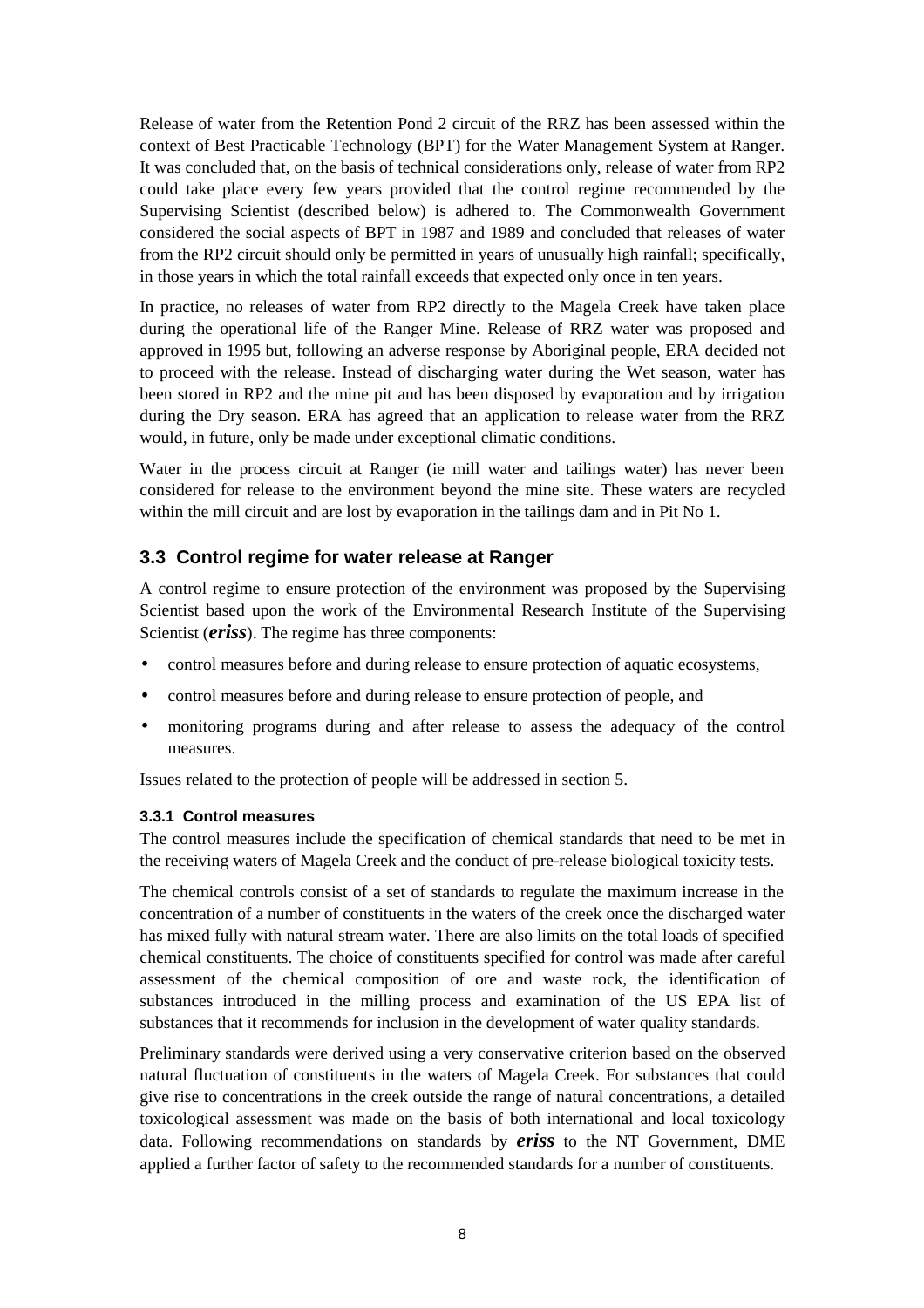In addition to these chemical standards, the flow of water released is controlled so that the dilution by creek water is greater than a minimum value determined by toxicological tests. These tests determine the lowest concentration of the effluent in creek water at which a change is detected for some sensitive measure of the animal's health (the LOEC) and the highest concentration at which no effect is observed (the NOEC). The geometric mean of the lowest NOEC and LOEC values for the three species tested is then divided by a safety factor of 10 to obtain the safe concentration of the effluent in Magela Creek. This value is used to specify the minimum dilution. The choice of species tested was made following an extensive period of research at *eriss* during which 19 different species of local aquatic animals and plants were examined to determine the most sensitive species to waters at Ranger and species that could be successfully bred and maintained in the laboratory. The large number of species examined, the use of local native species and the use of a safety factor in specifying the dilution are factors that make the testing program for release of water to the Magela system the most rigorous anywhere in Australia.

The actual minimum dilution required would be the larger of the values determined by the above chemical and biological procedures.

#### **3.3.2 Monitoring**

Monitoring is primarily the responsibility of the mining company, with check-monitoring being carried out by the supervising authority, the Department of Mines and Energy. For the releases of RRZ water, for example, the monitoring program includes a full chemical analysis of the effluent water prior to release, daily measurements of the major water quality variables of RP2 water during the first week of a release and once weekly thereafter, and daily measurements on the water quality in Magela Creek both upstream of the release point and at gauging station GS8210009, about 5 km downstream. Monitoring is also required one week after the release is complete.

While chemical monitoring has been accepted as Best Practicable Technology both in Australia and overseas, the Supervising Scientist has advocated the adoption of biological methods that assess the health of animals that are actually exposed to the effluent downstream of the mine site. For this reason, *eriss* has developed a number of biological monitoring methods that can be used in the Alligator Rivers Region. In the course of the research programs to develop and refine these methods, *eriss* has collected data that can be used to assess the adequacy of environmental protection at Ranger.

There are two types of monitoring programs being developed by *eriss*; (a) Creekside tests that enable a short-term assessment of the impact of release and (b) Population and community structure tests that assess the long-term impact of the mining operation on aquatic ecosystems.

#### Creekside tests

In the creekside tests, species of fish (*Melanotaenia nigrans*) and freshwater snails (*Amerianna cumingii*) are exposed to water collected from upstream of the mine site (control) and to water collected from the creek at gauging station GS8210009, some 5 km downstream from the mine. The tests look for any differences in larval survival for the fish species and egg production and juvenile survival for the freshwater snails. Protocols for these tests have been finalised and handed over to ERA for future implementation.

#### Population and community structure tests

The community structure of macroinvertebrates is studied at the same control and impact sites used in the Creekside tests and any differences are compared with observations in a number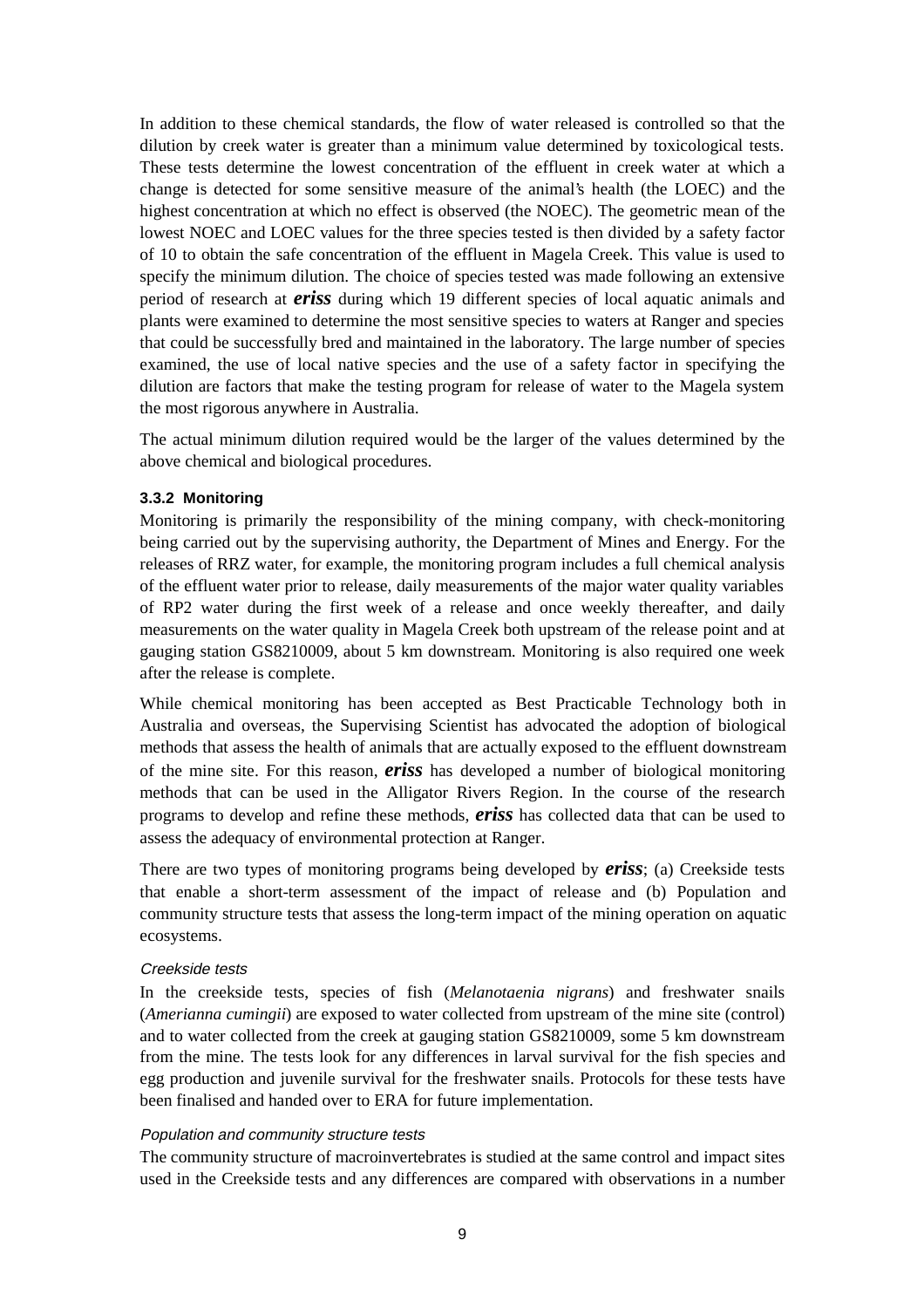of other control streams in the region. In addition, macroinvertebrate communities are being monitored in a number of water bodies on the Ranger lease, in lowland billabongs in the vicinity of the mine and in adjacent control catchments. Fish community structure observations are also made in a number of billabongs in the Magela system, including sites on and off the Ranger lease. These can be compared with observations of community structure in billabongs in the Nourlangie Creek system that is unaffected by mining. Finally, counts of migrating fish that move upstream in Magela Creek past the Ranger site are made each Wet season. The fish migration counts in any one year may be compared with numbers that would be expected on the basis of natural discharge predictors in the creek to determine whether releases of mine wastes have impaired recruitment and subsequent upstream movement of fish. The population and community structure studies are the subject of continuing research but data are available that can be used to assess environmental protection performance.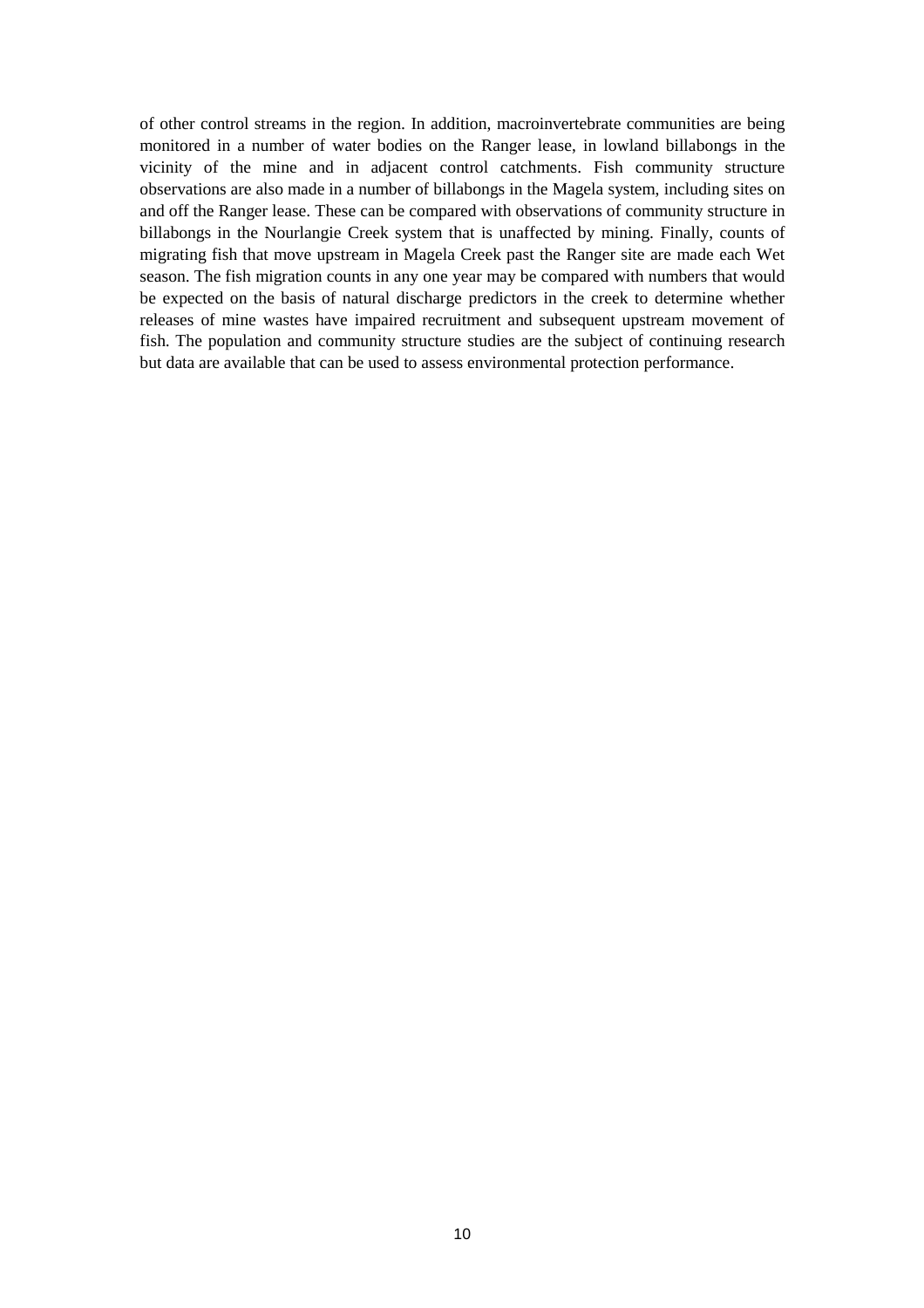## **4 Protection of aquatic ecosystems**

### **4.1 Performance compared to expectation**

In assessing environmental performance at Ranger, it is important to note that the Commonwealth approved the mining of uranium at Ranger following an extensive public inquiry into uranium mining, the Ranger Uranium Environmental Inquiry (RUEI) chaired by Justice Fox. The approval was given in the light of certain expectations on the extent of environmental impact that would arise. It is a useful exercise, therefore, to compare the impact that has arisen to that which was expected and considered acceptable at the time by the RUEI commissioners.

The Ranger Uranium Environmental Inquiry made predictions for the loads of a number of metals and radionuclides that were expected by the commission to be discharged from the Ranger mine site, from all sources, by year 10 of the operation into the Magela Creek. These loads and the actual loads released in that year are shown in Figure 3. The latter are 50 to 100 times less than anticipated in the RUEI report. Thus, the level of protection of the environment achieved is, in the case of release of these chemicals, more than an order of magnitude better than was considered acceptable by the RUEI commissioners. The principal reason for this achievement is the lack of release of waters from the Restricted Release Zone at Ranger.

While these data are interesting, it is clearly important to compare performance with current expectations on acceptable levels of environmental protection. This is done below.

### **4.2 Environmental protection based on chemical assessment**

As stated in the previous section, *eriss* made recommendations on chemical standards that should apply to the receiving waters of Magela Creek to ensure protection of the aquatic ecosystems downstream from Ranger. One way of assessing the extent to which the environment has been protected during the operational life of the Ranger mine is to compare chemical concentrations observed in the Magela Creek downstream from the mine, before the waters enter Kakadu National Park, with these recommended standards.

The relevant data for the principal constituents of concern, sulphate  $(SO<sub>4</sub>)$ , magnesium  $(Mg)$ and uranium (U), are shown in figures 4 and 5. The mean value and the maximum value recorded for each year of operation are shown and the recommended standard is shown as the solid line on each graph.

Sulphate concentrations increased steadily over the first ten years of mining and reached values that were substantially higher than they were prior to mining. Improved on-site catchment management has led to a reversal of this trend. Nevertheless, the observed concentrations have always been at least a factor of ten lower than the standard recommended by *eriss* to ensure a high level of environmental protection. The origin of these increased concentrations is runoff from the waste rock piles at Ranger that reaches the Magela Creek primarily through discharges from Retention Ponds 1 and 4. Research is currently underway to establish methods that can be used to limit further increases in sulphate concentrations in the Magela Creek. A similar pattern is observed for concentrations of magnesium in Magela Creek. In this case, the maximum observed concentrations are lower by a factor of five than the standard recommended by *eriss* for protection of aquatic ecosystems.

The maximum concentrations of uranium increased slowly until 1991. The origin of the higher values in 1991 is known to be accidental overflow of a bund in the vicinity of the high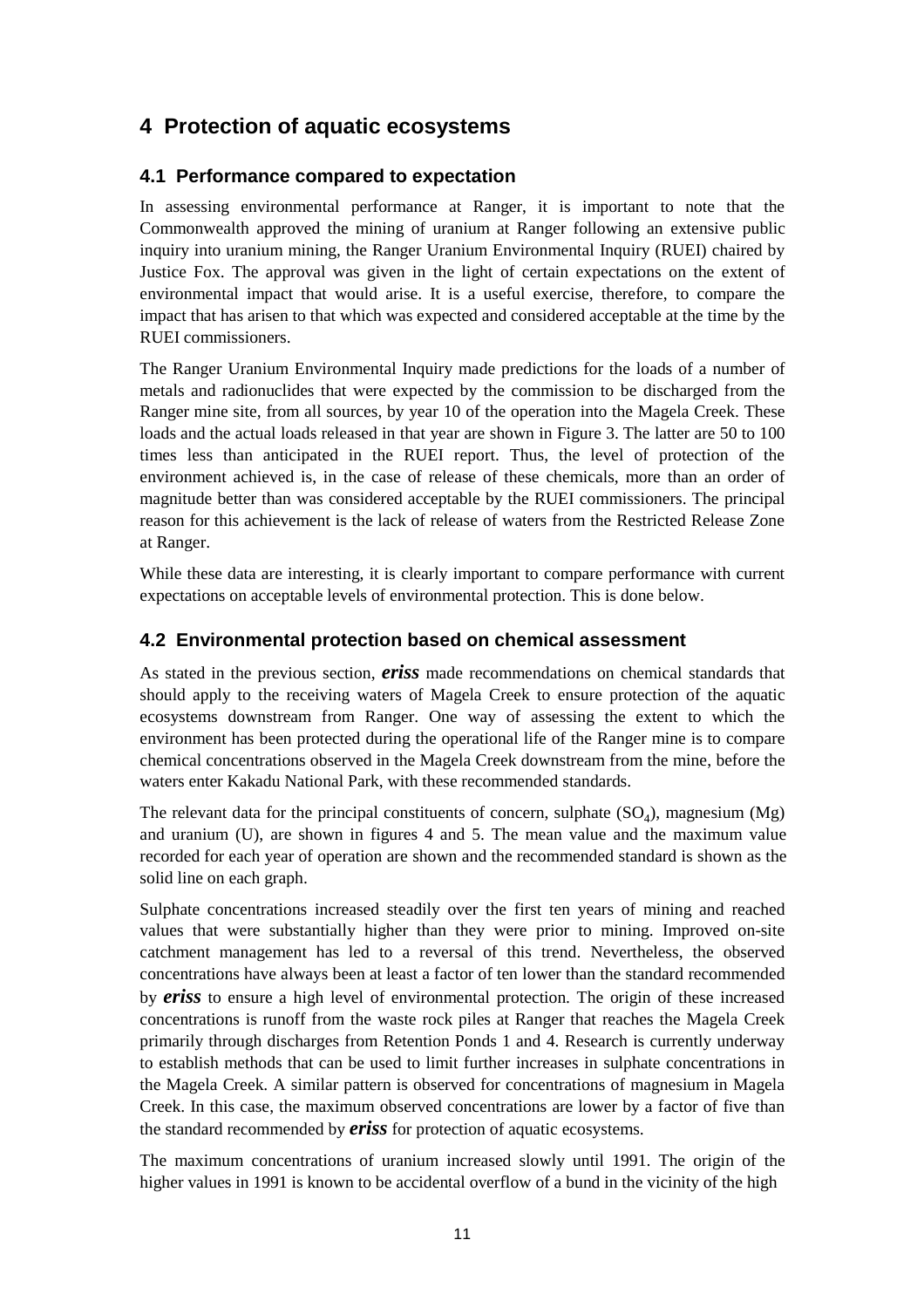

**Figure 3** Comparison of actual loads of constituents discharged from the Ranger mine in year 10 of operation with the predictions of the Ranger Uranium Environmental Inquiry. In every case, the actual loads are much lower than the predictions.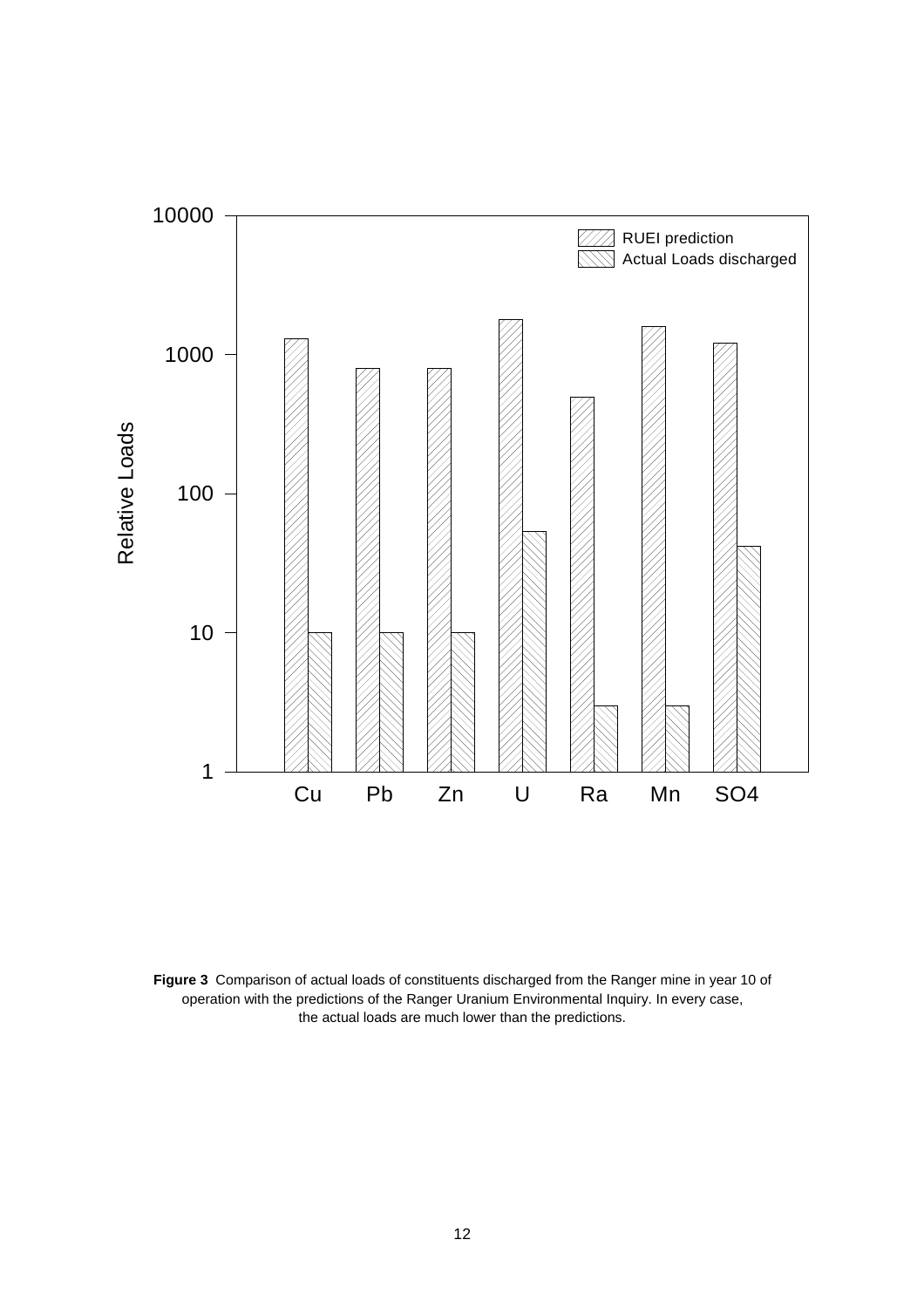



**Figure 4** Comparison of sulphate (upper graph) and magnesium (lower graph) concentrations at gauging station GS8210009 downstream from the Ranger mine with the receiving water standard recommended by **eriss**. Note the logarithmic scale.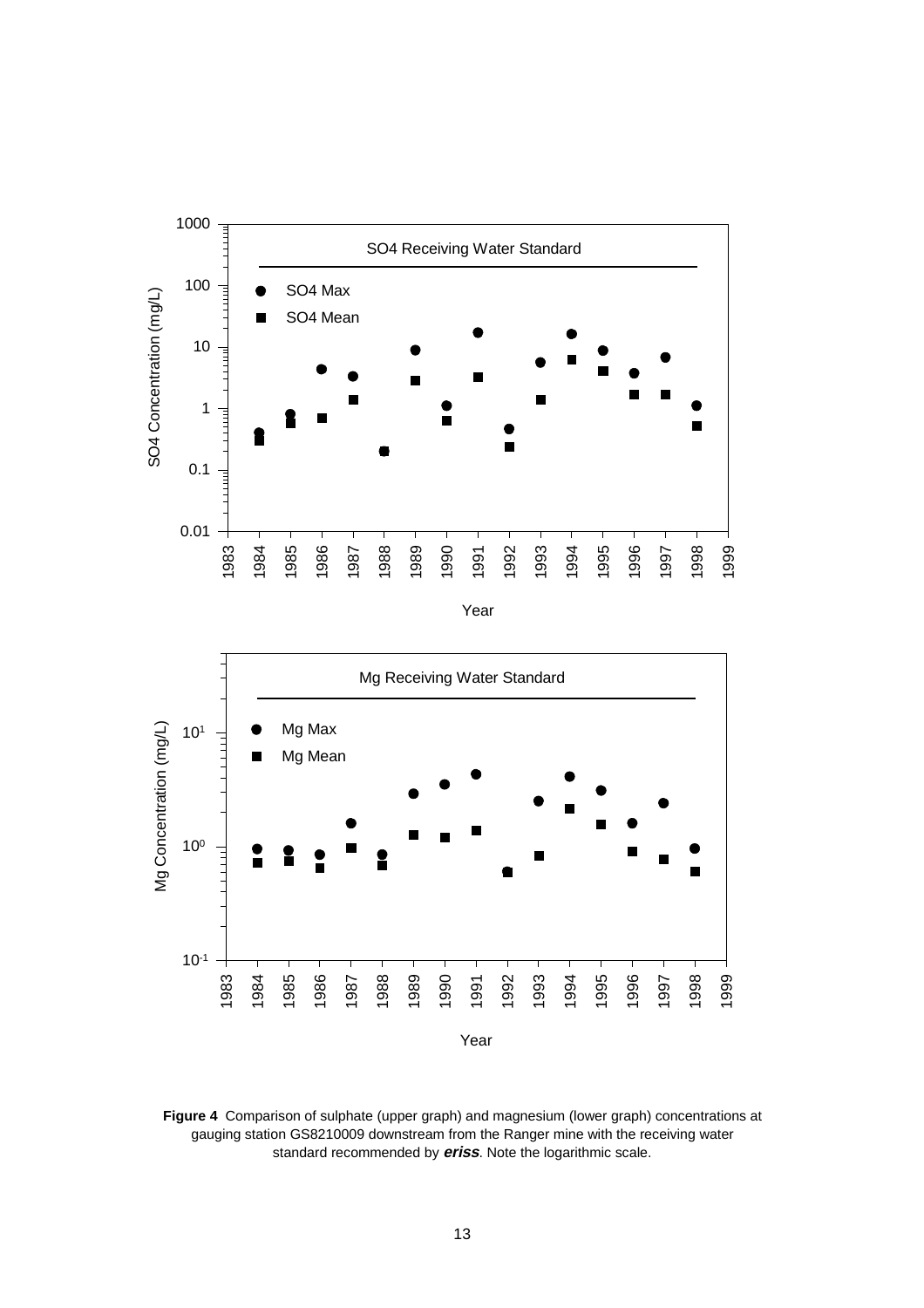

**Figure 5** Comparison of uranium concentrations at gauging station GS8210009 downstream from the Ranger mine with the receiving water standard recommended by **eriss**. Note the logarathmic scale.

grade ore stockpile. The water management system at Ranger was modified in 1992 to ensure that, even under extreme climatic circumstances, such an overflow could not reach the off-site environment but would instead be diverted to the mine pit. Since 1992, the maximum observed concentrations in Magela Creek have generally been low and the mean values are now similar to those in the early years of operation. The maximum value recorded in 1996 was investigated and no cause was established. The records show that this high value was an isolated measurement and may well have been caused by sample contamination. All values are, however, retained on the data base, even if suspect. In all years, the maximum concentrations of uranium have been lower than the standard recommended by *eriss* by at least a factor of five.

Similar data could be presented for all the constituents for which standards have been recommended by *eriss*. In all cases the observed concentrations at GS8210009, where the Magela Creek enters Kakadu National Park downstream from Ranger, have been lower than the recommended standards.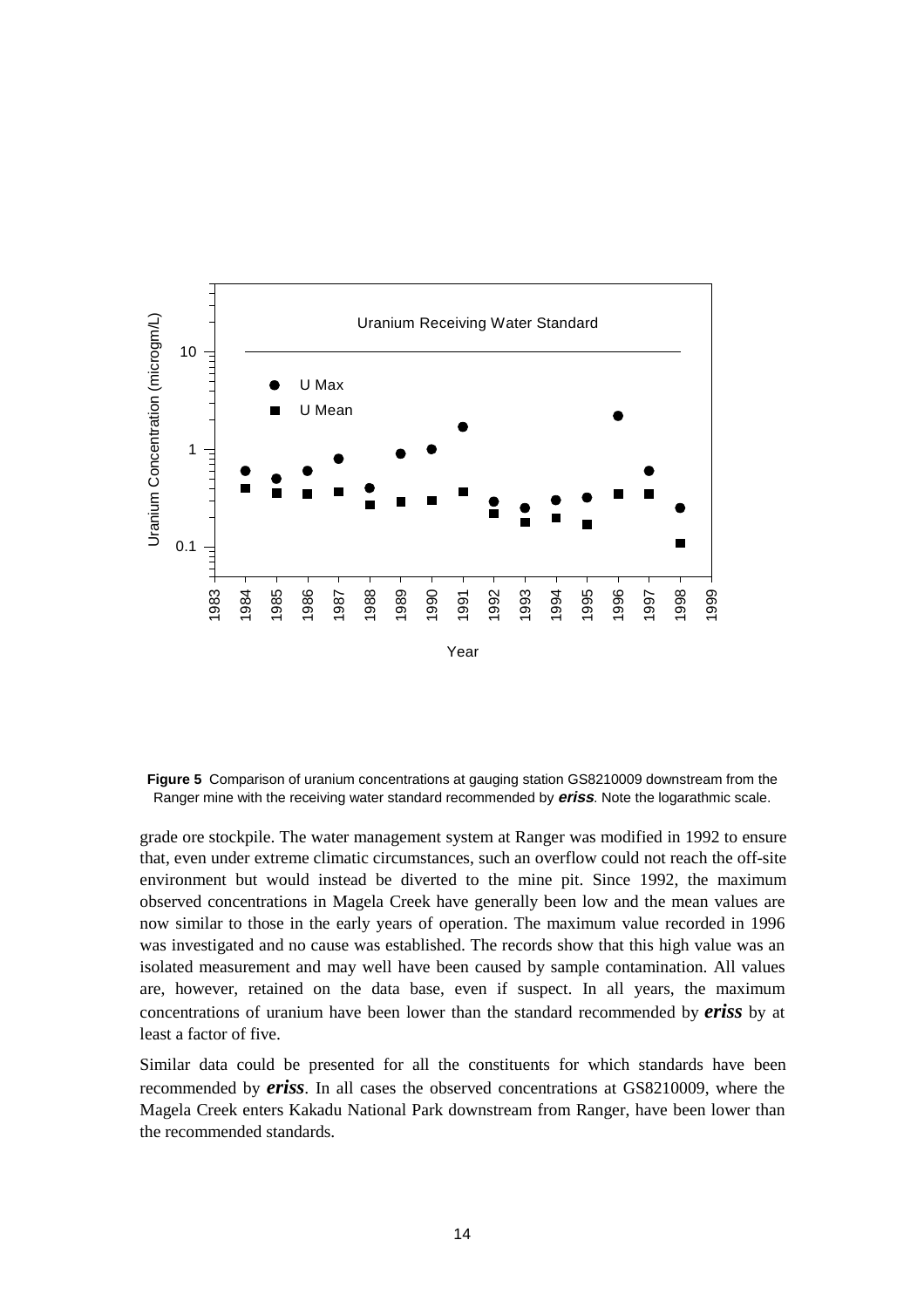#### **4.3 Environmental protection based upon biological assessment**

As stated above, *eriss* has been carrying out research since 1987 to develop biological monitoring methods that can be used to assess the environmental impact of uranium mining on aquatic ecosystems downstream from the Ranger mine. Suitable biological methods for assessing impact were not available prior to this program and, in common with the practice adopted elsewhere in Australia and overseas, chemical monitoring was used to assess the environmental impact of uranium mining. Some of the methods developed by *eriss*, for example creekside monitoring tests, are now at a stage where they are being handed over to the mine operator, ERA, but they are not yet part of the routine regulatory program. However, during the development of the new methods, *eriss* has obtained data that can be used to assess environmental impact downstream from Ranger.

#### **4.3.1 Creekside monitoring**

In the creekside tests, species of fish (*Melanotaenia nigrans*) and freshwater snails (*Amerianna cumingii*) are exposed to water collected from upstream of the mine site (control site) and to water collected from the creek at gauging station GS8210009, some 5 km downstream from the mine. The tests look for any differences in larval survival for the fish species and egg production and juvenile survival for the freshwater snails.

The results of a number of tests carried out in the period 1992−1996 are shown in figure 6. For the fish tests, larval survival at both sites was found to be between 80% and 95% with a relatively low variability. The difference between the upstream and downstream responses is also plotted; the mean value of the difference is approximately zero and in all cases the measured differences from this mean value are not statistically significant. Periods during which water from RP4 at Ranger was being discharged are indicated on the graph. These data show that such releases had no effect on the ability of larval fish to survive in waters downstream of the mine.

The data for snails show that there is quite a significant natural variation in the egg production rate of snails. Nevertheless, the variation at the downstream site is matched very well to that at the upstream site and the difference in response between the two sites is not statistically significant. Again, the discharge of water from RP4 (at the times indicated on the figure) had no detectable effect on the reproductive rate of freshwater snails.

These results come as no surprise since the rate of release of water from RP4 was limited by the requirements imposed by the chemical standards and by the dilution required on the basis of pre-release toxicological tests with the application of a safety factor. The monitoring data, therefore, confirm the adequacy of the controls imposed on the discharge of waters from the mine site.

#### **4.3.2 Population and community structure monitoring**

Macroinvertebrate communities have been sampled from a number of sites in Magela Creek at the end of significant Wet season flows, each year from 1988 to the present, with the aim of developing a monitoring technique to detect any impact from mining. The design and methodology of the research project have been gradually refined over this period to meet the needs of cost efficiency and improved ability to confidently attribute any observed changes to mining impact.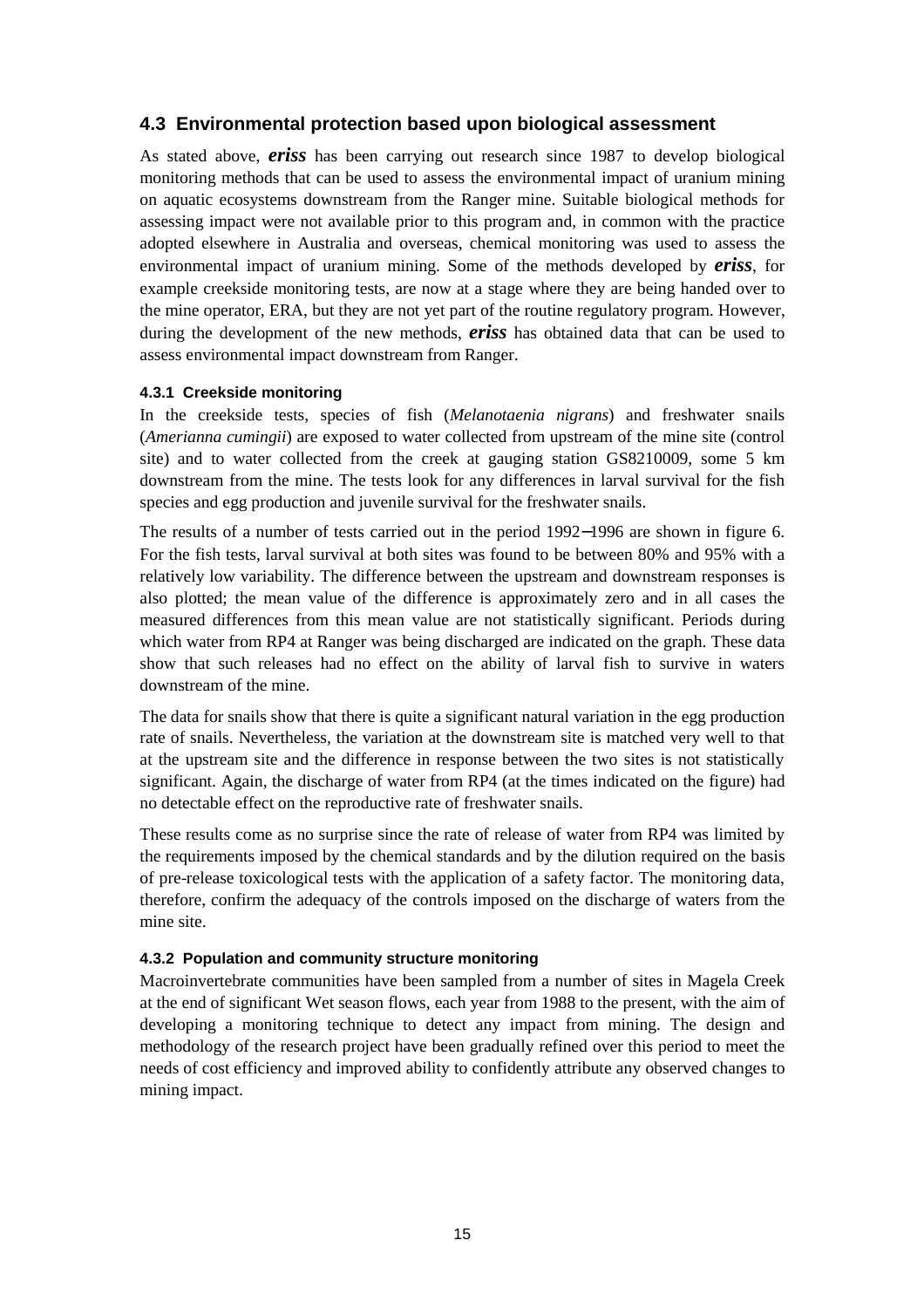**Creekside Monitoring : Fish larval survival**





**Figure 6** Biological monitoring of the impact of mining at Ranger using fish larval survival (upper graph) and freshwater snail reproduction (lower graph). Data are shown for animals exposed to water from sites upstream and downstream of the Ranger mine. Differences between upstream and downstream responses are also shown. Periods of release of RP4 water are indicated.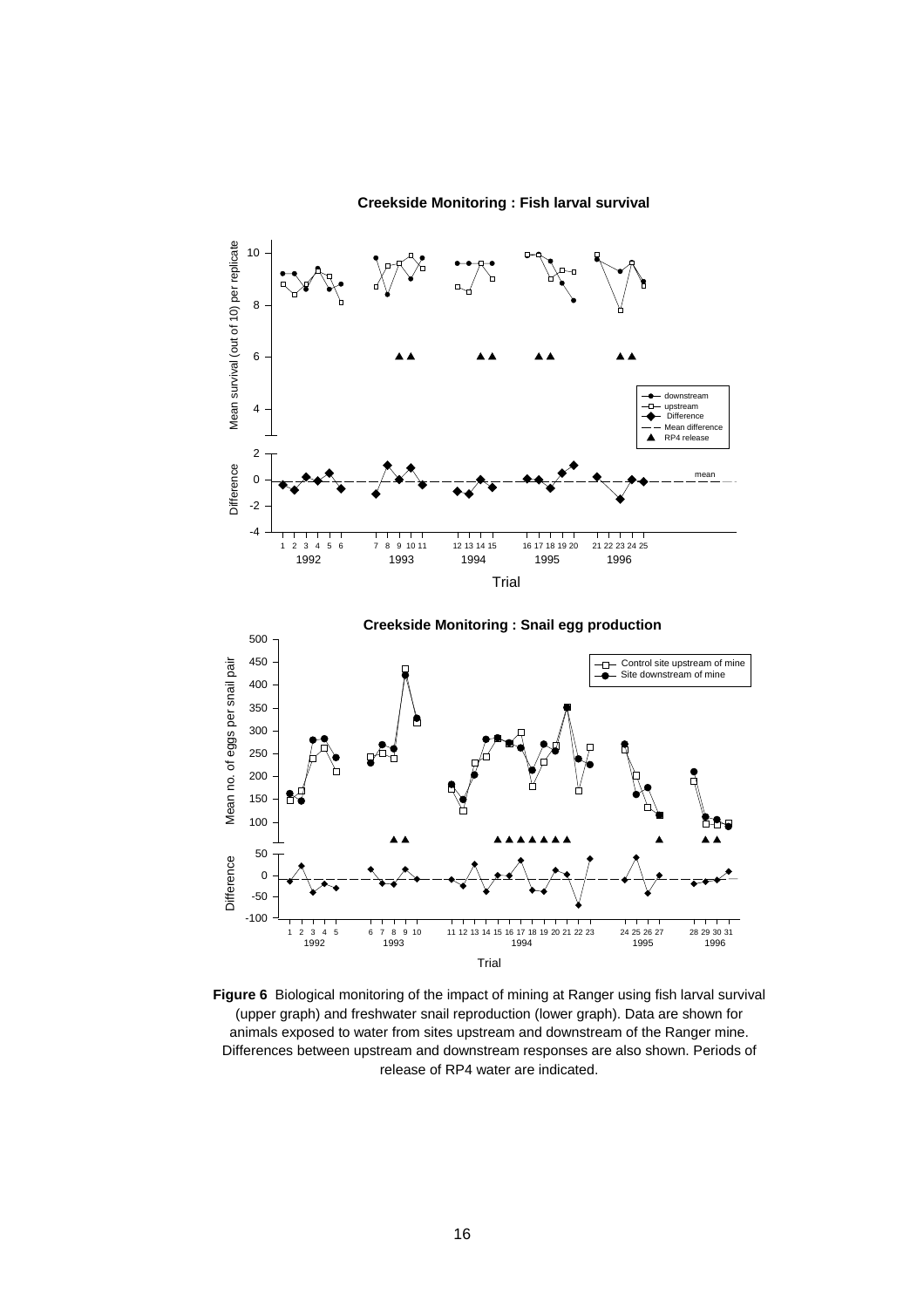

**Figure 7** Dissimilarity (using the Bray-Curtis measure) in macroinvertebrate community structure in Magela Creek over time (i) at an upstream control site (upper figure) and (ii) between upstream and downstream sites (lower figure). Family-level data analysed.

Macroinvertebrate data for the 10-year period 1988-1997 have been analysed for a site in Magela Creek upstream of the Ranger mine (control) and a site 5 km downstream in order to illustrate comparative changes in community structure at the sites. Results are expressed in terms of dissimilarity measures – metrics that quantify the degree to which community structure differs between two samples, sites or sampling occasions. Dissimilarity measures range from 0 (the taxa and relative abundances of two samples are identical) to 1 (the taxa and relative abundances of two samples share nothing in common). Results for family-level data are presented in figure 7 by way of the dissimilarity in community structure (i) between the control and downstream sites over time (lower figure) and (ii) between consecutive years at the upstream site (upper figure). From these data we can conclude that changes from year to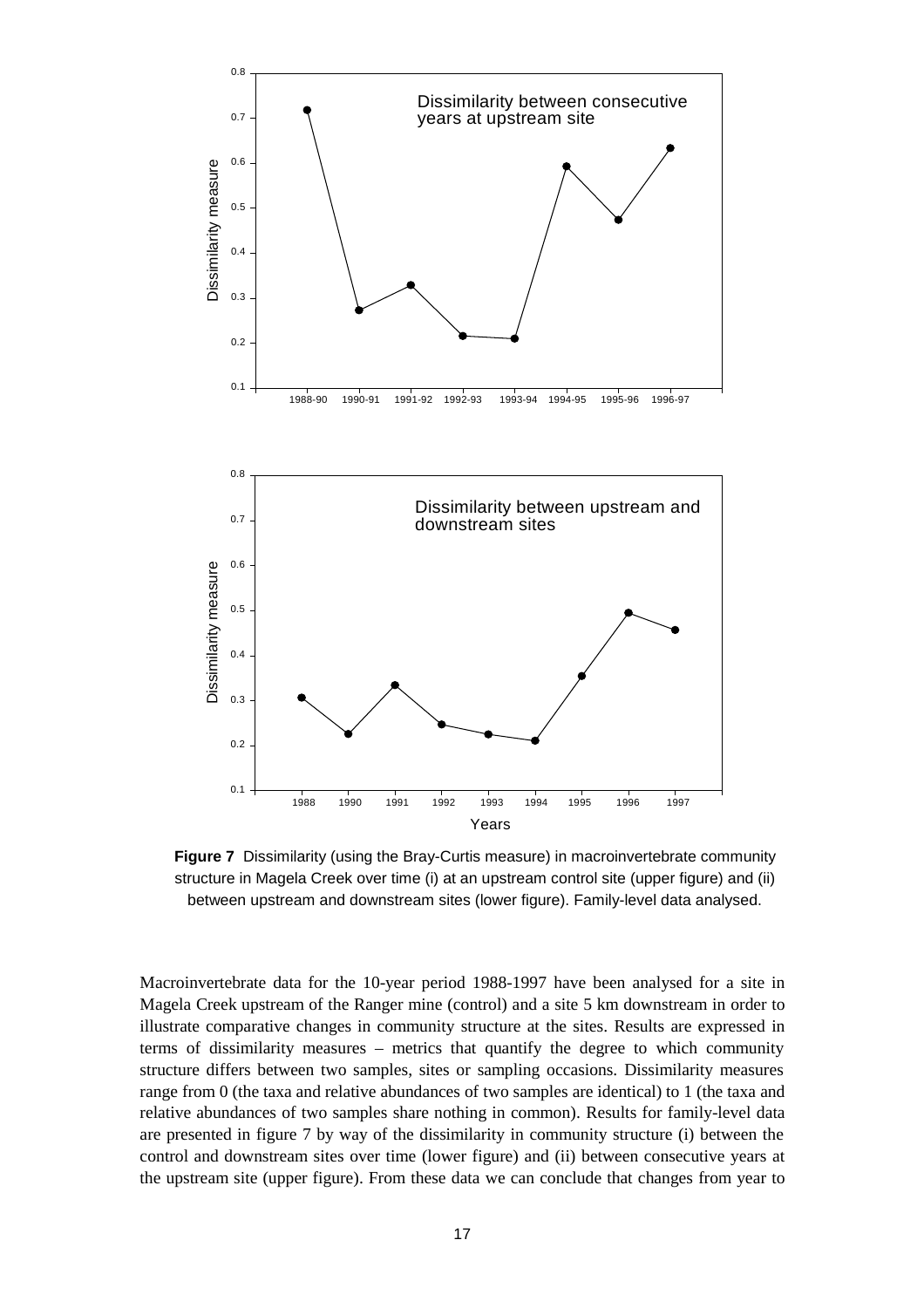year in the dissimilarity index between the upstream and downstream sites are smaller than the natural variation that occurs at the control site. Hence, any change in community structure that has occurred downstream from the mine has not been ecologically significant and may have been due to natural variability.

A marked feature of the fish community of the Magela Creek system is a large migration from the floodplain to the upper reaches of the creek in the latter part of the Wet season, of two fish species, chequered rainbowfish and sailfin perchlet. These species are, numerically, among the most dominant in the region. For the rainbowfish, this migration has been shown to be mostly 'young-of-the-year' and hence it provides an indication of the recruitment for the year. The migration is presumably an adaptation ensuring that some of the fish recruited from the vast floodplain breeding grounds return to permanent waterholes upstream which act as refuges during the long Dry season. This migration has been monitored for 12 years by visually counting fish moving past a point downstream from the mine. The migration of both species is strongly correlated with the early flooding and inundation of the floodplains as indicated by the size of creek flow in December (early Wet season). Early inundation of the floodplain provides abundant resources at the time of peak spawning activity and a longer growing season which apparently results in greater numbers of young fish large enough to migrate when migration stimuli occur later in the Wet season. This relationship for the rainbowfish has high statistical significance and is shown in figure 8.

Also shown in figure 8 is the amount of Ranger mine waste-water released from retention pond RP4 in the same Wet season. It is very clear from the figure that the fish movement was not related to the volume of RP4 water discharged and this was confirmed by statistical analysis. It is concluded from this that there has been no impact of mine waste waters released so far on this ecologically significant fish species in Magela Creek.



**Figure 8** Relationship between the net upstream migration of chequered rainbowfish (mean number per hour at midday) in different years and (a) creek flow in December (mean daily flow) and (b) the amount of Ranger RP4 water discharged in each Wet season. The dashed line is the linear regression line of best fit for these points where a statistically significant relationship was shown. The numbers above the symbols indicate the years in which observations were made.

Studies of fish community structure in billabongs have shown no evidence of mining related effects in recent years. In one study, the fish in two lowland channel billabongs, one on Magela Creek downstream of the Ranger Mine and the other on a separate 'control' catchment, Nourlangie Creek (a tributary of the South Alligator River), have been monitored by a visual counting technique, using a canoe with a transparent bow. Multivariate measures of the dissimilarity between these fish communities, shown in figure 9, indicate that, although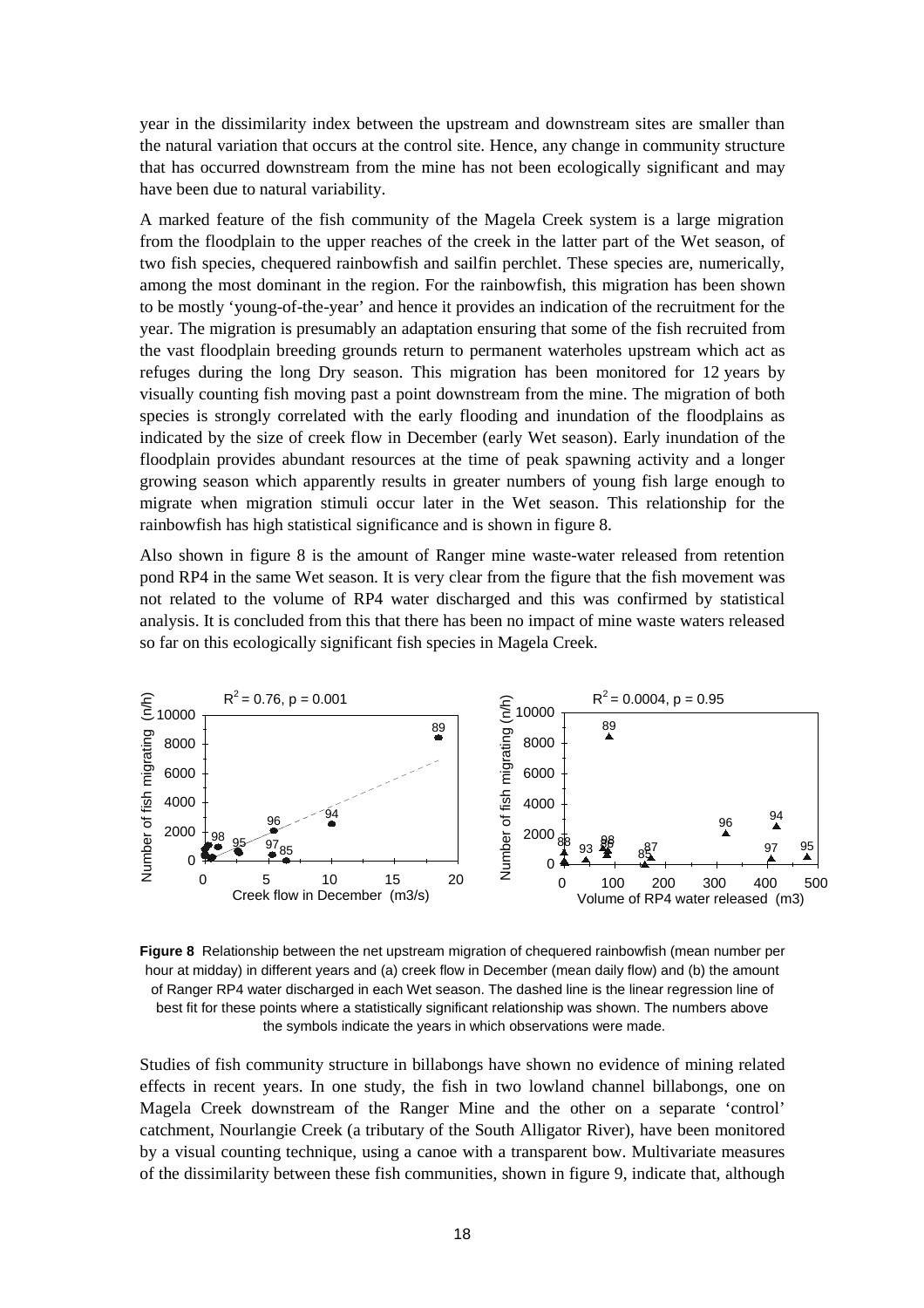there are differences between streams, the difference has remained relatively constant over the study period, 1994 to 1998. Again, these data illustrate that operation of the Ranger mine has not affected the structure of fish communities in the first in-stream billabong of the Magela floodplain downstream from Ranger.

Overall, the biological monitoring program has shown that operation of the mine has had no detectable impact on a range of sensitive indicators of ecological health including the survival of larval fish, the reproduction of freshwater snails, the migration patterns of fish, and the community structure of fish and macroinvertebrates.



**Figure 9** Multivariate measures of the dissimilarity between the fish community structure in Mudginberri Billabong on Magela Creek downstream from Ranger mine and in Sandy Billabong on Nourlangie Creek, the 'control' stream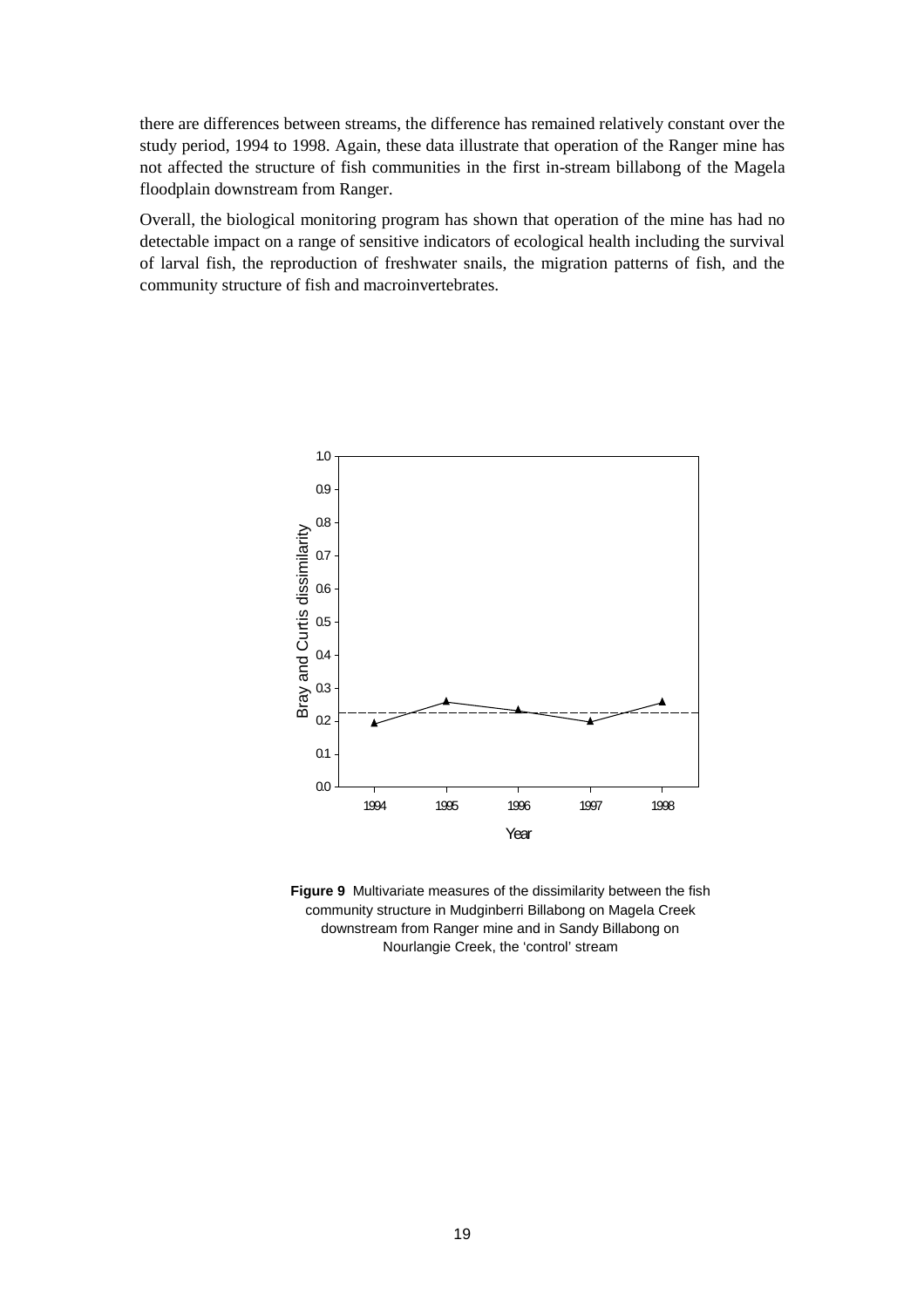# **5 Protection of people**

The principal pathways by which members of the public can be exposed to radiation from the mining and milling operations at Ranger are:

- surface water transport of the long-lived radionuclides of the uranium series contained in waters discharged from the mine, and
- atmospheric transport of radon and its short-lived radioactive progeny and dust containing the long-lived nuclides of the uranium series.

### **5.1 The aquatic pathway**

Release of radionuclides into the surface waters of the Magela Creek does not give rise to enhanced concentrations in drinking water for the non-Aboriginal population of the region since the local potable supply is derived from groundwater bores that are unaffected by mining. The major effect of such releases is increased concentrations of radionuclides in aquatic flora and fauna through bioaccumulation processes. Hence the group most at risk are those people who derive a significant proportion of their food from a traditional diet based on hunting and fishing in the Magela Creek system downstream from the mine site. The socalled 'Critical Group' has, therefore, been identified as the Aboriginal people living near Mudginberri Billabong.

Radiation exposure of people can only be measured directly by the use of intrusive techniques such as the analysis of urine and faeces samples and whole body monitoring. The estimated doses received by people are so low that they could not be detected by these methods and their use is therefore not justified. For this reason, radiation exposure of members of the public is calculated not measured.

In the case of the aquatic pathway, doses are calculated by modelling the physical transport of radionuclides in the surface water system, estimating the uptake of these radionuclides in aquatic flora and fauna, using the diet of the critical group to estimate the total intake of each radionuclide and converting this ingested intake into radiation exposure. *eriss* has carried out extensive research on each of these processes to enable reliable dose estimates to be made. Wherever uncertainties exist, conservative assumptions have been made to ensure that the dose is not underestimated. For example, it is assumed that 70% of all food consumed by the people concerned is derived from traditional hunting and fishing. This is certainly an overestimate.

The results obtained for the radiation exposure of people arising from the discharge of waters from RP1 and RP4 at Ranger are shown in figure 10 for each year since operation of the mine began. Those years for which no estimate is given were years of low rainfall during which no discharges took place from either RP1 or RP4. Also shown in the figure is a line representing the public dose limit recommended by the International Commission on Radiological Protection (ICRP). In all years the estimated radiation dose to members of the public is less than the dose limit by more than a factor of 20.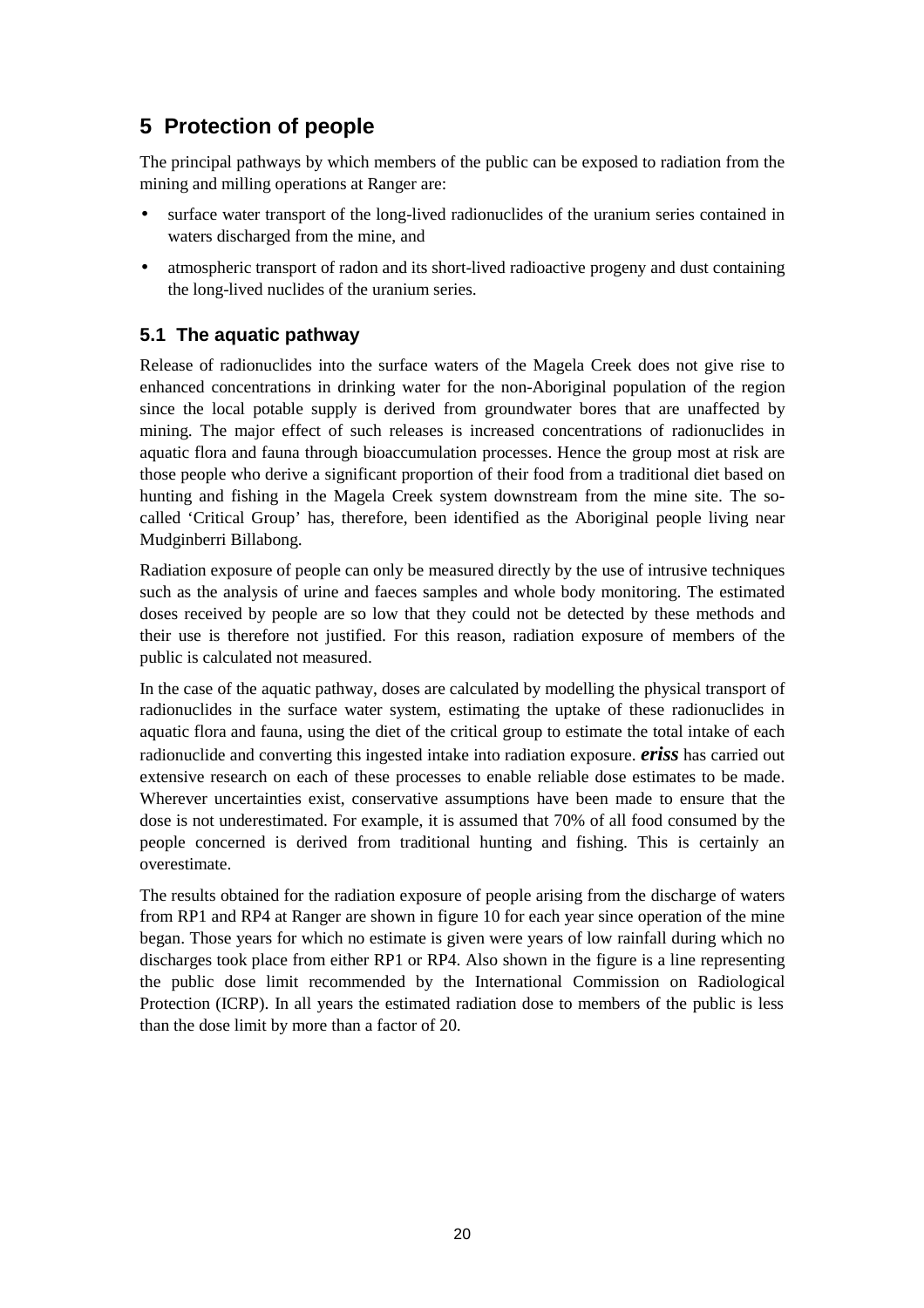

**Figure 10** Radiation exposure of members of the public resulting from operation of the Ranger Mine via the aquatic pathway (upper graph) and the atmospheric pathway (lower graph). Note the logarthmic scale.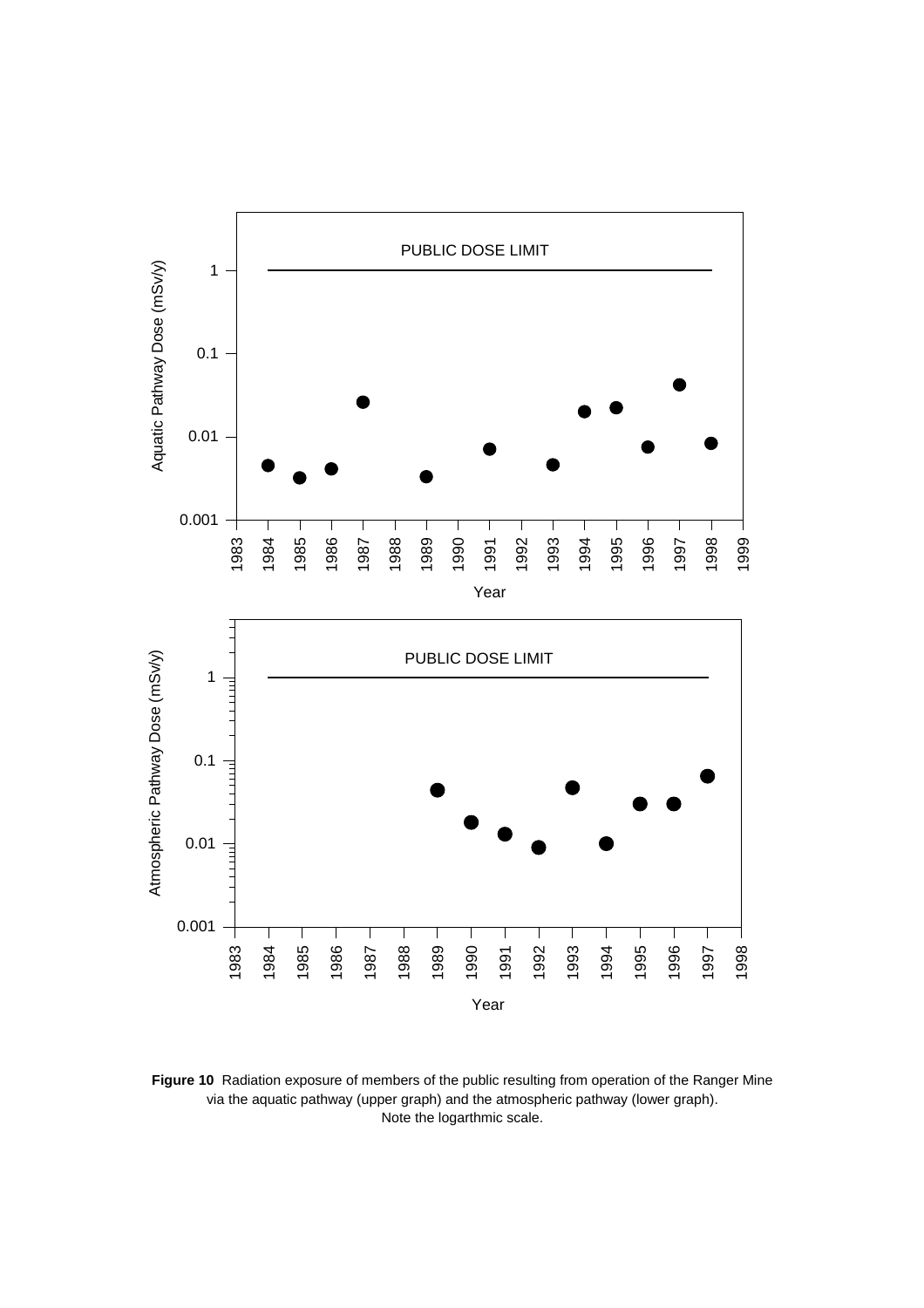### **5.2 The atmospheric pathway**

Radon is a short-lived radioactive gas which, together with its radioactive progeny, is always associated with uranium. It occurs naturally in the atmosphere, arising from trace quantities of uranium found in all soils and rocks. Radon is released from a uranium mine at concentrations substantially above normal background rates and can lead to increased radiation exposure of the public. As radon can disperse over large distances from the point of emanation, its atmospheric concentration at a location several kilometres from a mine could be due both to radon sources associated with the mining project and to natural background sources. For regulatory purposes, the contribution from these two sources needs to be distinguished because the regulatory dose limits apply only to the contribution from the mine-related source. The need to make this distinction becomes important when the combined radiation dose due to both mine-related and natural sources exceeds the prescribed limit, as is the case at Ranger.

*eriss* has developed a method of separately identifying the mine-related and background components by measuring radon and radon progeny concentrations arising from wind sectors containing only the natural background sources, and those from wind sectors containing both background sources and mine-related sources. Following the completion of this research, ERA has used a simplified version of the method, but one that is adequate for routine monitoring at Ranger, to make public dose estimates. The results obtained in this program since 1989 are shown in figure 10 and a comparison is drawn with the public dose limit recommended by the ICRP. These results show that radiation exposure of members of the public living in the vicinity of the Ranger mine due to the dispersion of radon and its progeny from the mine site has always been less than 10% of the recommended dose limit.

Similar methods have been used to determine the dose due to dispersion of radionuclides in dust from the mine. The estimated dose for members of the public is about 5% of the recommended dose limit.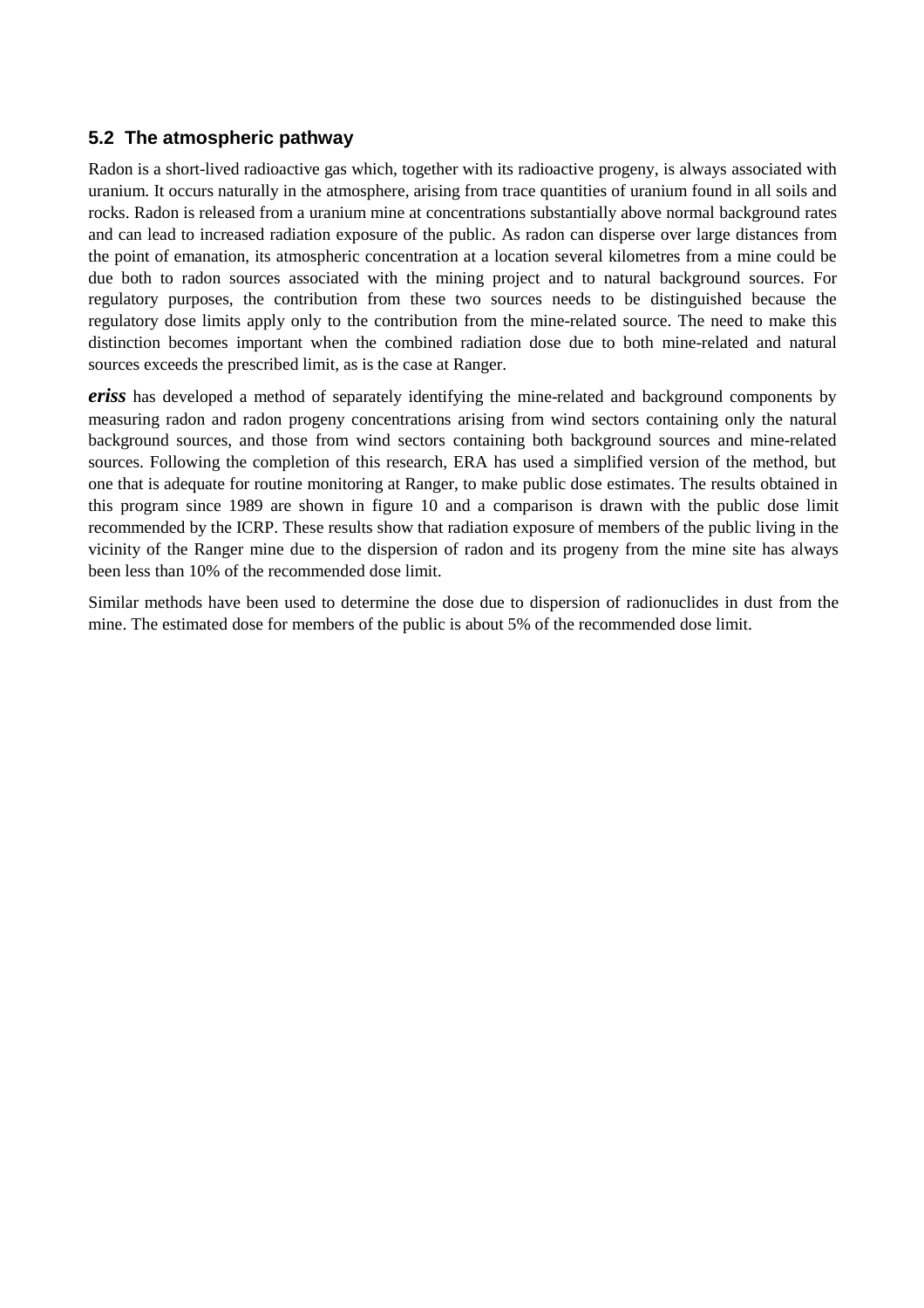# **6 Specific incidents at the Ranger Mine**

The operator of the Ranger Mine, Energy Resources of Australia, has been required, since 1979, to report to the supervising authorities any infringement of the Environmental Requirements. The reporting arrangements have, however, also recognised that incidents that do not involve infringements may still be perceived to be of significance. The supervising authorities have, therefore, required ERA to report any significant environmental events or incidents that have the potential to:

- Cause adverse impact on the environment surrounding the mine
- Cause harm to people living or working in the area, or
- Cause concern to traditional owners or the broader public.

All such incidents are assessed by the Supervising Scientist and are reported in the Annual Report to the Australian Parliament.

Appendix 1 contains a list of all such incidents and infringements of the Environmental Requirements that have been reported throughout the life of the mine. The Supervising Scientist has investigated every such incident and, with two exceptions, has concluded that there has been no significant environmental impact at the time of the incident nor has there been any lasting environmental detriment.

One of these exceptions was the incident on 5 July 1982 which involved the health and safety of two workers in the packing plant. Following the incident, the Supervising Scientist undertook a specific study of radiation safety standards at Ranger and submitted a special report to the Minister for the Environment on 11 November 1983. The Supervising Scientist concluded that some radiation protection procedures at Ranger could be improved but, despite some reservations about training, assessed that radiation exposures of workers during routine operations were likely to have been below the appropriate regulatory dose limit. Since the time of the incident, substantial improvements have been made by ERA in standards of radiation protection and training.

The second significant incident resulted from a spill of diesel from tanks at the power station at Ranger followed by drainage into Retention Pond 2 on 6 December 1995. This resulted in the death of 40 water birds. The Supervising Scientist concluded that this was the first unacceptable environmental impact that had arisen as a consequence of operations at Ranger. The company has since revised procedures to ensure that the incident should not be repeated. The company also commissioned an independent audit of fuel management, and the management of similar hazards, and implemented the recommendations from the audit report.

It should be noted that, in November 1996, a fatality occurred at Ranger during excavation of foundations for the mill expansion. While this incident was obviously one of great concern, it was considered in the context of non-radiological workplace safety rather than as issue of environmental concern. It is, therefore, not listed as an incident in contravention of the Environmental Requirements.

Apart from the two incidents noted above, all incidents have been assessed by the Supervising Scientist as being of little or no environmental significance. A question that is often asked, however, is "On what basis was this assessment of environmental significance made?" To address this question, the Supervising Scientist has developed a simple matrix to explain, in relatively simple terms, the basis used for assessing ecological significance. The matrix is shown in figure 11.

The significance of an ecological impact may be considered in terms of two issues: how severe the impact is and how long it lasts. Assessment of impact severity is based on the actual damage to the ecosystem or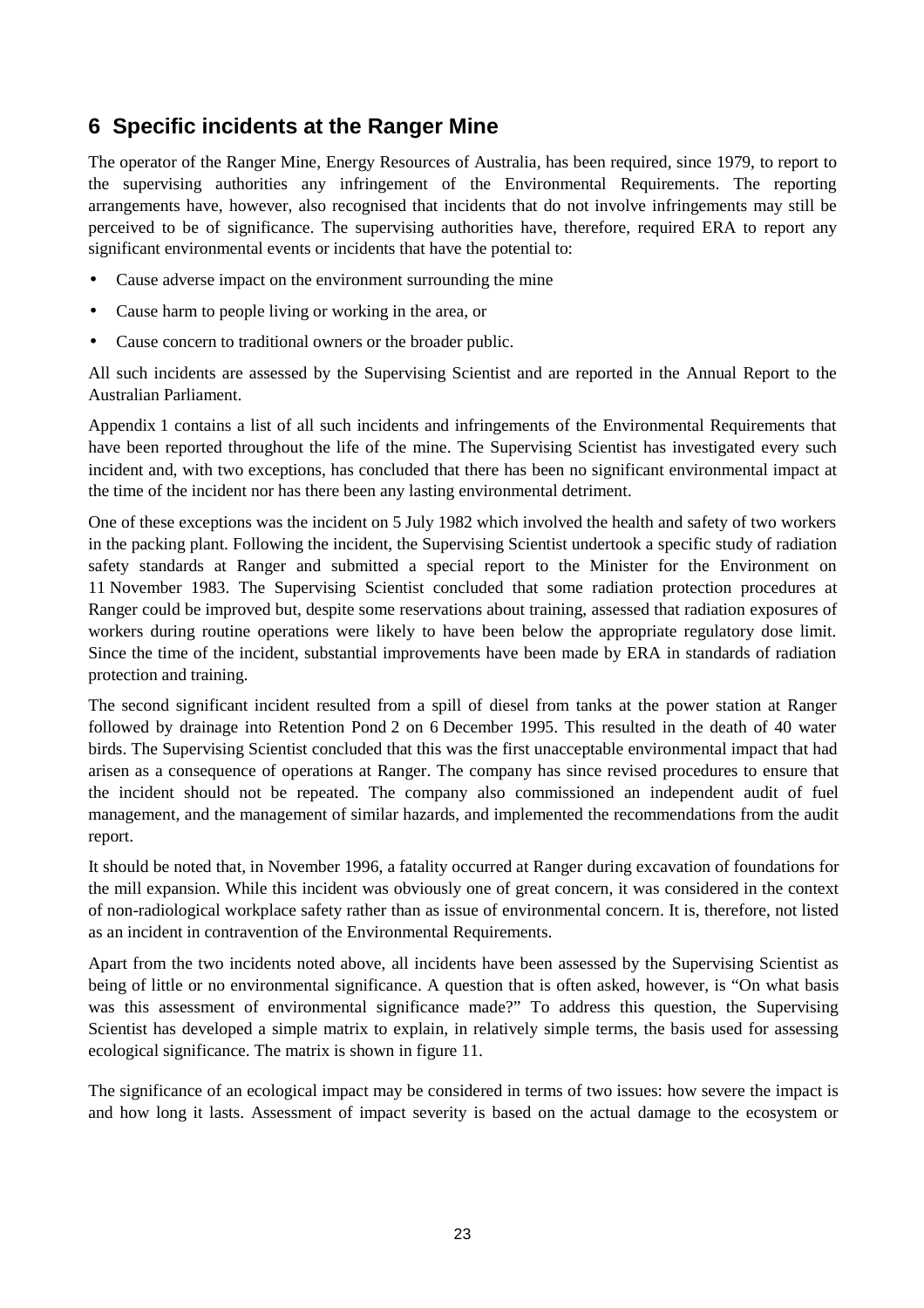landscape. In the matrix chosen, severity of impact has been classified in one of five categories ranging from 'no detectable change' in the physical, chemical or biological variables that characterise the environment through various categories to one in which change occurs 'at the ecosystem level'. The duration of an impact has been classified, in increasing significance, from less than one month to indefinite impact. The **position** within the matrix in which any particular incident is characterised provides a technical description of the environmental impact arising from that incident. This description is given in general terms by the label on the appropriate cell.

Whilst it is possible to determine the severity and duration of an impact with a high degree of objectivity, the interpretation of the significance of an impact is much more subjective. Depending on factors such as an individual's personal relationship with, use of, or appreciation of the areas concerned, the level of the individual's scientific understanding, or the individual's stance on relevant moral or cultural issues, the perception of the significance of an impact can vary significantly.

The **cell shading** shown in Figure 11 represents the Supervising Scientist's view of how the significance of environmental impacts should be regarded in the ARR. Cells which are heavily shaded are considered to describe impacts that are ecologically significant and require immediate intervention including, where appropriate, cessation of operations until the cause of the impact is eliminated. Those that are lightly shaded represent impacts of moderate environmental significance which do not meet community expectations on mining company performance and require remedial action. Cells without shading represent impacts that are considered to have no significance to ecosystem health or conservation values of the region. Whilst some stakeholders may consider the shading should be applied differently, it should nevertheless be possible for them to discuss and agree on the technical elements of an impact. Debate would then focus on interpreting the significance of the impact through different approaches to cell shading.

The ecological significance of the incidents recorded in Appendix 1 have been assessed by the Supervising Scientist within this framework. The number of incidents that meet the descriptors for each cell in the matrix is shown, in Figure 11, in that cell. Most incidents have given rise to no ecological impact while some, including minor tailings spills, fall into the 'brief non-biological impact' category. One incident (the bird kill on RP2 in December 1995) falls into the category of moderate ecological impact but no incident, in the opinion of the Supervising Scientist, has led to significant ecological impact.

In summary, of the total of 106 incidents that have been reported since mining began at Ranger in 1979, only one incident has been assessed as being of moderate ecological significance and one incident has had significant impact on people working at the mine. While the list of incidents reported appears large, this is a reflection on the rigour of the reporting framework and not a reflection on the standard of environmental management at the Ranger mine.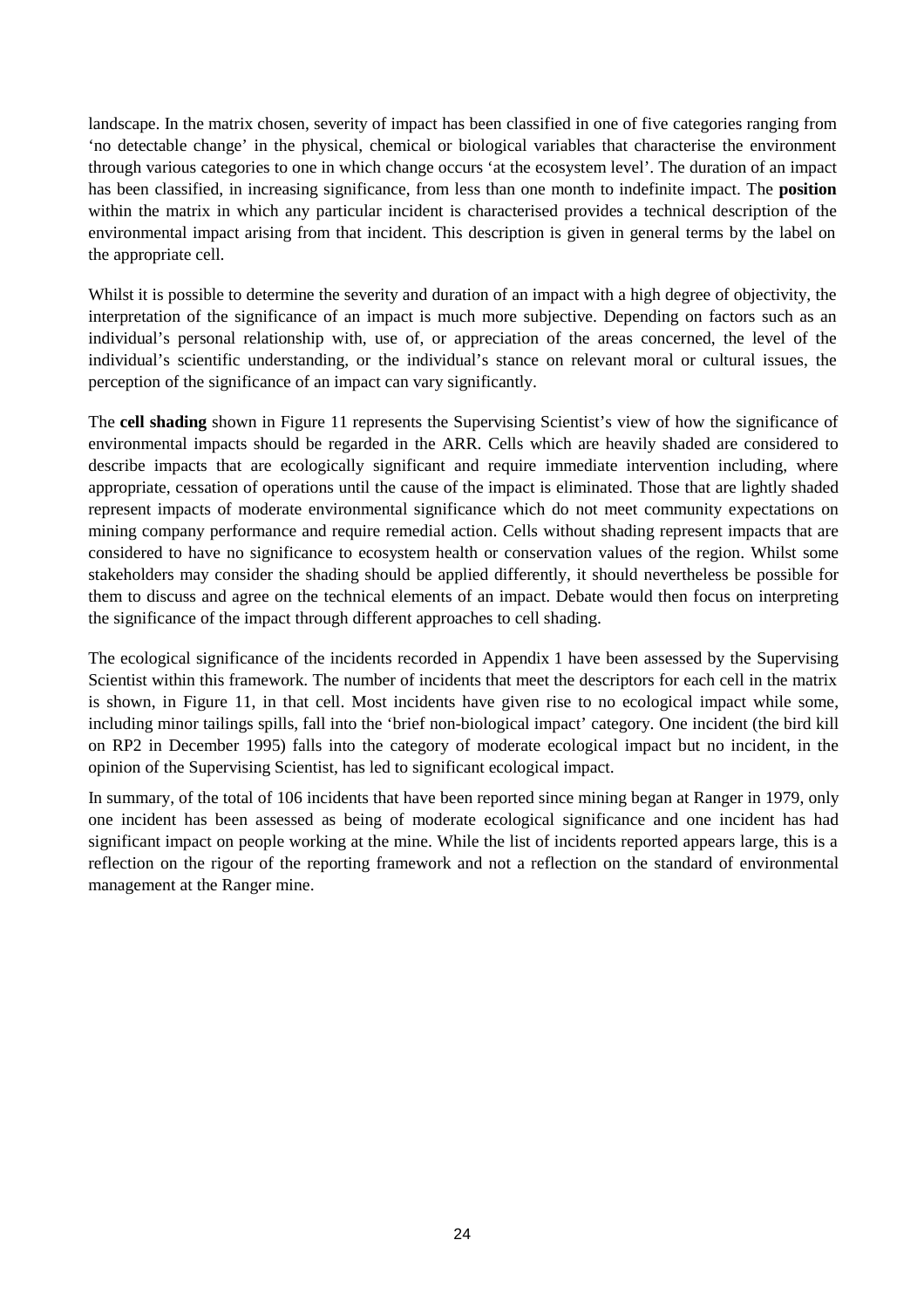| <b>Duration of impact</b>                      | Less than 1 month                    | Less than 1 year<br>(less than a complete<br>seasonal cycle) | Within project life<br>(estimate No. of years<br>to recovery) | Indefinite                         |
|------------------------------------------------|--------------------------------------|--------------------------------------------------------------|---------------------------------------------------------------|------------------------------------|
| Severity of impact                             |                                      |                                                              |                                                               |                                    |
| Change at the ecosystem level                  | Brief serious impact                 | Short term serious impact                                    | Extended serious impact                                       | Long-term serious impact           |
| Mortality within some species                  | Brief moderate impact<br>$\#(1)^{1}$ | Short term moderate<br>impact                                | Extended moderate<br>impact                                   | Long-term moderate<br>impact       |
| Stress or behavioural change to<br>individuals | Brief mild impact                    | Short term mild impact                                       | Extended mild impact                                          | Long-term mild impact              |
| Physical or chemical changes only              | Brief non-biological impact<br>#(14) | Short term non-biological<br>impact                          | Extended non-biological<br>impact                             | Long-term non-biological<br>impact |
| No change detectable                           | No impact<br>#(91)                   | No impact                                                    | No impact                                                     | No impact                          |

#(Number of environmental incidents)

#<sup>1</sup> Bird kill in RP2 in December 1995

Heavy shade = significant impact Light shade = moderate impact Clear = insignificant impact (See text for interpretation)

**Figure 11** Assessment of ecological impacts arising from incidents at the Ranger mine from 1979 to August 1998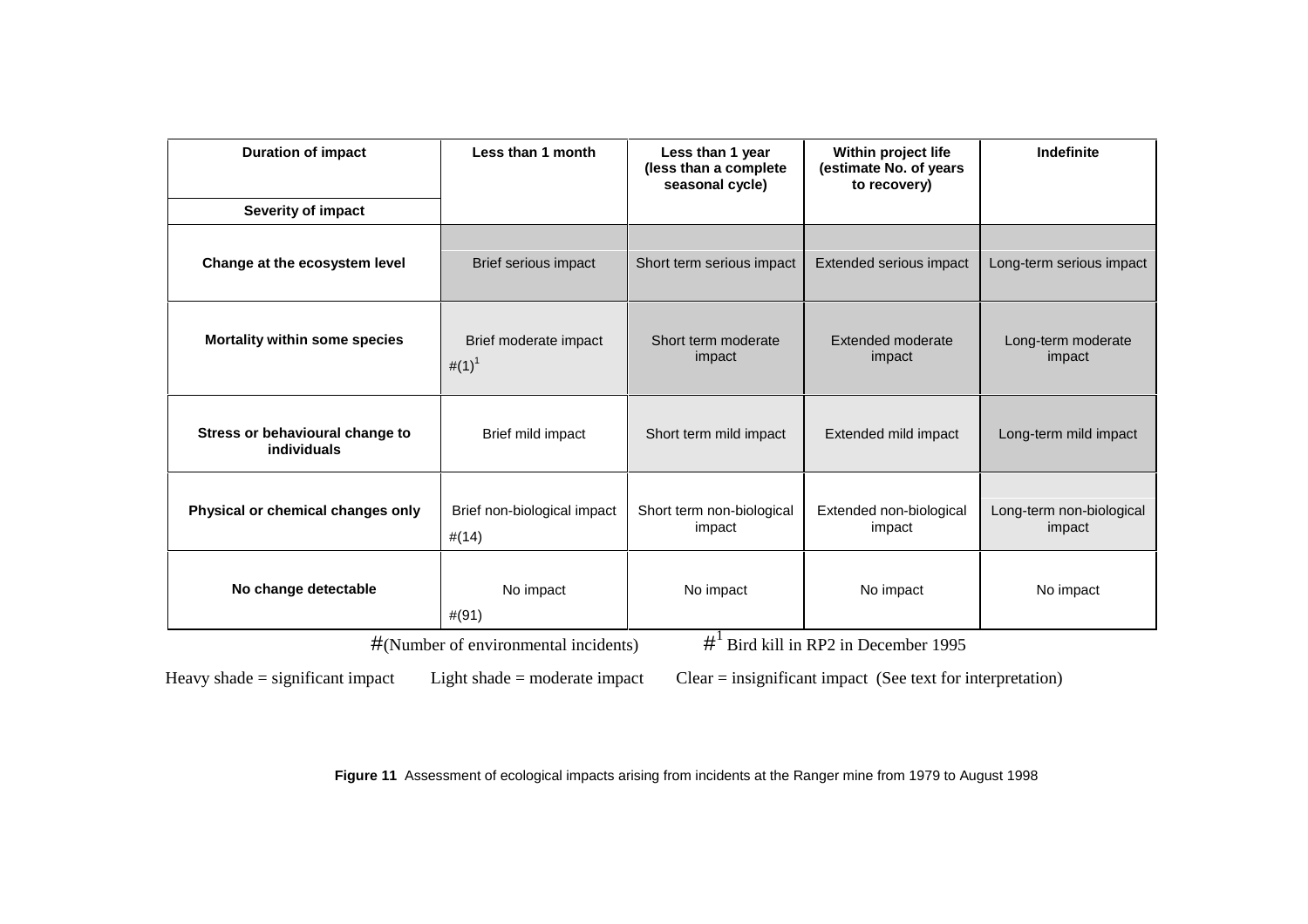### **7 Long term environmental protection issues**

The principal thrust of this report has been to provide an assessment, based upon the extensive monitoring and assessment programs that are in place at Ranger, of the extent to which the environment of the Kakadu region has been protected during the years since mining of uranium commenced. Concerns are, however, sometimes publicly expressed about the likelihood of future environmental impact particularly with respect to seepage of contaminants from tailings repositories and the long-term dispersal of the radioactive tailings themselves.

Tailings at Ranger are currently stored in the above-grade tailings dam and in the mined-out No 1 Pit. While the Environmental Requirements allow for the possibility that ERA may apply for approval to rehabilitate the tailings in the dam *in situ*, the company has decided that such an application will not be made and that all tailings will be returned to Pits No 1 and No 3. (To be accepted, any such application would need to be judged by the Supervising Scientist as no less protective of the environment than tailings placement in the mined-out pits.)

Following rehabilitation, therefore, all tailings will be below the surface of the natural landscape in the region, with the highest point of the tailings mass many metres below the surface and no higher than mean sea level. In studies carried out the Supervising Scientist, the erosional stability of landforms of the Ranger Project Area have been assessed using information on landform genesis and chronology. The erosional stability of the top 2 metres of landforms in the vicinity of No 1 and No 3 Pits was found to be of the order of millions of years. Following removal of most of the uranium, the longest radiological half-life of the radionuclides in the tailings is about 77,000 years. The radioactivity of the tailings will, therefore, have decayed away before dispersal of tailings can occur. Hence, from the perspective of tailings dispersal, the rehabilitated Ranger site does not represent a long-term environmental risk.

The dispersal of contaminants via seepage into groundwater is both a short-term and a longterm issue. In the short-term, seepage can arise from the tailings contained in the tailings dam; in the long-term from Pits No 1 and No 3.

Because metals and radionuclides are adsorbed to a very significant extent on the rocks of the aquifer through which seepage water passes, the only short-term hazard arising from seepage is that associated with conservative substances such as sulphate which, because of the introduction of sulphuric acid in the mill circuit at Ranger, is present at high concentrations in tailings water. Monitoring results obtained for sulphate concentrations in observation bores in the vicinity of the tailings dam show that sulphate is moving out from the tailings dam towards Retention Pond 1 (RP1) and that seepage is contributing to the concentration of sulphate in RP1. However, the contribution of seepage is small compared to that arising from rainfall runoff from the walls of the dam which have been constructed using waste rock from the mining operations.

The short-term impact on the environment arising from these processes can be assessed from the data presented previously in figure 4 in which sulphate concentrations at the gauging station (GS8210009) in Magela Creek, downstream from the mine site, are plotted. These data show that although concentrations increased in the early years of operation, mean and maximum concentrations have stabilised in recent years and, in all years, concentrations have been more than a factor of 10 below the standard for environmental protection recommended by the Supervising Scientist. These results have been obtained over the 20 year life of the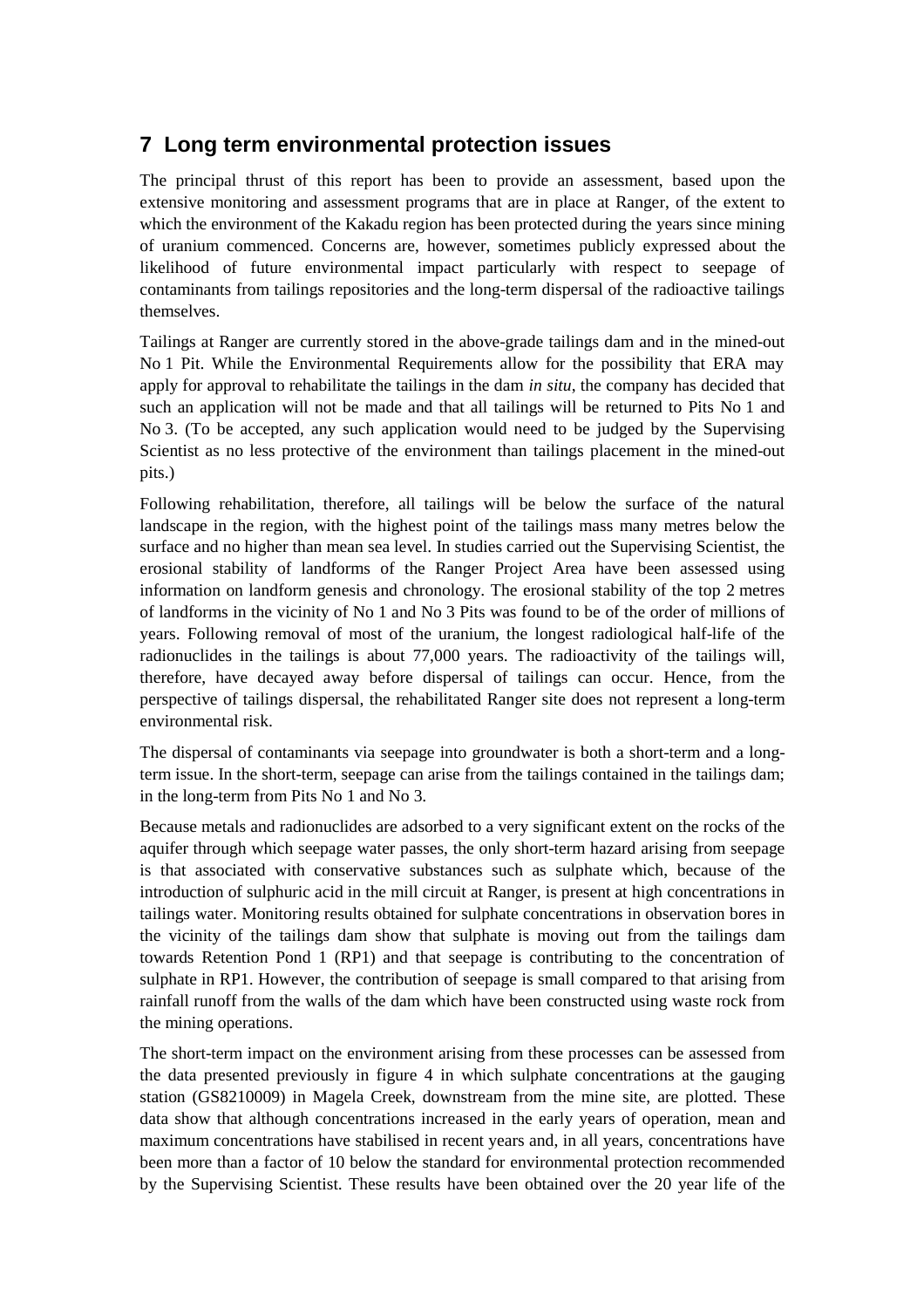mine and the tailings dam will only contain tailings for approximately twenty more years. This observation, and the fact that seepage only currently makes a small contribution to the observed concentrations, implies that the likelihood of sulphate from seepage causing any significant environmental impact during the life of the mine is very small.

Sulphate is not expected to be a significant hazard in the long-term either from the tailings or the rehabilitated landform. The tailings will be placed in the mined-out pits which will be treated (by grouting, the use of filter beds etc) to minimise interaction between the tailings pore water and the fractured rock groundwater aquifer of the Ranger region. The waste rock used in the construction of the rehabilitated landform at Ranger is, unlike that at many other mines, very low in sulphur. No significant impact from sulphate or acidity is expected to occur in the long-term.

A thorough assessment of the probable long-term impact arising from the dispersal of radionuclides in seepage from the mine pits requires detailed hydrogeochemical measurements and modelling. However, a relatively straightforward but conservative estimate can be made by calculating the rate at which any substance leaves the tailings repository (using typical ground water velocities and tailings pore water concentrations) and determining the increase in the concentration in the waters of Magela Creek using typical volumes of water flowing in the creek. This calculation yields a dilution of about 1000:1.

The concentration of radium (the radionuclide in the uranium series that is of greatest radiological significance) in tailings waters is higher than the natural concentrations in Magela Creek by a factor of about 1000. On this basis, the contribution of seepage to the concentration of radium in Magela Creek will be similar to naturally occurring concentrations once it is diluted by the waters of the creek. However, this estimate is highly conservative since it takes no account of the adsorption of radium on the rocks of the aquifer which, as noted above, is very significant and the fact that the permeability of the tailings is much lower than that of the aquifer. It also assumes that all solutes in groundwater from the tailings repository reach the surface in the creek near Ranger rather than much further downstream or even in the sea.

It can be concluded, therefore, that the short and the long-term impact of seepage from tailings repositories at Ranger and the long-term impact arising from dispersal of tailings are not likely to be of radiological or ecological significance.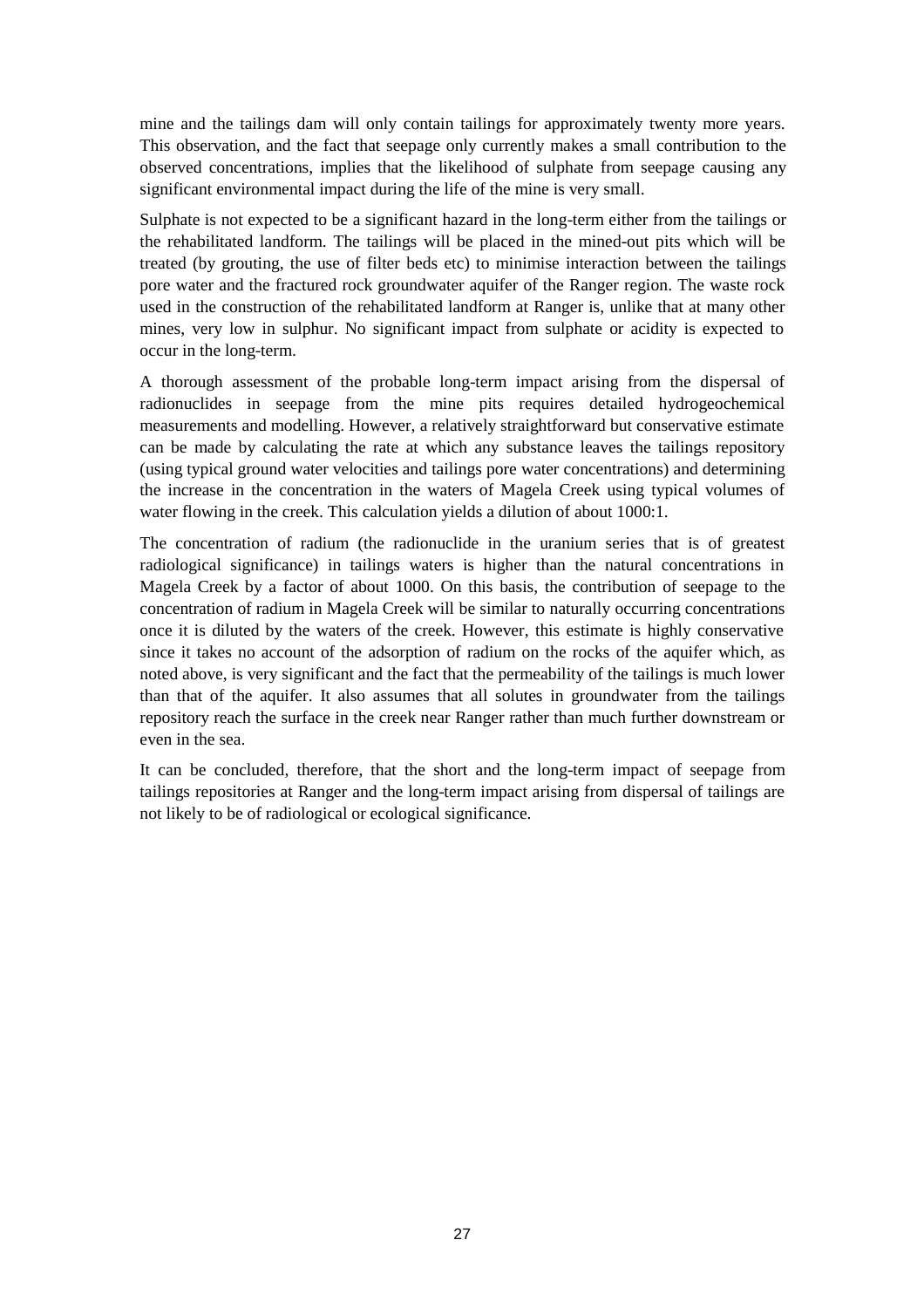### **8 Summary and conclusion**

For almost twenty years, uranium has been mined and milled at the Ranger mine within an area that is surrounded by, but does not form part of, Kakadu National Park. The national and international importance of Kakadu has been recognised by its inclusion on the Register of the National Estate and its inscription on the World Heritage List. The flood plain areas within Kakadu are recognised as one of Australia's Wetlands of International Importance listed under the Convention on Wetlands of International Importance. Much of the land in the region, including the land on which the Ranger deposits were found, has been recognised as part of the traditional estate of the Aboriginal people of the region. For these reasons, operation of the mine has been subject to a rigorous system of regulation and supervision, a system that is unequalled anywhere in Australia and probably anywhere else in the world

Environmental management of the region is achieved through the work of federal and state agencies. The Park is managed through a Commonwealth agency, Parks Australia, by a Board of Management on which the traditional Aboriginal owners of the land in the Park form a clear majority. The Ranger mine is regulated by an agency of the Northern Territory Government, the Department of Mines and Energy. The Commonwealth Government, however, has stipulated a number of Environmental Requirements which govern the activities of the Northern Territory in its day-to-day regulation of the mine. The Supervising Scientist, a statutory officer of the Commonwealth, is responsible for assessing the adequacy with which regulation of the mine complies with the Environmental Requirements and, through research on the effects of uranium mining, for developing standards, practices and procedures that will ensure the continuing protection of the environment.

The adequacy with which this regime has protected the people and landscapes of Kakadu National Park has been assessed by extensive chemical, biological and radiological monitoring programs which have been continually upgraded to take into account the results of new scientific research. The chemical monitoring program has shown that, in the receiving waters of Kakadu National Park, the concentrations of all chemical constituents have, throughout the entire period of mining, remained below the standards recommended by the Supervising Scientist and have been significantly below the concentrations predicted by the Ranger Uranium Environmental Inquiry. The biological monitoring program has shown that operation of the mine has had no detectable impact on a range of sensitive indicators of ecological health including the survival of larval fish, the reproduction of freshwater snails, the migration patterns of fish, and the community structure of fish and macroinvertebrates. The radiological monitoring program has shown that the radiation exposure of people living in the vicinity of the mine, either through consumption of foods collected from downstream waters or through radon dispersed from the mine site, has always been significantly lower than the internationally recommended limit on radiation exposure of members of the public.

The operation of a mine cannot be conducted without there being limited spatial and temporal impact on the environment. The environment on the mine lease itself is certainly disturbed but the objective of any environmental protection regime is that there be minimal impact off-site and that this impact is within standards that are set to ensure a high level of environmental protection. A number of specific incidents have occurred at the Ranger mine. The environmental protection regime at Ranger requires the operator to report all such incidents to the supervising authorities and the Supervising Scientist must report on, and assess the significance of, these incidents in his Annual Report to the Australian Parliament. Over the life of the Ranger mine, only two such incidents were considered by the Supervising Scientist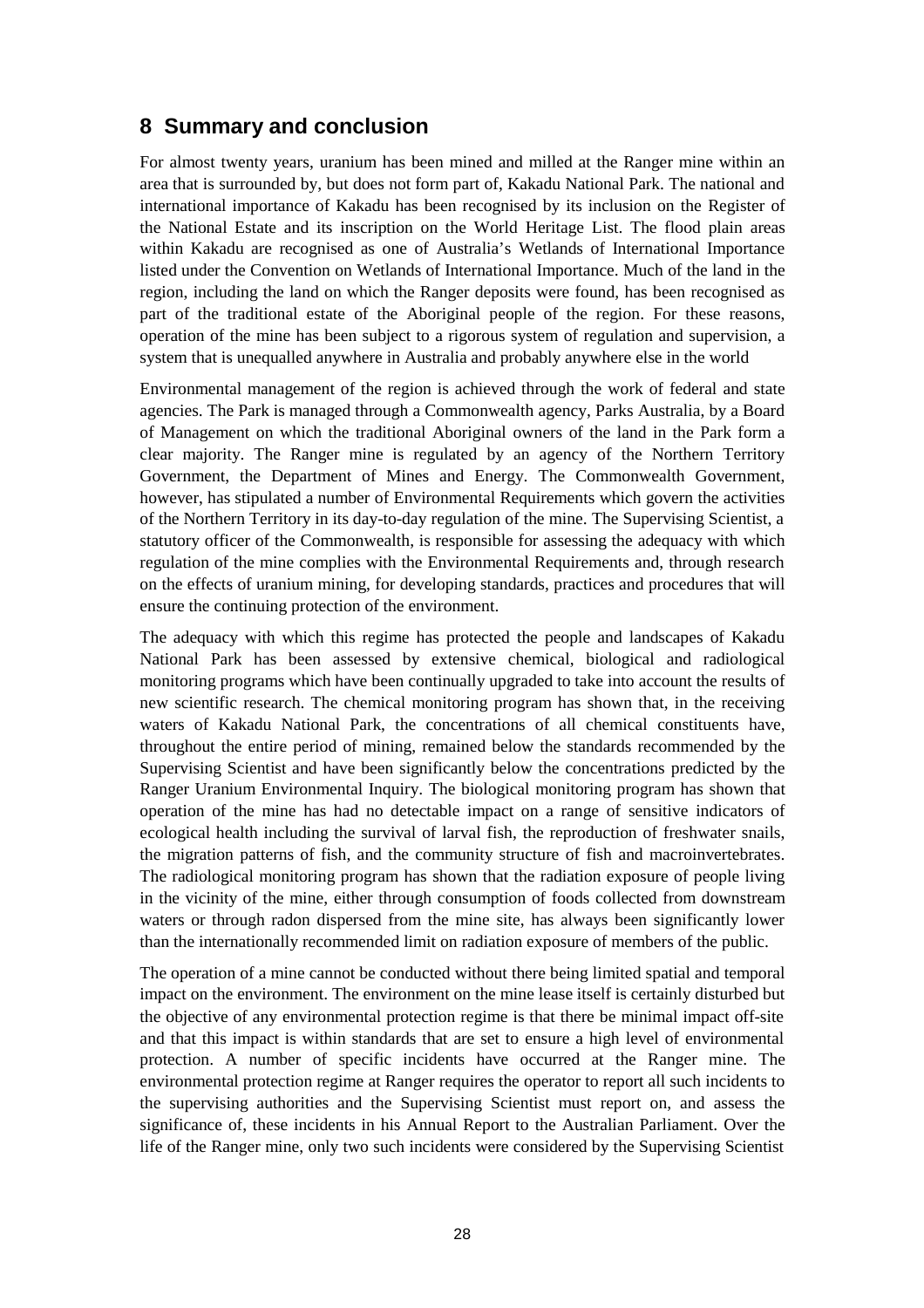to be of significance and neither of these had any lasting impact on the people, biodiversity or landscapes of Kakadu National Park.

The overwhelming conclusion that can be drawn from the extensive chemical, biological and radiological monitoring programs in place at Ranger is that mining and milling operations have been conducted in a manner that has enabled a very high standard of environmental protection to be achieved for the cultural landscape of Kakadu National Park. With respect to the likelihood of future environmental impact, it has been concluded that the short and the long-term impact of seepage from tailings repositories at Ranger and the long-term impact arising from dispersal of tailings are not likely to be of radiological or ecological significance.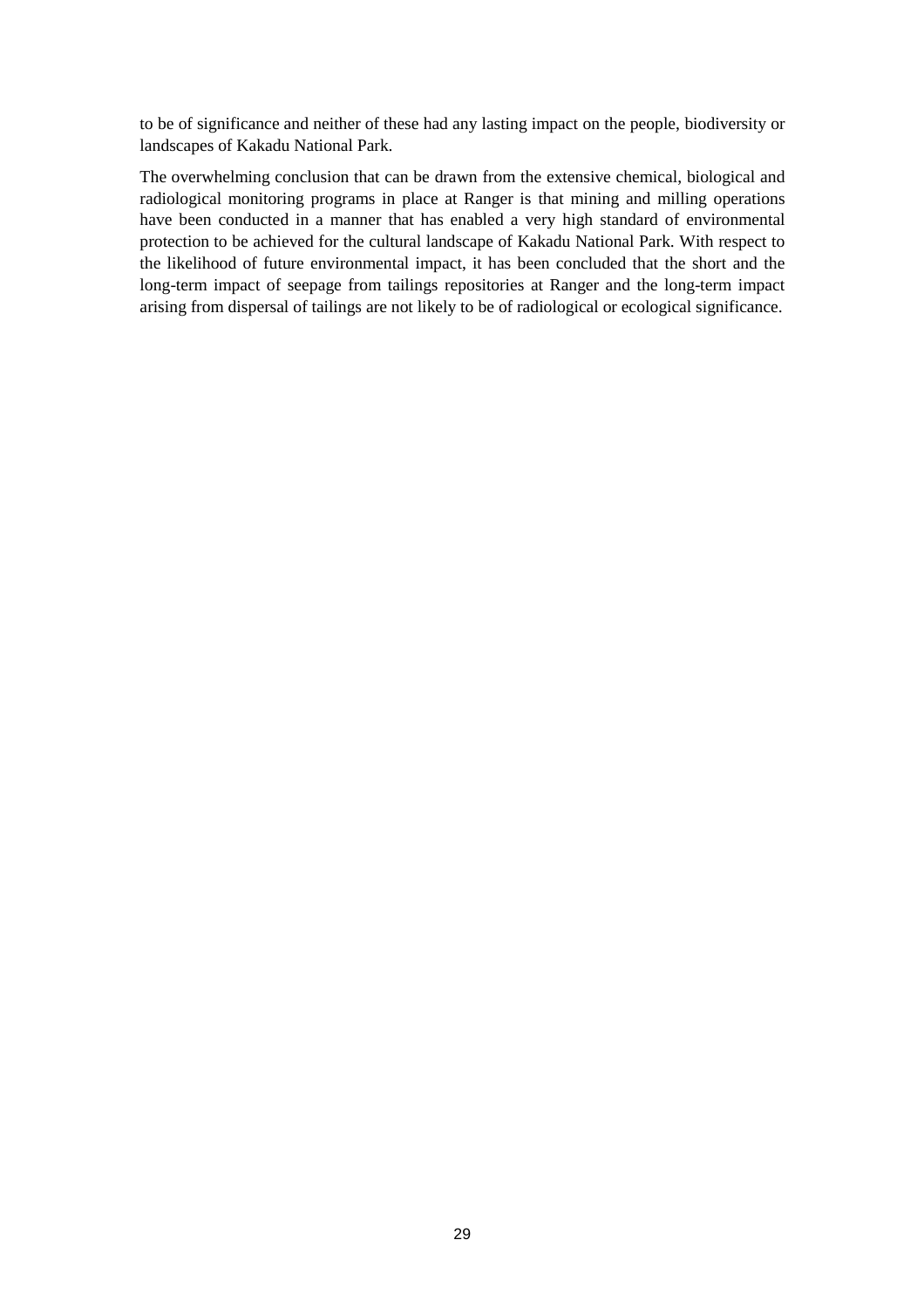# **Appendix 1 Table of incidents at the Ranger Mine**

| <b>DATE</b>           | <b>DESCRIPTION OF INCIDENT</b>                                                                                                                                                                                                                                                                                                                             |
|-----------------------|------------------------------------------------------------------------------------------------------------------------------------------------------------------------------------------------------------------------------------------------------------------------------------------------------------------------------------------------------------|
| 28 February 1979      | Spillage of diesel into Coonjimba Billabong, no significant environmental impact.                                                                                                                                                                                                                                                                          |
| 9 November 1979       | Contractor's plant encroached on fenced off vegetation; area was re-fenced and<br>vegetation restored.                                                                                                                                                                                                                                                     |
| 22 November 1979      | About 20L diesel spilled into a drain in Jabiru; spill was contained and did not enter<br>natural waterways.                                                                                                                                                                                                                                               |
| 7 December 1979       | Small amount of oil-tar spilled a sediment control pond at the Jabiru Police station; no<br>environmental impact.                                                                                                                                                                                                                                          |
| 23 February 1980      | One tree knocked over by a contractor; no significant environmental impact.                                                                                                                                                                                                                                                                                |
| 29 March 1980         | ERA pumped water from Borrow areas A & B to ponds 2 and 3 before the ponds were<br>declared officially to be RRZ. No environmental impact.                                                                                                                                                                                                                 |
| 6 June 1980           | Release of 1000 m <sup>3</sup> of silty water from Borrow D to Georgetown Creek; no significant<br>environmental impact.                                                                                                                                                                                                                                   |
| w/e 27 June 1980      | Dry drilling in Borrow Pit A; no environmental significance but wet drilling was to be<br>used under OH&S requirements.                                                                                                                                                                                                                                    |
| <b>11 August 1980</b> | One sea eagle found shot near junction of Magela and Georgetown creeks.                                                                                                                                                                                                                                                                                    |
| 9 November 1980       | One antilopine kangaroo found shot at Gulungul creek borefield; ERA limited access<br>to the area.                                                                                                                                                                                                                                                         |
| 1980-81 Wet Season    | Sewer at old mess site became surcharged at times and sewage entered Coonjimba<br>Billabong; ERA undertook remedial works; no lasting environmental impact.                                                                                                                                                                                                |
| 9 April 1981          | Small volume of water and silt flowed from the Ranger organic dump tank to<br>Georgetown Creek; no significant environmental impact and flow failed to reach main<br>channel.                                                                                                                                                                              |
| 29 July 1981          | Recycle water tank overflowed spilling process water from #3 pond into the neutral<br>thickener area. Some of the water and a minor amount of tailings solids were pumped<br>into the stormwater collection pond which discharges to #2 pond during the wet<br>season. The estimated volume pumped was 40 m <sup>3;</sup> no lasting environmental impact. |
| 31 July 1981          | Fugitive slaked lime dust from a lime transfer operation blew onto the surface of<br>Djalkmara Billabong and was noted through a pH reading of 9.3 during routine<br>monitoring. Impact was small and problem overcome by introducing water spray on<br>lime before and during loading.                                                                    |
| <b>5 August 1981</b>  | Clarified pregnant liquor tank and associated clarifier tank overflowed into an adjacent<br>bund due to operator error. Liquor was pumped back; further overflow stopped by<br>adjustment of process flow rate; some slight increase in radioactivity in bund during<br>incident but considered minor.                                                     |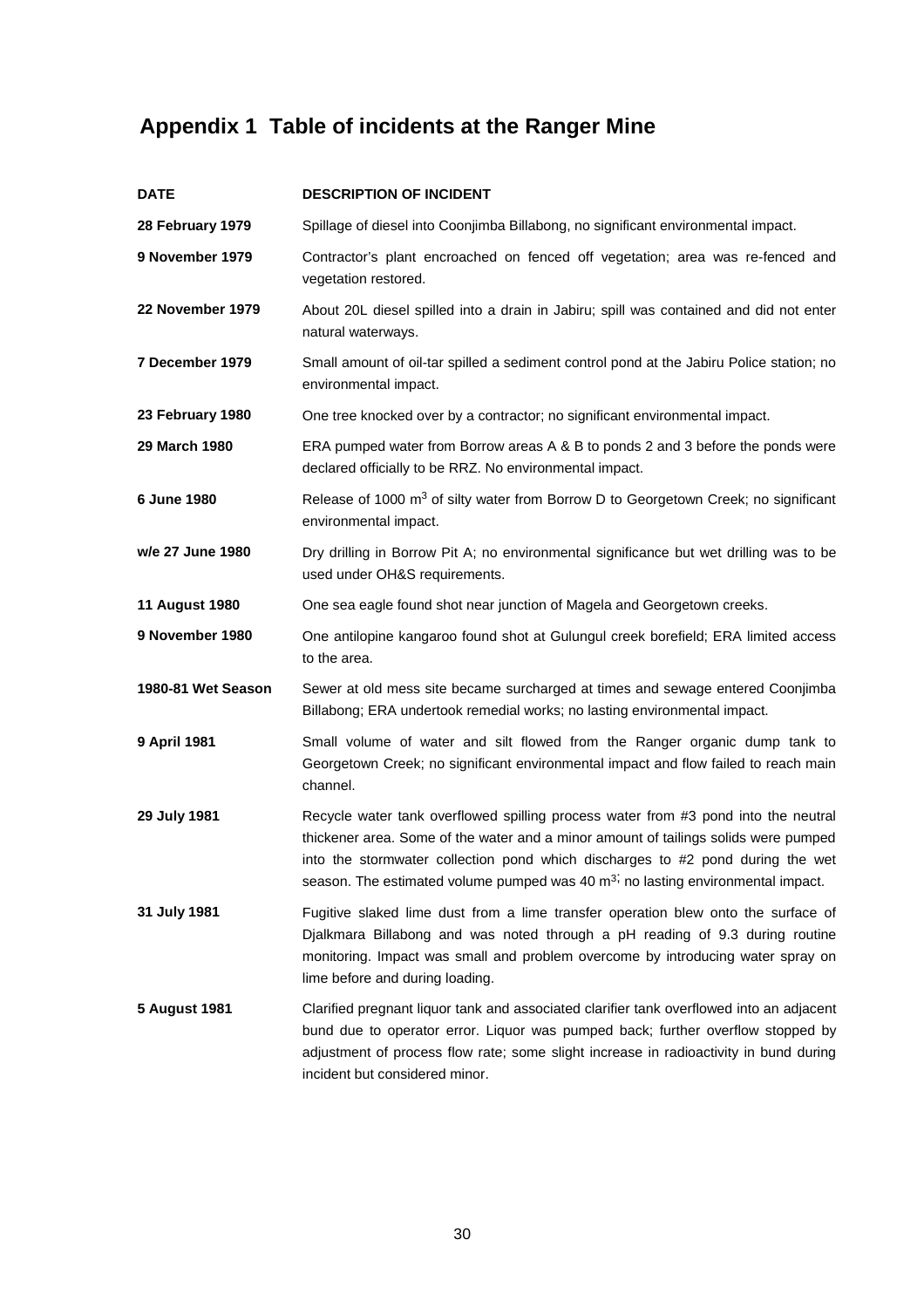- **August 1981** During commissioning of the mill, waste rock was used. The ground waste accumulated at one point in the tailings dam and some was exposed to air. Situation was modified once true tailings were produced and procedure introduced to move deposition pile. No environmental impact.
- **13 August 1981** Sewage manhole at Coonjimba Camp discharged at 3–4 litres/min and effluent was flowing on the track to the billabong; leak was due to a faulty automatic pump control which prevented pump starting; repairs effected; no environmental impact.
- **3-23 November 1981** Two islands of tailings appeared in the tailings dam, area about 20 sq. metres. Mine closed for 4 days while authorisation and requirement for 2 m water cover were reviewed. Authorisation amended to show water cover rather than specific depth. No environmental impact.
- **23 November 1981** Spillage of concentrate from a drum outside the store during unloading; the spilt material was cleaned up; no environmental impact.
- **25 November 1981** Two observed emissions of concentrate dust from the scrubber stack, estimated at 2−4 kg uranium. This exceeded the daily discharge limit of 1.5 kg uranium. Repairs to control system effected to prevent recurrence; no environmental impact.
- **26 November 1981** Operator found in bare feet whilst working in the tailings dam; estimated radiation exposure was trivial; operator and supervisor advised on importance of following safety procedures.
- **11 December 1981** Small amount of tailings leaked from a pipeline to the tailings dam floor above the water level; covered with soil; no environmental impact.
- **14 December 1981** Small tailings spill from breather valve in tailings pipeline on inside perimeter on tailings dam embankment. Breather valves declared redundant and removed; tailings cleared up into dam; no environmental impact.
- **22 December 1981** #3 sewage retention pond overflowed. Contractor staff failed to be on site as required; ERA took over running plant; environmental impact, following rainfall dilution was very minor.
- **28 December 1981** Operator accidentally sprayed with ammonium diuranate. No residual contamination after showering; test showed no contamination.
- **2 January 1982** Break in tailings line inside tailings dam wall; some erosion, wall repaired with waste rock, no environmental impact.
- **5 January 1982** Small quantity of yellowcake spilt from two drums in transport outside packing area; cleaned up by safety officer; no environmental impact; new procedures introduced to prevent recurrence.
- **22-23 January 1982** About 40 dead fish were found in Coonjimba Billabong. Water quality checks showed nothing abnormal; natural fish kills occur in the area from time to time.
- **22 January 2 February 1982** Acid plant stack emissions measured to be in excess of allowable limit of 2 kg/tonne of acid produced; problem due to incorrect fitting in plant since commissioning; part replaced and level fell to about 1.3 kg/tonne; No lasting environmental impact; new checking procedure introduced.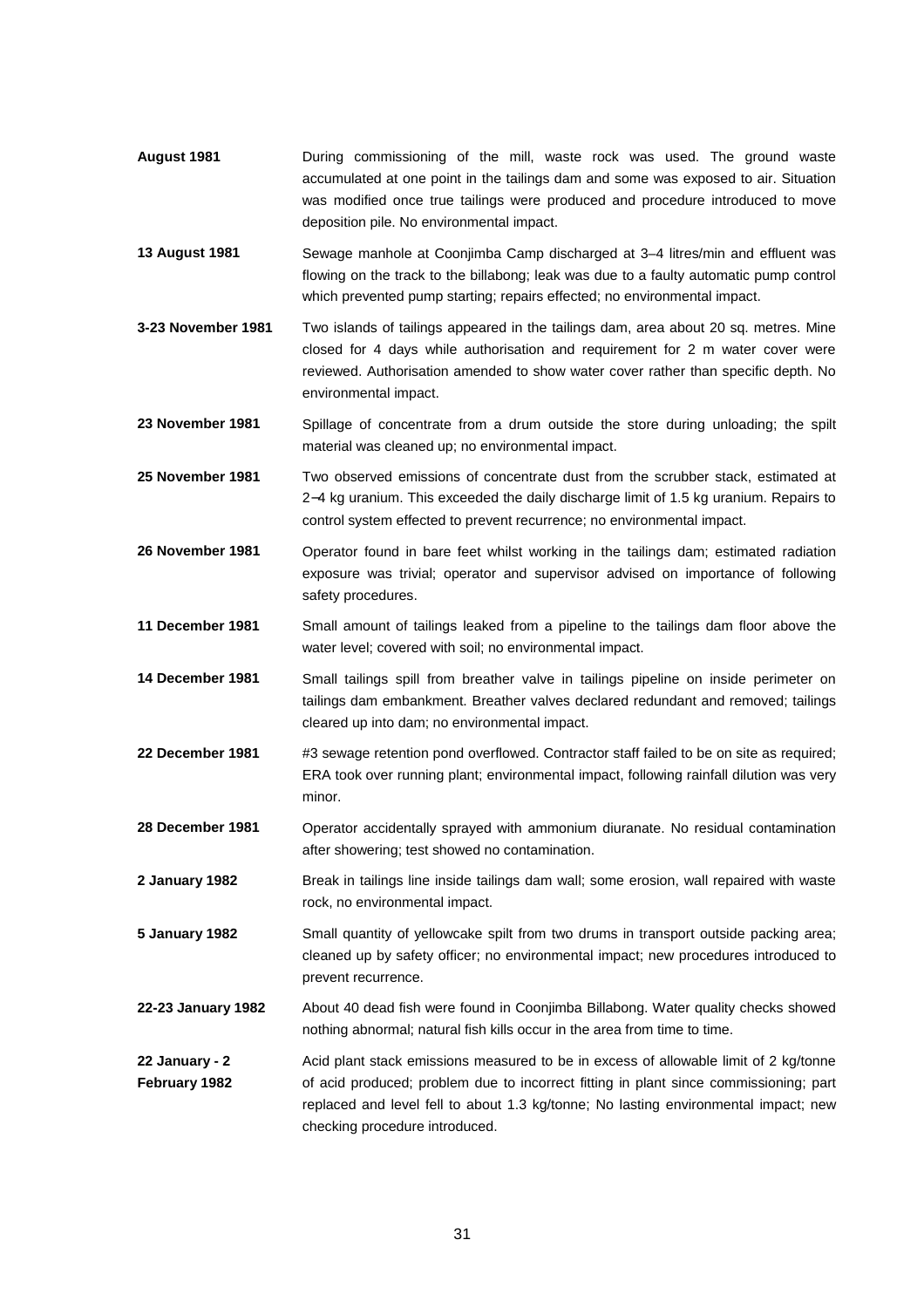- **18 February 1982** Small leak from tailings pipeline detected; line shut down and repair effected within 1 hour including clean up, all tailings stayed in the RRZ. No significant environmental impact.
- **25 February 1982** Acid mist eliminators in acid plant flooded due to blocked drain and mist level exceeded permitted limits; plant shut down and fault rectified; no environmental impact.
- **4 March 1982** One m2 island of tailings appeared above water in tailings dam overnight when pipe was not shifted on time; corrected during the next shift; no environmental impact.
- **16 March 1982** SO<sub>2</sub> analyser on acid plant damaged by acid; alternative tests showed emissions below limit; no environmental impact.
- **25 march 1982** Bleeder valve on tailings pipeline leaked a small amount of tailings onto inside top of embankment. Tailings were hosed into dam, no environmental impact.
- **20 April 1982** 30 m3 pregnant organic liquor solution overflowed from an overflow sump into stormwater system thence to #2 pond. Operation was stopped; sump modified to prevent recurrence; no environmental impact.
- **16 June 1982** Emissions on packing area scrubber exceed allowable rate; system modified to prevent blockage in water filter; no environmental impacts.
- **June/July 1982** SO<sub>2</sub> emissions from acid plant stack exceeded allowable limits. Plant modified to prevent further problems; no environmental impact.
- **22 June 1982** Filter cake from sulfur meter self ignited and was not fully extinguished before dumping in tailings dam; subsequently re-ignited and had to be dowsed with earth; no environmental impact or health risk from fumes.
- **5 July 1982** Significant incident following a major spill of product. About 1 tonne of yellowcake, onto two personnel. Subsequently radiation safety measures were investigated. No environmental impact.
- **1 February 1983** < 1 tonne of low grade ore washed outside RRZ with 150 m3 of RRZ water following drain blockage in heavy rainfall. No significant environmental impact.
- **9 February 1983** About 200L of diesel spilt at a borefield 800m south of pit #1. No significant environmental impact outside spill site.

**23 February 1983** Seven personnel exposed to above permitted levels of radioactive contamination during modifications to yellowcake scrubbers; exposures were short term and less than 5% of the annual limit for designated workers; no environmental or health impacts.

- **9 March 1983** Labourer exposed to radioactive dust concentration above derived limits. Testing and whole body counting showed that uranium in the body was less than the detection limit of the equipment; no environmental or health impact.
- **March 1983** Small volume of sewage escaped from Jabiru East following entry of stormwater into system; leading to pump failure; no significant environmental damage.
- **22 April 1983** Less than 50 litres diesel escaped to Gulungul Creek from a spill at a borehole site 74/1; no environmental impact.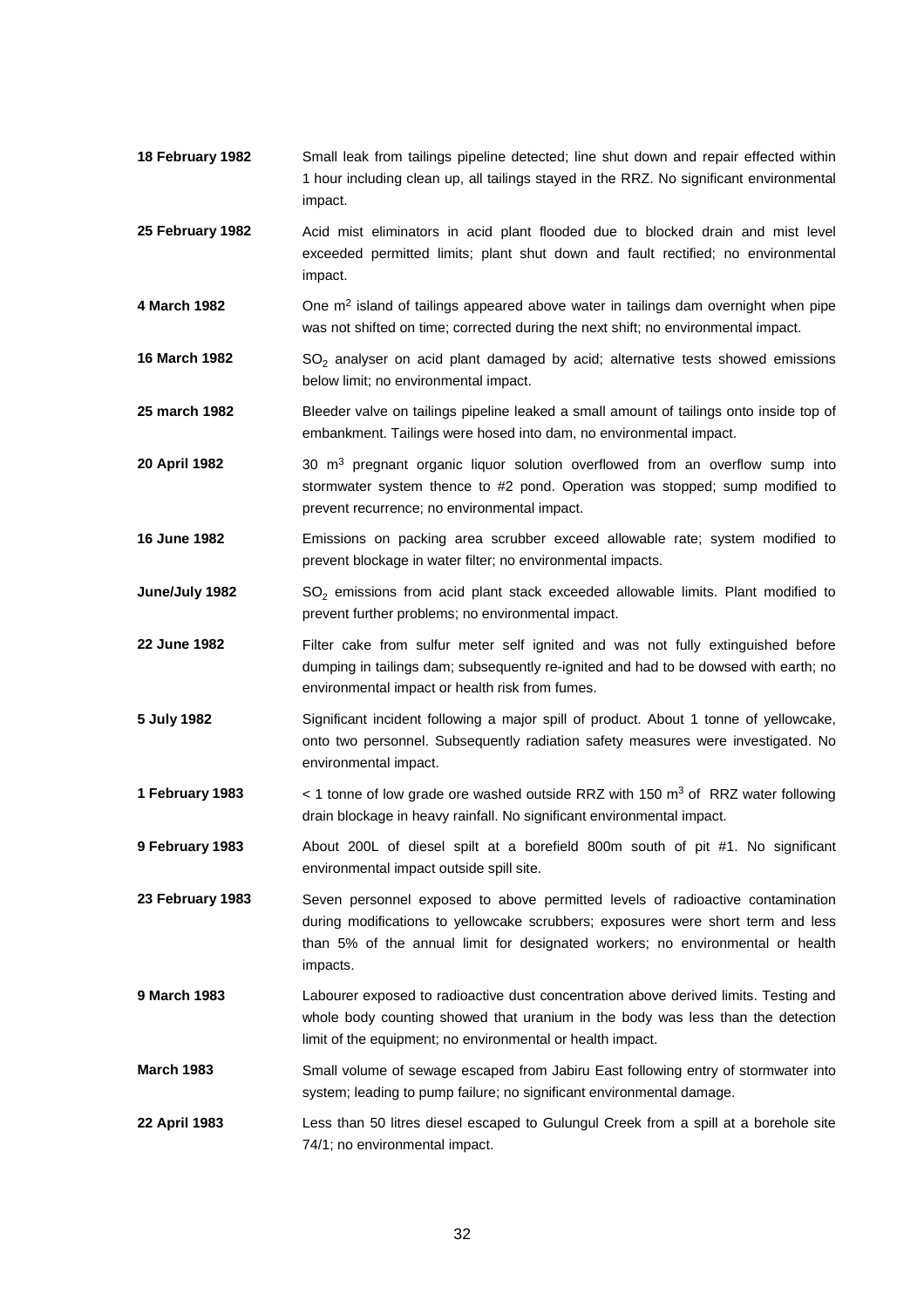| <b>July 1983</b>       | Following a temporary and unauthorised change to connections for the mill process<br>and potable water systems, a small amount of radioactive material was deposited in<br>the potable water supply pipe. Investigations showed no significant exposure through<br>ingestion, to workers; all mill potable water pipes replaced. |
|------------------------|----------------------------------------------------------------------------------------------------------------------------------------------------------------------------------------------------------------------------------------------------------------------------------------------------------------------------------|
| 13 July 1983           | A contractor, without authorisation, pumped a small amount of RP2 water outside the<br>RRZ to use in tailings dam construction. Action was stopped by ERA staff; tests<br>showed no measurable contamination on dam walls; no environmental impact.                                                                              |
| 20 September 1983      | About 40 tonnes of low grade ore dumped outside the RRZ. Clean up was carried out<br>by ERA staff within the day, material returned to RRZ; no environmental impact.                                                                                                                                                             |
| <b>15 August 1983</b>  | Minor tailings leak; contained with RRZ; no environmental impact.                                                                                                                                                                                                                                                                |
| 16 November 1983       | About 100L diesel fuel spilled from split fuel line at borehole 77/2 over an area of<br>25 m <sup>2</sup> . Area cleaned up and reseeded; no lasting environmental impact.                                                                                                                                                       |
| <b>25 January 1984</b> | About 100 m <sup>3</sup> RP2 water escaped from a pipeline within the RRZ; all water contained,<br>no environmental impact.                                                                                                                                                                                                      |
| 9 April 1984           | Estimated 200 litres diesel spilled from a tank at bore 77/13 when it was tipped over.<br>Area cleaned up and sanded to assist revegetation; no significant environmental<br>impact.                                                                                                                                             |
| 11 July 1984           | About 200 $\text{m}^3$ liquid from RRZ leaked outside the RRZ from a joint in a pipe carrying<br>tailings dam seepage back to the dam No environmental impact.                                                                                                                                                                   |
| <b>30 October 1984</b> | About 600 litres of water leaked outside the RRZ from the tailings dam seepage<br>collector line; no environmental impact.                                                                                                                                                                                                       |
| 20 March 1985          | Small quantity of tailings dam water sprayed and ran off the tailings dam wall; water<br>mostly returned through the seepage collector system; no environmental impact.                                                                                                                                                          |
| 28 February 1985       | Monthly sampling at product packing stack showed uranium levels close to the<br>allowable limit; remedial work undertaken by ERA to repair scrubber system; no<br>environmental impact.                                                                                                                                          |
| 14-16 February 1985    | Fish kill in RP2 was reported after water was pumped from RP4. No environmental<br>significance as natural fish kills are reasonably common and also fish may have been<br>physically damaged by the pump. No significant environmental impact.                                                                                  |
| 28 June 1985           | ERA detected a level of acid mist above the authorised limit; remedial work alleviated<br>the problem and prevented recurrence; no significant environmental impact.                                                                                                                                                             |
| 31 July 1985           | A tailings pipeline failure led to about 2 kg of tailings being sprayed outside the RRZ;<br>no significant environmental impact.                                                                                                                                                                                                 |
| 1 August 1985          | A tailings pipeline failure led to about 2 kg of tailings being sprayed outside the RRZ;<br>no significant environmental impact.                                                                                                                                                                                                 |
| 19 August 1985         | A tailings pipeline failure led to about 2 kg of tailings being sprayed outside the RRZ;<br>no significant environmental impact.                                                                                                                                                                                                 |
| September 1985         | Scaffolding stained with ammonium diuranate was shipped off site to Darwin for re-<br>use; no significant environmental impact.                                                                                                                                                                                                  |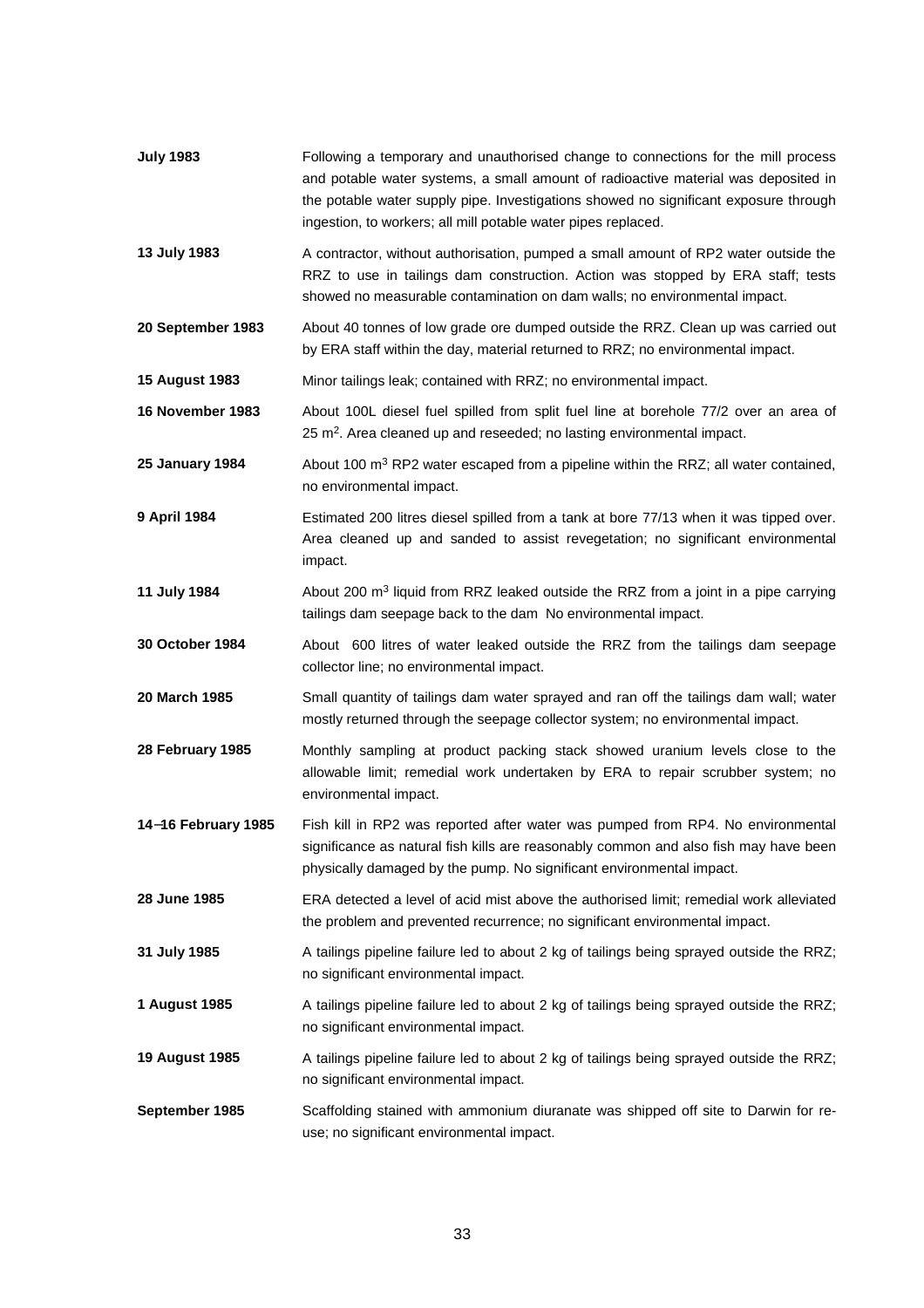- **2 September 1985** About 50 cu m of RRZ water was released accidentally onto an area outside the RRZ adjacent to the irrigation area; no significant environmental impact.
- **3 September 1985** A small island of tailings appeared above water in the tailings dam; no significant environmental impact.
- **17 September 1985** Approximately 25 m<sup>3</sup> of water sprayed outside the RRZ. No significant environmental impact after clean up had been completed.
- **18 September 1985** Approximately 25 m<sup>3</sup> of water sprayed outside the RRZ. No significant environmental impact after clean up had been completed.
- 24 September 1985 A tailings pipeline failure resulted in About 25 m<sup>3</sup> of tailings being deposited over an are of 1250  $m<sup>2</sup>$  to a depth of 2 cm, outside the RRZ. No significant environmental impact after clean up.
- **3**−**7 October 1985** Estimated 500 cu m of process water accidentally sprayed onto land application plots in the RRZ. No environmental impact.

**26 November 1985** 200 litres of water leaked from a pipeline between the central seepage collector sump and the north wall of the tailings dam. No environmental impact.

- **4 March 1986** Comparatively high levels of sulfur dioxide emitted during acid plant start up; no environmental impact.
- **6**−**7 March 1986** Small tailings island developed in the tailings dam overnight; no significant environmental impact.
- **3 June 1986** About 5 m<sup>3</sup> of tailings dam water was spilled outside the RRZ from the return pipeline; no environmental impact.
- **5 December 1986** ERA reported the unlawful removal from site of an empty but radiologically contaminated truck mounted water tank. After negotiating with the owner the tank was returned to site and ERA control; no significant environmental impact.
- **March 1987** DME determined that ERA were 6 months overdue in submitting a report on revegetation of waste rock as required by ER 26. Also water from RP3 (RRZ) had been used for dust suppression outside the RRZ on a waste rock dump haul road. No significant environmental impact.
- **March 1987** About 500 cu m of RP4 water was inadvertently released via the pipeline to Magela Creek following a valve malfunction and when the creek flow was below the minimum approved rate; no significant environmental impact.
- **1**−**2 February 1988** An overflow occurred of mill process froth from a tailings neutralisation pachuca. Approximately 13  $m<sup>3</sup>$  of liquid ran into RP2 but no liquid left the RRZ; no significant environmental impact.
- **31 August 1988** Minor RRZ infringement when a contractor inadvertently used a small quantity of RRZ water for dust suppression outside the RRZ. No significant environmental impact.
- **November 1988** Following a malfunction of discriminators very low grade material was being dumped incorrectly on the waste rock dump, up to 500 000 tonnes of material may have been involved. The area of the waste rock dump was redesignated as RRZ. No significant environmental impact.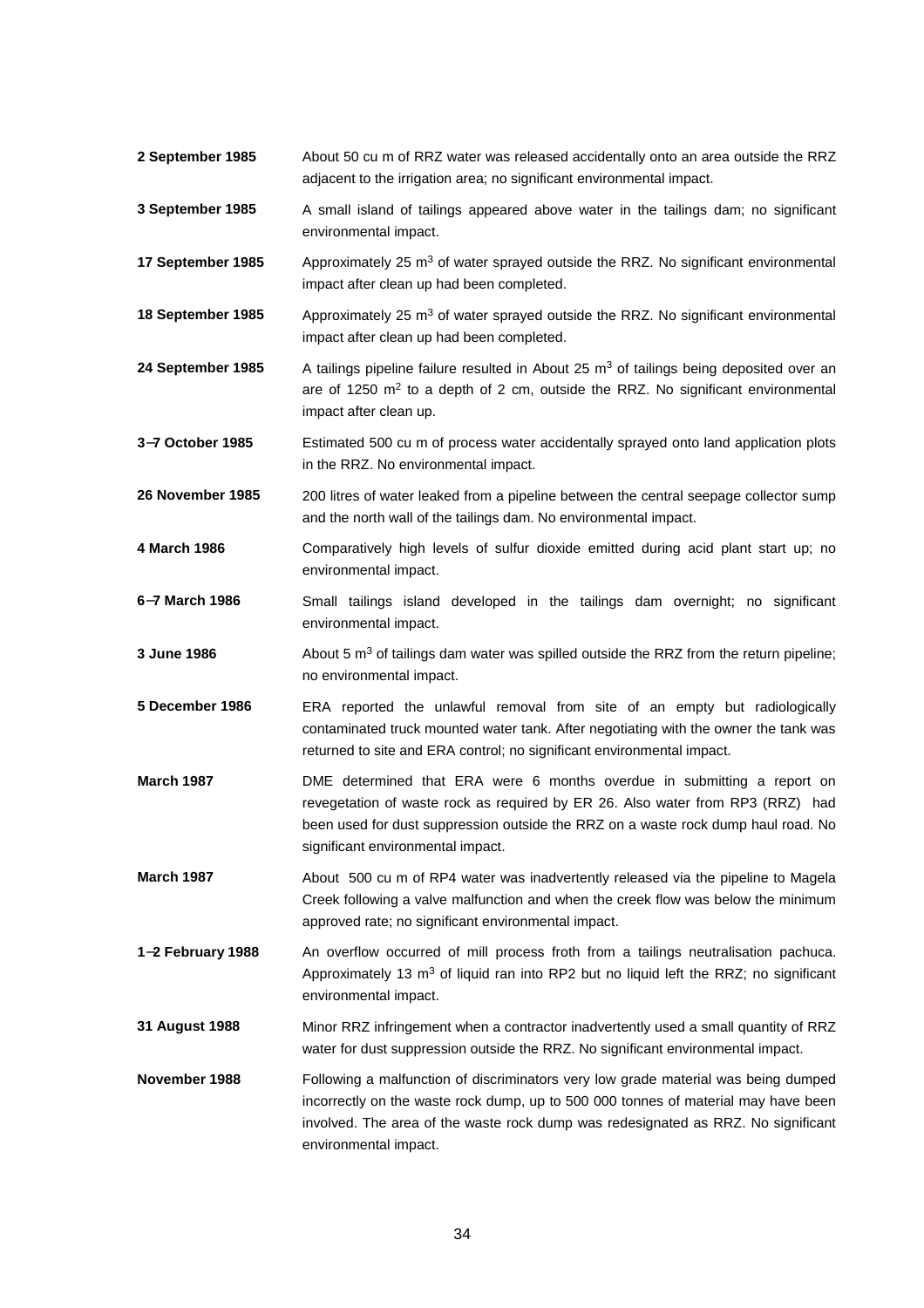- **20 March 1989** RP2 water level was allowed by ERA to reach a level almost 1 m above the agreed wet season limit. This was to prevent overtopping as a result of a 1-in-100 year storm event. No environmental impact.
- **9 April 1989** The daily approved application rate of water to the land application area occurred. A small amount of runoff was reported from the land application area. No environmental impact was detected as a consequence of this incident.
- **13**−**14 August 1989** About 315 cu m of RRZ water were used for fire fighting when a bush fire threatened both the Ranger and ARRRI laboratories. No significant environmental impact.
- **25 April 1990** A small quantity of tailings sprayed from a pump when the casing failed. No material left the RRZ. No environmental impact.
- **22 June 1990** Approximately 2.5 to 3 m<sup>3</sup> of tailings leaked from a split pipe; all material was contained within the RRZ, no environmental impact.
- **26 February 1991** Uranium enriched water draining from the Ranger high grade ore stockpile was accidentally released to Georgetown Creek and subsequently Magela Creek. The event was not classified as an infringement by DME. The Supervising Scientist estimated that about 25 kg of uranium was discharged to Magela Creek during this event and, based upon the flow conditions at the time, assessed that the concentration of uranium could have been comparable to the receiving water limit for a short period. He concluded that there would have been no environmental impact in Magela Creek.
- 27 March 1991 Approximately 320 m<sup>3</sup> of additional water were applied to the land application area following equipment malfunction. The water fully infiltrated and there was no runoff. No environmental impact.
- **27 September 1992** Approximately 430 cubic metres of water from RP2 was transported by mine trucks to locations outside the RRZ for use by the Ranger emergency fire crew in containing and controlling a bushfire burning in and near the Ranger Land Application Area. The fire threatened infrastructure. There were no alternative sources of water in sufficient quantity available to fight the fire. The Supervising Scientist assessed the transfer of water from the RRZ as constituting an infringement of the Ranger Authorisation and a breach of the Environmental Requirements (ER7). No significant environmental impact.
- **25 January 1993** During heavy rainfall a blocked drain caused a small volume (less than 100 cubic metres) of water to escape from the RRZ. The Supervising Scientist assessed this event as being an infringement of the Ranger Authorisation and a breach of the Environmental Requirements (ER27). No significant environmental impact.
- **21 October 1993** Failure of a component in the tailings dam sprinkler system, used to minimise dust generation resulted in wind blown spray drifting over the dab embankment outside the restricted release zone (RRZ) boundary. The resulted from coincidental high winds from the NNW at the time of the failure. The quantity of water was small and the area was cleaned up within two days. An evaluation of the likely radiological effect suggested there was no radiological impact beyond natural background. The sprinkler system was repaired and has functioned correctly since the incident.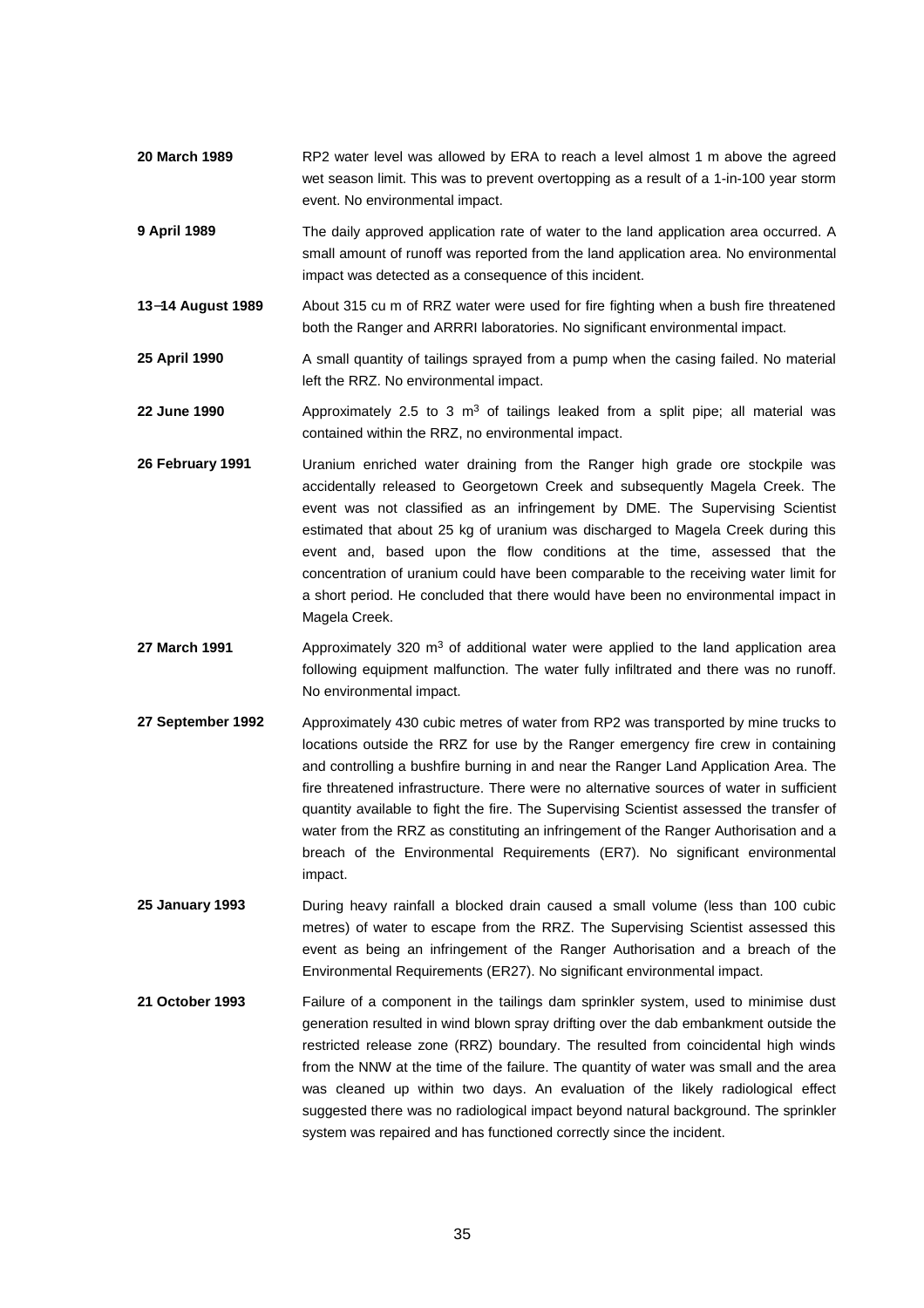| 13 April 1994          | About 60 cubic metres of combined rainfall-runoff and seepage from the high-grade<br>ore stockpile discharged outside the RRZ following a pipe joint failure. The pipe ran<br>alongside the drain downstream of the RRZ boundary at the bund in the high-grade<br>ore stockpile drain. Samples taken along the flow path showed an increase in uranium<br>concentration in Georgetown Creek but no change in uranium concentration could be<br>detected in Georgetown Billabong. The pipe has since been relocated wholly inside<br>the RRZ. No significant environmental impact. |
|------------------------|-----------------------------------------------------------------------------------------------------------------------------------------------------------------------------------------------------------------------------------------------------------------------------------------------------------------------------------------------------------------------------------------------------------------------------------------------------------------------------------------------------------------------------------------------------------------------------------|
| 10 May 1994            | About 50 cubic metres of RP2 water was accidentally discharged outside the RRZ<br>during the installation of a new section of pipe at the RP2 pumping station. The pipe<br>was part of the network that serves the irrigation area. No significant environmental<br>impact.                                                                                                                                                                                                                                                                                                       |
| 20 July 1995           | About 10 $\text{m}^3$ of RP2 water was used in pre-production drilling at ore body #3 outside<br>the RRZ. No significant environmental impact.                                                                                                                                                                                                                                                                                                                                                                                                                                    |
| 1 August 1995          | Approximately 120 m <sup>3</sup> of RP2 water was accidentally discharged outside the RRZ due<br>to a failure in a pipeline carrying water to the constructed wet land filter adjacent to<br>RP1. No significant environmental impact.                                                                                                                                                                                                                                                                                                                                            |
| 6 December 1995        | About 12 cu m of diesel spilled from tanks at the power station and ran into RP2.<br>Although cleared up, the spill was responsible for the death of 40 water birds. The<br>Supervising Scientist regarded this incident as the first example of an unacceptable<br>environmental impact at Ranger since operations began.                                                                                                                                                                                                                                                        |
| 13 December 1996       | An administrative error resulted in a repeat of the incident of 6 December when the<br>residual diesel/water mixture was spilled back to RP2. There were no further bird<br>deaths associated with this incident.                                                                                                                                                                                                                                                                                                                                                                 |
| <b>23 January 1996</b> | 2-3 m <sup>3</sup> of tailings spilled from the tailings line and flowed outside the RRZ. The<br>incident was the result of a valve failure. The area affected extended over about<br>60-80 m <sup>2</sup> . This soil and grass in this area were removed and the site mulched and<br>reseeded. The valve and the associated support structure were replaced. There was<br>no environmental impact from this incident.                                                                                                                                                           |
| 18 February 1996       | About 2 $m3$ of tailings sprayed from a leak in the pipeline running along the top of the<br>tailings dam embankment. Approximately 0.25 $m3$ fell outside the RRZ on the outer<br>wall of the dam. This area was scraped up and returned to the tailings dam. There<br>was no environmental impact.                                                                                                                                                                                                                                                                              |
| 21 September 1996      | A bush fire on the mine site placed significant demand on accessible non-RRZ water<br>for fire fighting. To speed up the turnaround times for water tankers, a decision was<br>mode to use BBZ water to erecte a wet perimeter and to dempen fooilities under                                                                                                                                                                                                                                                                                                                     |

- made to use RRZ water to create a wet perimeter and to dampen facilities under threat. Approximately 585,000  $m^3$  was applied to areas outside the RRZ. Failure to extinguish the fire would possibly have led to substantial environmental harm, and so the use of RRZ water in this emergency situation was prudent. No significant environmental impact.
- 27 September 1996 Preliminary works on the mill expansion commenced before ministerial approval was granted. No environmental impact.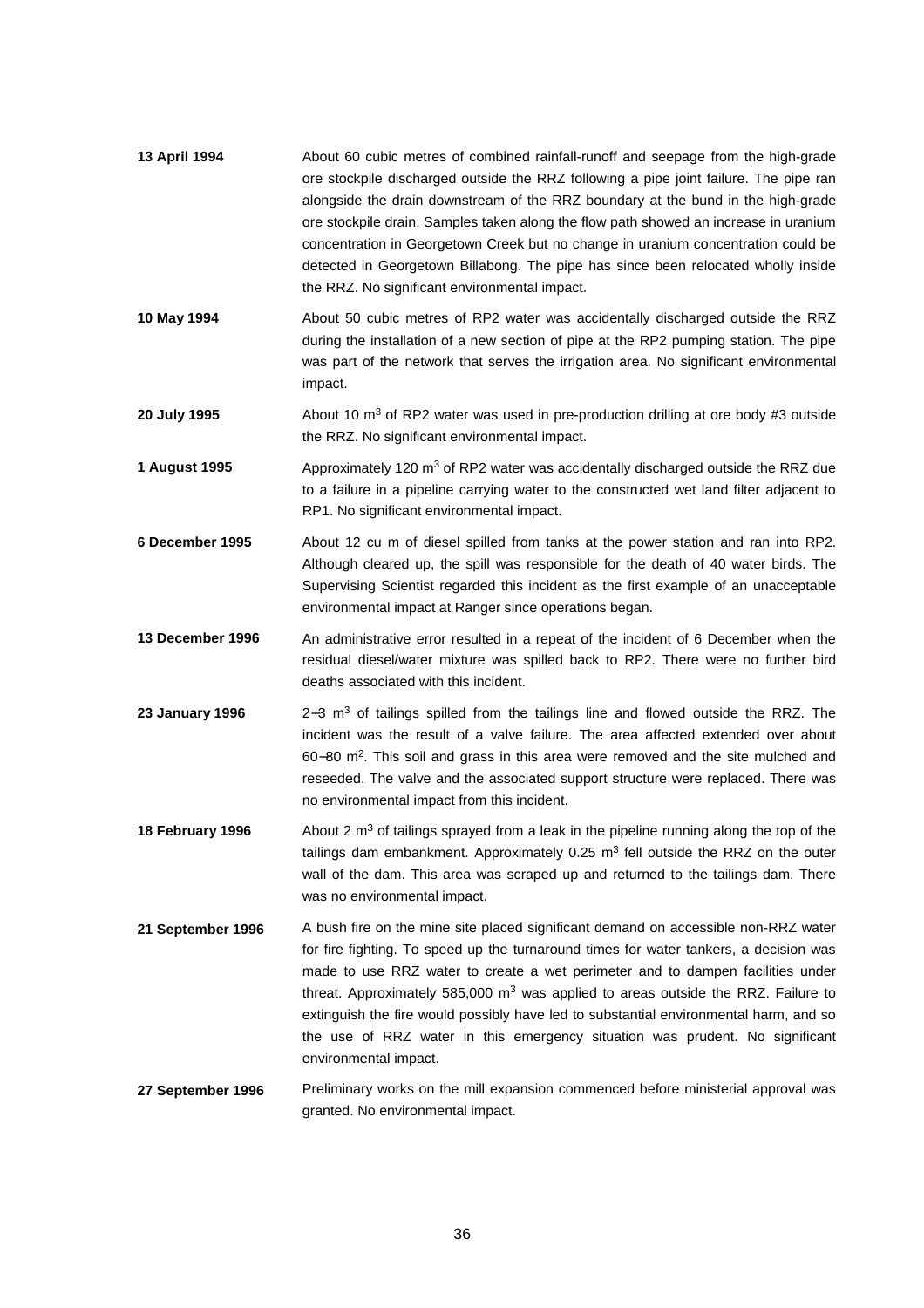- **19 November 1996** A segment of the perimeter drain around new extensions to the VLG/LG stockpile washed out during a heavy storm. About 100  $m<sup>3</sup>$  of RRZ water and some sediment was released into RP1 catchment. No significant environmental impact.
- **10 December 1996** ERA reported another minor failure of the stockpile drainage bund resulting in a small quantity of RRZ runoff entering the RP1 catchment during a severe rainfall event. Further, a drain blocked by sediment at a VLG dump also caused RRZ rainfall runoff to enter a non-RRZ drain discharging to RP1 at that time. The company acknowledged that the primary cause was slumping and erosion of laterite material recovered from surface stripping of Orebody 3. No significant environmental impact.
- **10 December 1996** ERA reported another minor failure of the stockpile drainage bund resulting in a small quantity of RRZ runoff entering the RP1 catchment during a severe rainfall event. Further, a drain blocked by sediment at a VLG dump also caused RRZ rainfall runoff to enter a non-RRZ drain discharging to RP1 at that time. The company acknowledged that the primary cause was slumping and erosion of laterite material recovered from surface stripping of Orebody 3. In response to these repeated, similar infringements, the Supervising Scientist wrote to ERA expressing a number of concerns whilst noting that the environmental impact of these infringements was likely to be unmeasurable. Remedial works to reduce the risk of similar events recurring were completed during 1997. No significant environmental impact.
- 24 February 1997 50 m<sup>3</sup>of VLG/LG ore spilled outside the RRZ zone into the RP1 catchment. The spill was again a consequence of heavy rainfall causing a washout of stockpiled material leading to a breach of the drainage system. Repairs were made and material collected and returned to the stockpile. No significant environmental impact.
- **29 June 1997** A monitor installed in the power station stack to continuously record the level of SO<sub>2</sub> and  $CO<sub>2</sub>$  emissions failed on 29 June 1997. A replacement is expected to be commissioned by 12 September 1997. No adverse environmental impact was observed. No significant environmental impact.
- **30 June 1997** During the EPR held in June 1997, two other infringements were identified.

− Although monitored continuously, powerhouse stack emissions had not been reported since 1981. This is in contravention of the Authorisation that requires data summary reports to be submitted quarterly. This oversight will be rectified in subsequent reports. Monitoring has confirmed that emission levels have been within prescribed limits during this period

– Gross alpha activity in freshwater mussels has not been monitored and reported since 1990. However, radium and uranium monitoring (the major alpha contributing species) has continued during this period and results have been within prescribed limits. The requirement to monitor and report gross alpha activity is a regulatory issue which has been referred to the Minesite Technical Committee for consideration.

**19 December 1997** About 2 cubic metres of tailings slurry escaped from the RRZ due to a leak in the tailings pipeline. The leak was repaired and the spill was returned to the tailings pit. No significant environmental impact.